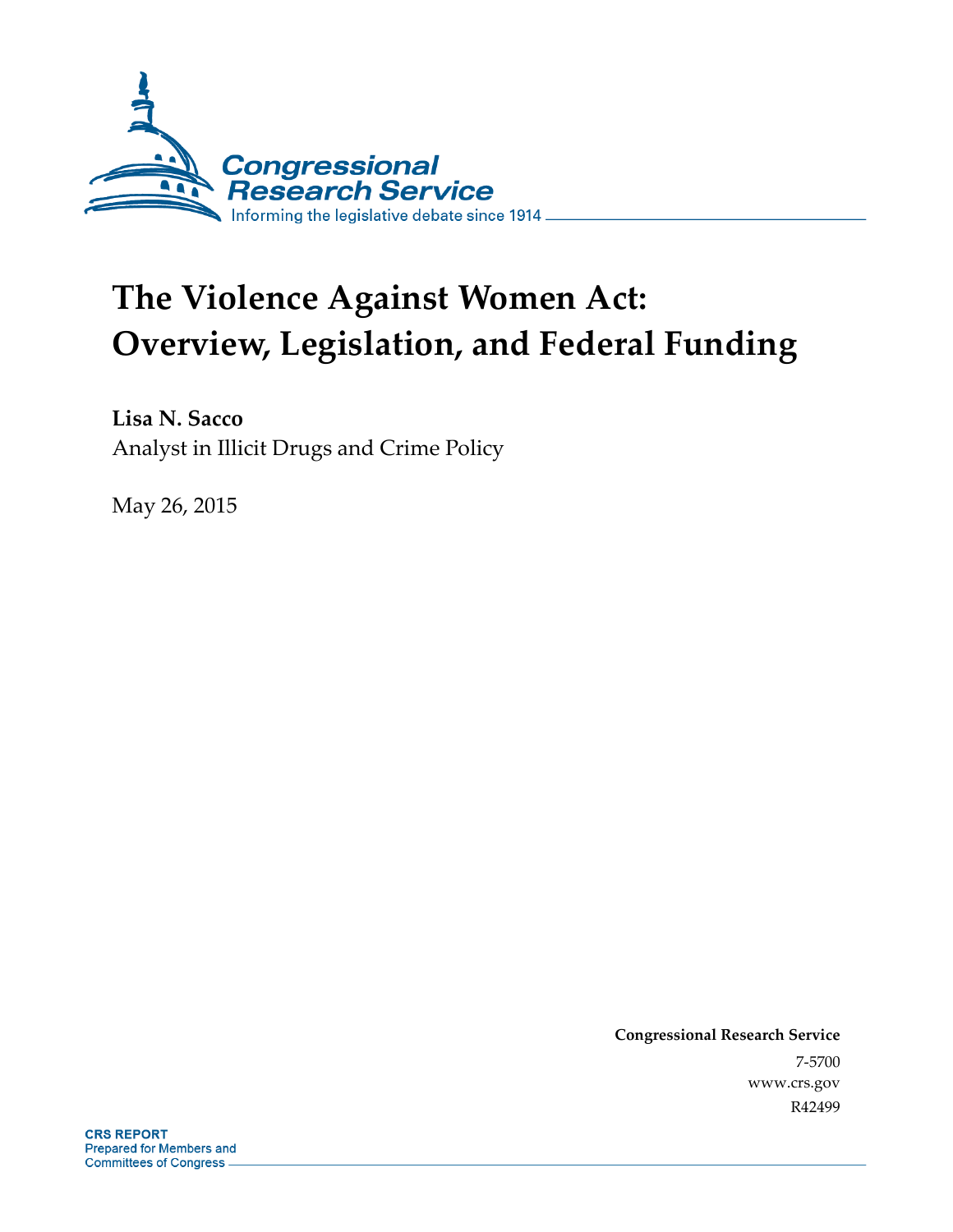## **Summary**

The Violence Against Women Act (VAWA) has been of ongoing interest to Congress since its enactment in 1994 (P.L. 103-322). The original act was intended to change attitudes toward domestic violence, foster awareness of domestic violence, improve services and provisions for victims, and revise the manner in which the criminal justice system responds to domestic violence and sex crimes. The legislation created new programs within the Departments of Justice (DOJ) and Health and Human Services (HHS) that aimed to reduce domestic violence and improve response to and recovery from domestic violence incidents. VAWA primarily addresses certain types of violent crime through grant programs to state, tribal, and local governments; nonprofit organizations; and universities. VAWA programs target the crimes of intimate partner violence, dating violence, sexual assault, and stalking.

In 1995, the Office on Violence Against Women (OVW) was created administratively within DOJ to administer federal grants authorized under VAWA. In 2002, Congress codified the OVW as a separate office within DOJ. Since its creation, the OVW has awarded more than \$6 billion in grants. While the OVW administers the majority of VAWA authorized grants, other federal agencies, including the Centers for Disease Control and Prevention (in HHS) and the Office of Justice Programs (in DOJ), also manage VAWA grants.

Since its passage in 1994, VAWA has been modified and reauthorized several times. In 2000, Congress reauthorized the programs under VAWA, enhanced federal domestic violence and stalking penalties, added protections for abused foreign nationals, and created programs for elderly and disabled women. In 2005, Congress again reauthorized VAWA. In addition to reauthorizing the programs under VAWA, the legislation enhanced penalties for repeat stalking offenders; added additional protections for battered and/or trafficked foreign nationals; created programs for sexual assault victims and American Indian victims of domestic violence and related crimes; and created programs designed to improve the public health response to domestic violence.

In February 2013, Congress passed legislation (Violence Against Women Reauthorization Act of 2013; P.L. 113-4) that reauthorized most of the programs under VAWA, among other things. The VAWA reauthorization also amended and authorized appropriations for the Trafficking Victims Protection Act of 2000, enhanced measures to combat trafficking in persons, and amended some VAWA grant purpose areas to include sex trafficking. Moreover, VAWA 2013 gave Indian tribes authority to enforce domestic violence laws and related crimes against non-Indian individuals, and established a nondiscrimination provision for VAWA grant programs. The reauthorization also included new provisions to address the rape kit backlog in states. A description of the reauthorization is provided in this report.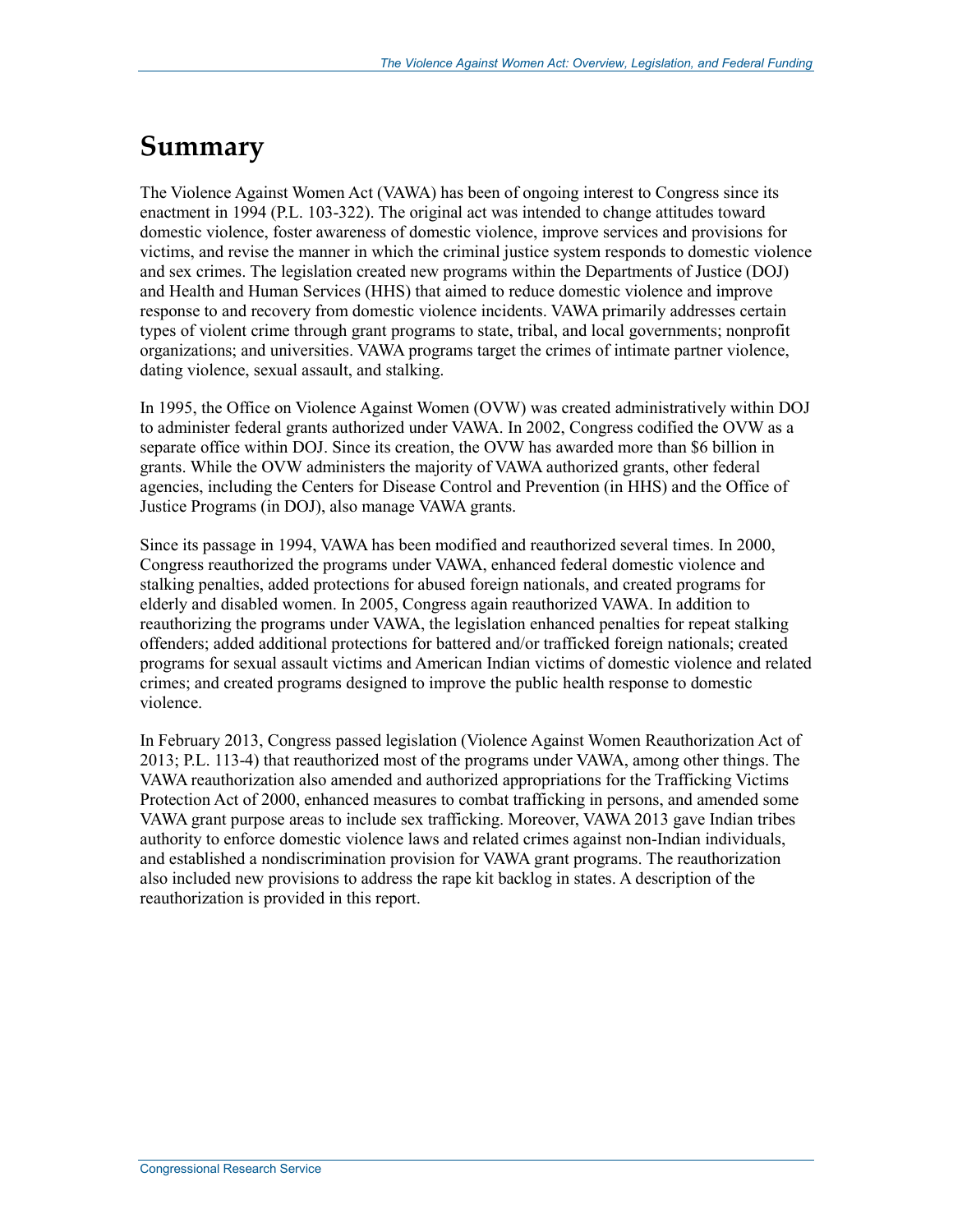## **Contents**

## **Figures**

### **Tables**

| Table A-1. Descriptions of Current VAWA Authorized Programs Under the Department of |  |
|-------------------------------------------------------------------------------------|--|
|                                                                                     |  |
| Table A-2. FY2011-FY2015 Authorization and Appropriations for VAWA Programs 26      |  |

## **Appendixes**

|--|--|--|--|

### **Contacts**

|--|--|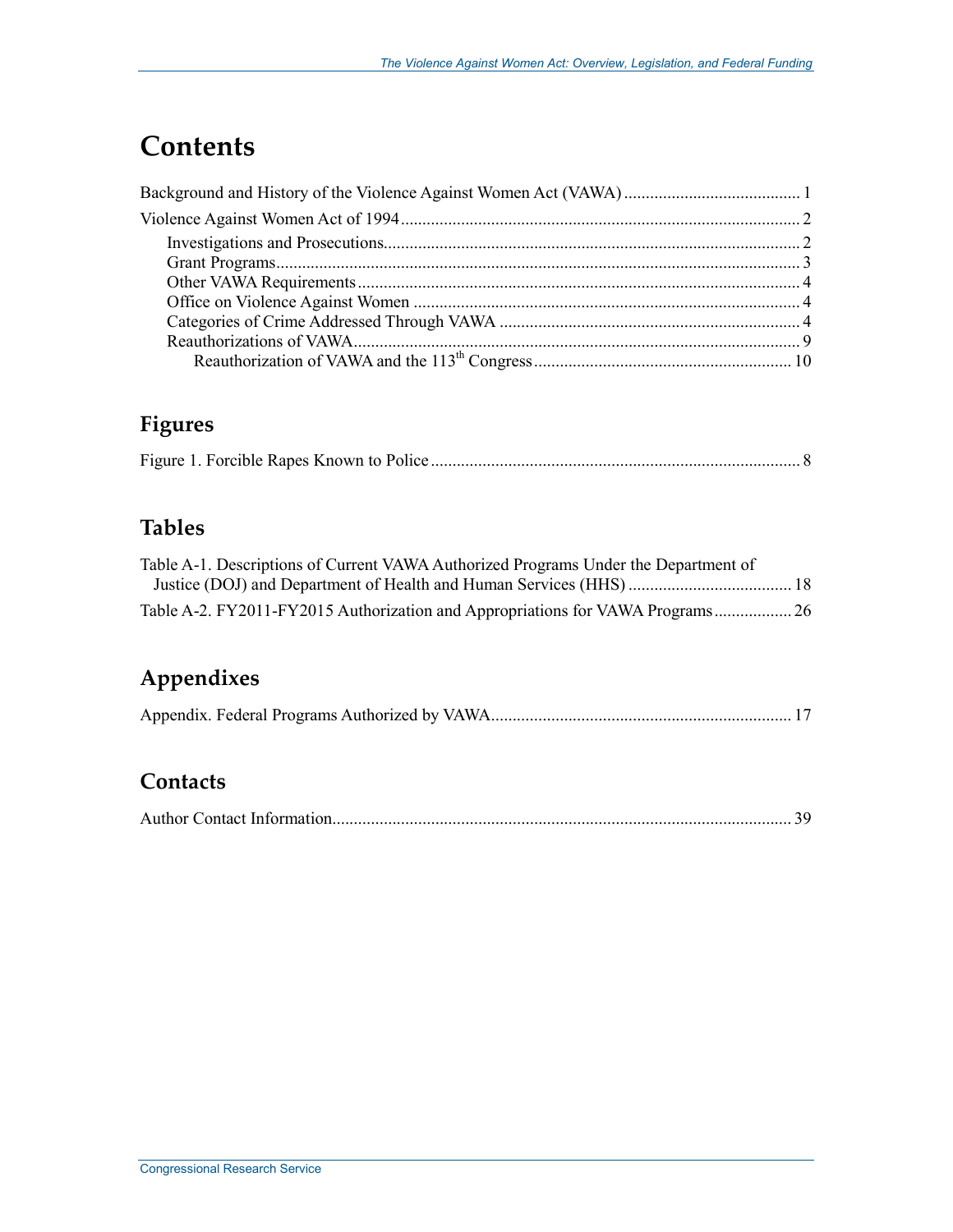# **Background and History of the Violence Against Women Act (VAWA)**

The Violence Against Women Act (VAWA) was originally passed by Congress as Title IV of the Violent Crime Control and Law Enforcement Act of 1994 (P.L. 103-322). This act addressed congressional concerns about violent crime, and violence against women in particular, in several ways. Among other things, it enhanced investigations and prosecutions of sex offenses by allowing for enhanced sentencing of repeat federal sex offenders; mandating restitution to victims of specified federal sex offenses; and authorizing grants to state, local, and tribal law enforcement entities to investigate and prosecute violent crimes against women.

Congressional passage of VAWA was ultimately spurred on by decades of growing unease over the rising violent crime rate and a focus on women as crime victims. Beginning in the 1960s, the violent crime rate rose steadily, $\frac{1}{2}$  igniting concern from both the public and the federal government. Supplementing the concern for the nation's rising violent crime rate was the concern for violence against women. In the 1970s, grassroots organizations began to stress the need for attitudinal change regarding violence against women. These organizations sought a change in attitude among both the public as well as the law enforcement community.<sup>2</sup>

In the 1980s, researchers began to address the violence against women issue as well. For instance, Straus and Gelles collected data on family violence and attributed declines in spousal assault to heightened awareness of the issue by both men and the criminal justice system.<sup>3</sup> The criminal justice system and the public were beginning to view family violence as a crime rather than a private family matter.<sup>4</sup>

In 1984, Congress enacted the Family Violence Prevention and Services Act (FVPSA, P.L. 98- 457) to assist states in preventing incidents of family violence and to provide shelter and related assistance to victims of family violence and their dependents. While FVPSA authorized programs similar to those discussed in this report and has reauthorized programs that were originally created by VAWA, such as the National Domestic Violence Hotline, it is a separate piece of legislation and beyond the scope of this report.<sup>5</sup>

In 1994, Congress passed a major crime bill, the Violent Crime Control and Law Enforcement Act of 1994 (P.L. 103-322). Among other things, the bill created an unprecedented number of programs geared toward helping local law enforcement fight violent crime and providing services to victims of violent crime. In their introduction to the Violence Against Women Act, then-

<u>.</u>

<sup>&</sup>lt;sup>1</sup> Kathleen Maguire and Ann Pastore, *Sourcebook of Criminal Justice Statistics 1994*, Bureau of Justice Statistics, Tables 3.108, 3.131, http://www.albany.edu/sourcebook/pdf/sb1994/sb1994-section3.pdf; and U.S. Department of Justice, Federal Bureau of Investigation, *Crime in the United States*, http://www.fbi.gov/about-us/cjis/ucr/ucr. Violent crimes include murders, non-negligent manslaughters, and aggravated assaults.

<sup>&</sup>lt;sup>2</sup> Kimberley D. Bailey, "Lost in Translation: Domestic Violence, 'the Personal is Political'," and the Criminal Justice System.," *Journal of Criminal Law & Criminology*, vol. 100, no. 4 (Fall 2010), pp. 1255-1300.

<sup>3</sup> Murray Straus and Richard Gelles, "Societal Change and Change in Family Violence from 1975 to 1985," *Journal of Marriage and Family*, vol. 48, Iss. 3, August 1986.

<sup>4</sup> Ibid*.*

<sup>5</sup> For more information about FVPSA, see CRS Report R42838, *Family Violence Prevention and Services Act (FVPSA): Background and Funding*, by Adrienne L. Fernandes-Alcantara.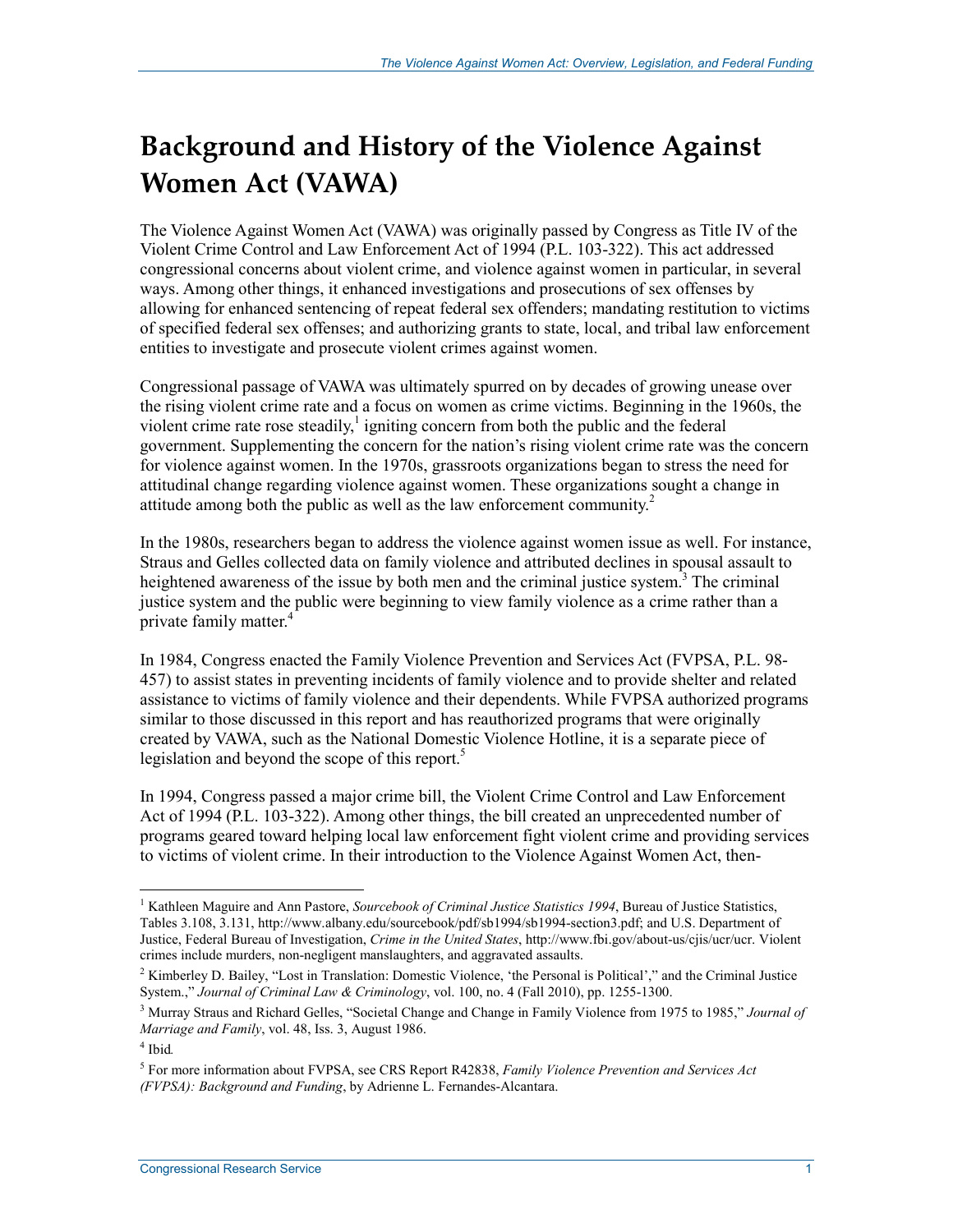Senator Joseph Biden and Senator Barbara Boxer highlighted the weak response to violence against women by police and prosecutors.<sup>6</sup> The shortfalls of legal response and the need for a change in attitudes toward violence against women were primary reasons cited for the passage of VAWA.<sup>7</sup>

Since it was enacted in 1994, Congress has reauthorized VAWA three times. Most recently, Congress passed and President Obama signed the Violence Against Women Reauthorization Act of 2013 (P.L. 113-4) that reauthorized most of the programs under VAWA, among other things. The VAWA reauthorization also amended and authorized appropriations for the Trafficking Victims Protection Act of 2000, enhanced measures to combat trafficking in persons, and amended VAWA grant purpose areas to include sex trafficking. Moreover, P.L. 113-4 gave Indian tribes authority to enforce domestic violence laws and related crimes against non-Indian individuals, and established a nondiscrimination provision for VAWA grant programs. The reauthorization also included new provisions to address the rape kit backlog in states. This reauthorization and others are discussed in this report.

This report provides a brief legislative history of VAWA and an overview of the crimes addressed through VAWA. The report concludes with a brief description of the most recent reauthorization of VAWA. The **Appendix** provides brief VAWA program descriptions and outlines funding information for VAWA authorized programs from FY2011 through FY2015.

## **Violence Against Women Act of 1994**

VAWA was originally passed by Congress as part of the broader Violent Crime Control and Law Enforcement Act of 1994. The Violence Against Women Act of 1994 (1) enhanced investigations and prosecutions of sex offenses and (2) provided for a number of grant programs to address the issue of violence against women from a variety of angles, including law enforcement, public and private entities and service providers, and victims of crime. The sections below highlight examples of these VAWA provisions.

### **Investigations and Prosecutions**

As passed in 1994, VAWA impacted federal investigations and prosecutions of cases involving violence against women in a number of ways. For instance, it established new offenses and penalties for the violation of a protection order as well as stalking in which an abuser crossed a state line to injure or harass another, or forced a victim to cross a state line under duress and then physically harmed the victim in the course of a violent crime. It added new provisions to require states and territories to enforce protection orders issued by other states, tribes, and territories. VAWA also allowed for enhanced sentencing of repeat federal sex offenders. It also authorized funding for the Attorney General to develop training programs to assist probation and parole officers in working with released sex offenders.

<sup>6</sup> Senators Biden and Boxer, "Violence Against Women," Remarks in the Senate, *Congressional Record*, June 21, 1994.

<sup>7</sup> Joseph Biden, "Violence Against Women: The Congressional Response," *American Psychologist*, vol. 48, no. 10 (October 1993), pp. 1059-1061; Barbara Vobejda, "Battered Women's Cry Relayed Up From Grass Roots," *The Washington Post*, July 6, 1994, p. A1.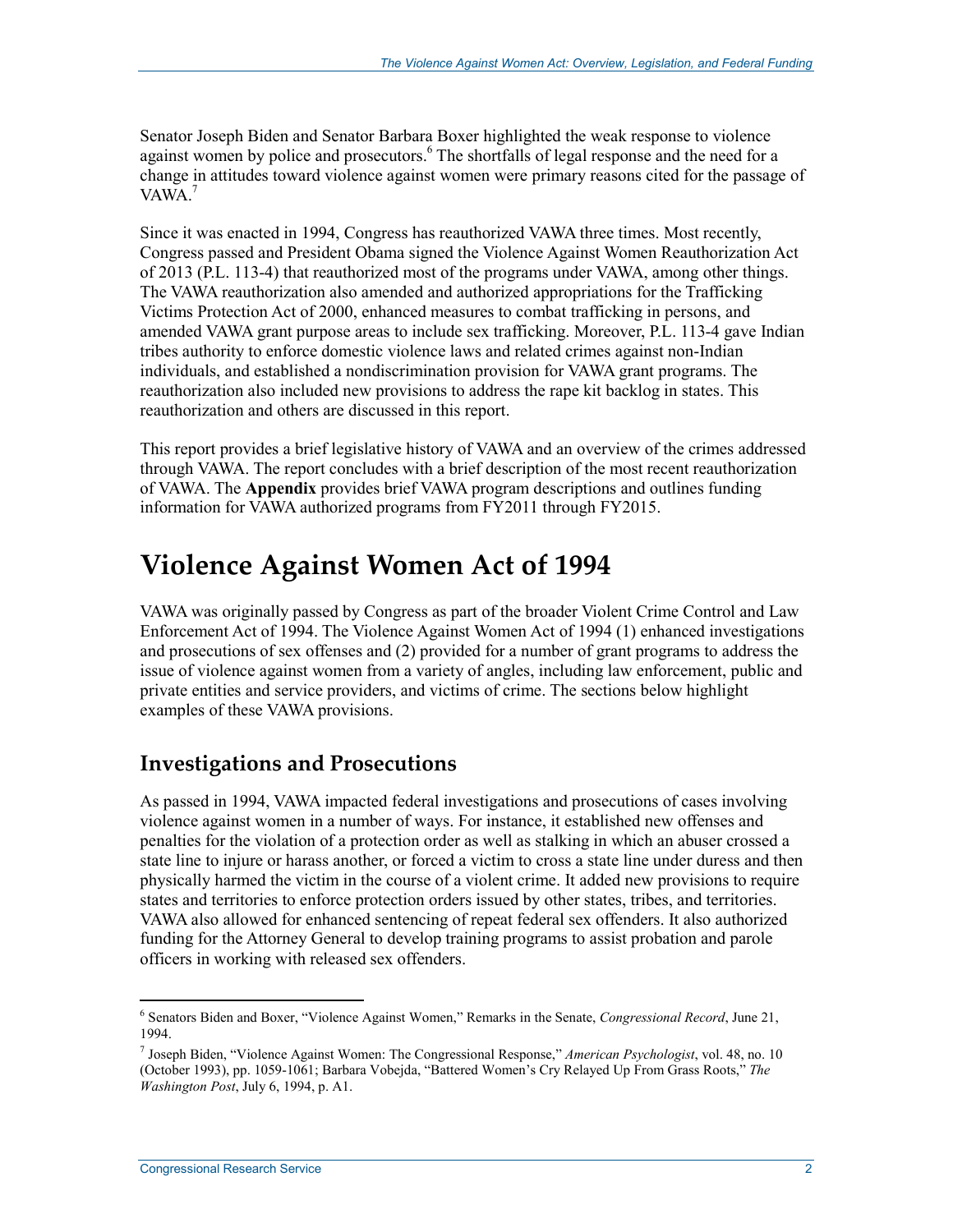In addition, VAWA established a new requirement for pretrial detention in federal sex offense or child pornography felony cases. It also modified the Federal Rules of Evidence to include new procedures specifying that, with few exceptions, a victim's past sexual behavior was not admissible in federal criminal and civil cases of sexual misconduct.<sup>8</sup> In addition, VAWA asked the Attorney General to study measures in place to ensure confidentiality between sexual assault or domestic violence victims and their counselors.

VAWA mandated restitution to victims of specified federal sex offenses, specifically sexual abuse as well as sexual exploitation and other abuse of children. It also established new provisions, including a civil remedy that allows victims of sexual assault to seek civil penalties from their alleged assailants,<sup>9</sup> and a provision that allows rape victims to demand that their alleged assailants be tested for the HIV virus.

### **Grant Programs**

VAWA created a number of grant programs for a range of activities, including programs aimed at (1) preventing domestic violence and related crimes; (2) encouraging collaboration among law enforcement, judicial personnel, and public/private sector providers with respect to services for victims of domestic violence and related crimes; (3) investigating and prosecuting domestic violence and related crimes; and (4) addressing the needs of individuals in a special population group (e.g., elderly, disabled, children and youth, individuals of ethnic and racial communities, and nonimmigrant women). VAWA grants are administered by the Department of Justice, Office on Violence Against Women and Office of Justice Programs as well as by the Department of Health and Human Services, Centers for Disease Control and Prevention.

Under VAWA, grants were authorized for capital improvements to prevent crime in public transportation systems as well as in public and national parks. It also expanded the Family Violence Prevention and Services  $\text{Act}$  (FVPSA)<sup>10</sup> to include grants for youth education on domestic violence and intimate partner violence as well as to include grants for community intervention and prevention programs.

As mentioned, VAWA provided for federal grants to state, local, and tribal law enforcement entities to investigate and prosecute violent crimes against women. It established an additional grant to bolster investigations and prosecutions in rural areas. It also established a grant program to encourage state, local, and tribal arrest policies in domestic violence cases.

VAWA authorized grants for education and training for judges and court personnel in state and federal courts on the laws of rape, sexual assault, domestic violence, and other crimes of violence motivated by the victim's gender. It also authorized grants to assist state and local governments in entering data on stalking and domestic violence into national databases.

VAWA authorized the expansion of grants under the Public Health Service  $Act<sup>11</sup>$  to include rape prevention education. Additionally, it expanded the purposes of the Runaway and Homeless

<u>.</u>

<sup>8</sup> Fed. R. Evid. 412.

<sup>&</sup>lt;sup>9</sup> In 2000, the U.S. Supreme Court struck down a provision of VAWA that allowed for a civil remedy for victims of gender-based violence. For more information, see *U.S. v. Morrison*, 529 U.S. 598 (2000).

<sup>10 42</sup> U.S.C. §10401 et seq.

 $11$  42 U.S.C. §280b et seq.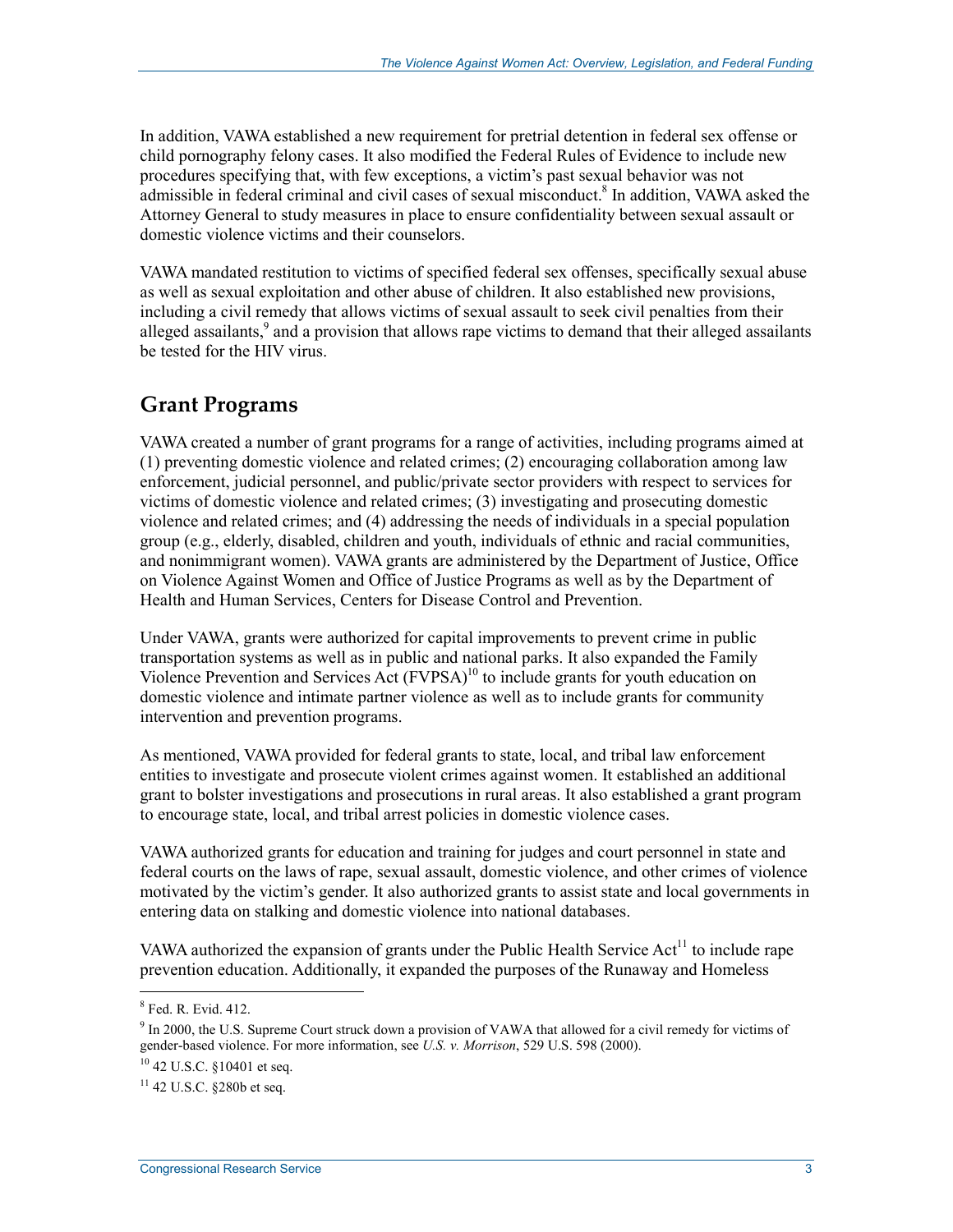Youth Act<sup>12</sup> to allow for grant funding to assist youth at risk of (or who have been subjected to) sexual abuse. VAWA reauthorized the Court-Appointed Special Advocate Program and the Child Abuse Training Programs for Judicial Personnel and Practitioners. It also authorized funding for Grants for Televised Testimony by Victims of Child Abuse.

VAWA established the National Domestic Violence Hotline and authorized funding for its operation.13 It also authorized funding for battered women's shelters, in addition to including special protections for battered nonimmigrant women and children.<sup>14</sup>

### **Other VAWA Requirements**

Beyond the criminal justice improvements and grant programs, VAWA included provisions for several other activities, including

- requiring that the U.S. Postal Service take measures to ensure confidentiality of domestic violence shelters and abused persons' addresses;
- mandating federal research by the Attorney General, National Academy of Sciences, and Secretary of Health and Human Services to increase the government's understanding of violence against women; and
- requesting special studies on campus sexual assault and battered women's syndrome.

### **Office on Violence Against Women**

In 1995, the Office on Violence Against Women (OVW) was administratively created within the Department of Justice (DOJ) to administer the grants authorized under VAWA.<sup>15</sup> Since its creation through FY2014, the OVW has awarded more than \$6 billion in grants and cooperative agreements to state, tribal, and local governments, nonprofit organizations, and universities.<sup>16</sup> While the OVW administers the majority of VAWA authorized grants, other federal agencies, including the Centers for Disease Control and Prevention (CDC) and the Office of Justice Programs (OJP), also manage VAWA funds. See **Table A-1** for an outline of current VAWA authorized grant programs.

### **Categories of Crime Addressed Through VAWA**

VAWA grant programs address the needs of victims of domestic violence, sexual assault, dating violence, and stalking. VAWA treats these as distinct crimes which involve a wide range of victim

<sup>&</sup>lt;sup>12</sup> 42 U.S.C. §5711 et seq.

<sup>&</sup>lt;sup>13</sup> The National Domestic Violence Hotline is now authorized by FVPSA (P.L. 111-320) and codified at 42 U.S.C. §10413.

<sup>14</sup> For more information, see CRS Report R42477, *Immigration Provisions of the Violence Against Women Act (VAWA)*, by William A. Kandel.

 $15$  In 2002, OVW was codified through Title IV of the 21st Century Department of Justice Appropriations Authorization Act (P.L. 107-273).

<sup>16</sup> U.S. Department of Justice, Office on Violence Against Women, *About the Office*, http://www.ovw.usdoj.gov/ overview.htm.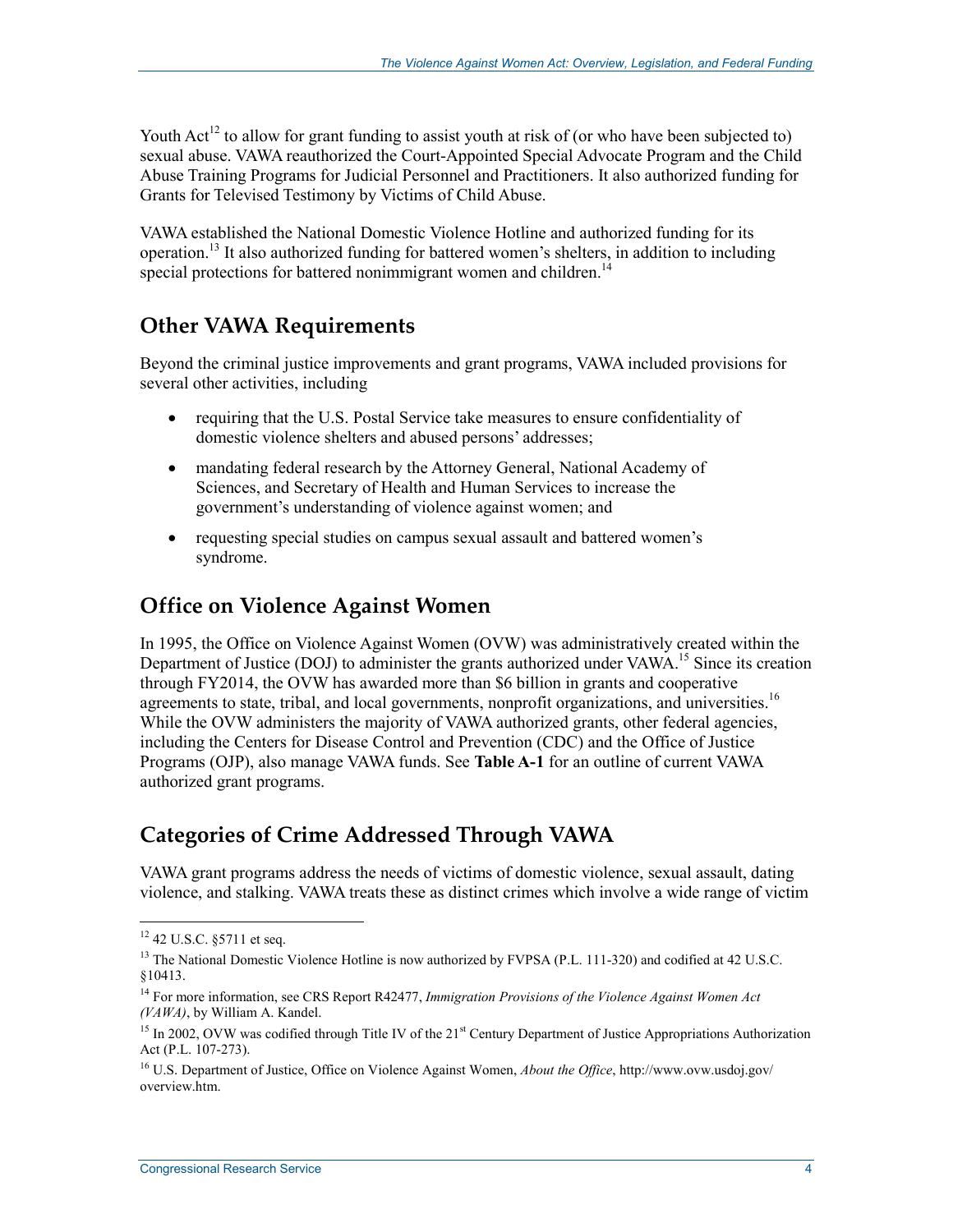demographics. For domestic violence, sexual assault, dating violence, and stalking, the risk of victimization is highest for women.<sup>17</sup>

Victimization data on these crimes are available from two national surveys, the National Crime Victimization Survey (NCVS) and the Youth Risk Behavior Surveillance System,<sup>18</sup> and the Federal Bureau of Investigation's (FBI's) Uniform Crime Reporting (UCR) Program.<sup>19</sup> UCR data vary from survey data because the UCR describes crimes that were reported to law enforcement while survey data describe self-reported crimes that were not necessarily reported to law enforcement. Due to differences in methodology, survey data are not comparable to UCR data.<sup>20</sup>

#### *Domestic Violence*

1

Public concern over violence against women prompted the original passage of VAWA. As such, VAWA legislation and programs have historically emphasized women as victims. More recently, however, there has been a focus on ensuring the needs of all victims are met through provisions of VAWA programs. $^{21}$ 

Domestic violence is a complex crime and is often labeled as family violence or intimate partner violence. Under VAWA, domestic violence is generally interpreted as intimate partner violence. Intimate partner violence includes felony or misdemeanor crimes committed by spouses or exspouses, boyfriends or girlfriends, and ex-boyfriends or ex-girlfriends. Crimes may include sexual assault, simple or aggravated assault, and homicide. As defined in statute for the purposes of VAWA grant programs, domestic violence includes

felony or misdemeanor crimes of violence committed by a current or former spouse or intimate partner of the victim, by a person with whom the victim shares a child in common, by a person who is cohabitating with or has cohabitated with the victim as a spouse or intimate partner, by a person similarly situated to a spouse of the victim under the domestic or family violence laws of the jurisdiction receiving grant monies, or by any other person

<sup>&</sup>lt;sup>17</sup> Shannan Catalano, Erica Smith, Howard Snyder, and Michael Rand, U.S. Department of Justice, Bureau of Justice Statistics, *Female Victims of Violence*, September 2009, http://bjs.ojp.usdoj.gov/content/pub/pdf/fvv.pdf (hereinafter, *Female Victims of Violence*, 2009); Katrina Baum, Shannan Catalano, and Michael Rand, U.S. Department of Justice, Bureau of Justice Statistics, *Stalking Victimization in the United States - Revised*, September 2012, http://www.bjs.gov/ content/pub/pdf/svus\_rev.pdf (hereinafter, *Stalking Victimization in the United States - Revised*, 2012); Centers for Disease Control and Prevention, *Youth Risk Behavior Surveillance, United States, 2013*, pp. 10-11, http://www.cdc.gov/mmwr/pdf/ss/ss6304.pdf.

<sup>18</sup> U.S. Department of Health and Human Services, Centers for Disease Control, *Youth Risk Behavior Surveillance System (YRBSS)*, http://www.cdc.gov/healthyyouth/yrbs/; and U.S. Department of Justice, Office of Justice Programs, Bureau of Justice Statistics, *National Crime Victimization Survey*, http://bjs.ojp.usdoj.gov/index.cfm?ty=dcdetail&iid= 245.

<sup>19</sup> U.S. Department of Justice, Federal Bureau of Investigation, *Uniform Crime Reporting Program*, http://www.fbi.gov/about-us/cjis/ucr/ucr.

 $20$  For additional information regarding the differences in crime data collection and limitations of the data, see CRS Report RL34309, *How Crime in the United States Is Measured*, by Nathan James and Logan Rishard Council. For a comparison of methodologies used by the UCR and National Crime Victimization Survey, see *The Nation's Two Crime Measures*, http://bjs.ojp.usdoj.gov/content/pub/pdf/ntcm.pdf.

<sup>&</sup>lt;sup>21</sup> U.S. Congress, House Committee on the Judiciary, Subcommittee on Crime, Terrorism, and Homeland Security, *Hearing on: the U.S. Department of Justice, Office on Violence Against Women*, Testimony by Susan Carbon, 112<sup>th</sup> Cong.,  $2<sup>nd</sup>$  sess., February 16, 2012.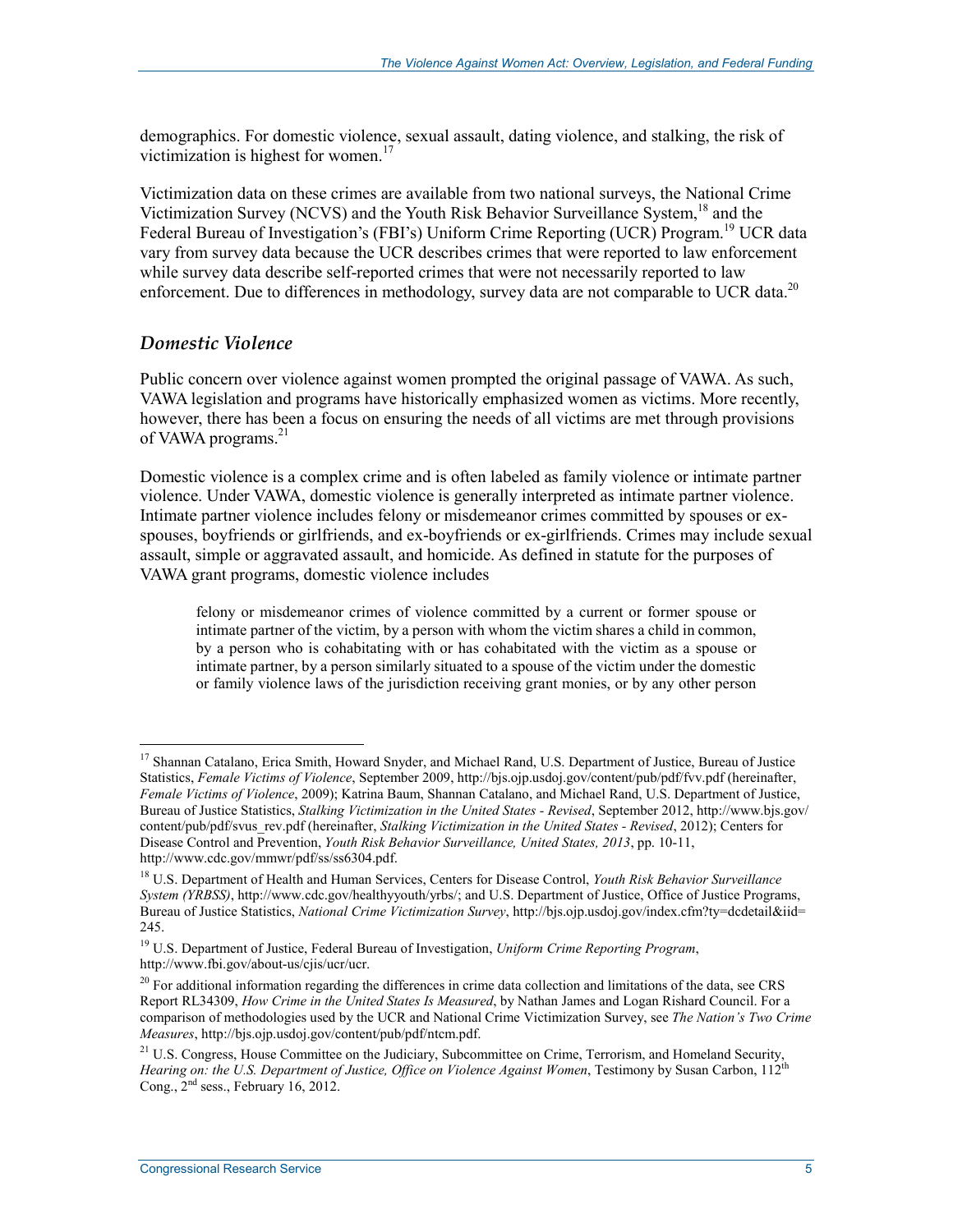against an adult or youth victim who is protected from that person's acts under the domestic or family violence laws of the jurisdiction.<sup>22</sup>

From 1993 to 2013, the rate of serious intimate partner violence<sup>23</sup> declined by 63% for females, from 5.7 victimizations per 1,000 females aged 12 and older in 1993 to 2.1 per 1,000 in 2013, and 60% for males, from 1.5 victimizations per 1,000 males aged 12 and older in 1993 to 0.6 per 1,000 in 2013.24 According to NCVS data, intimate partner victimization rates also vary by age and race. Females aged 18 or older generally experience higher rates of intimate partner violence than females aged 12 to 17. Rates of intimate partner violence have also been historically higher for black females than white females.<sup>25</sup>

In 2011, a survey conducted by the Centers for Disease Control and Prevention included questions about lifetime victimization. The CDC estimates that 22.3% of women and 14.0% of men have experienced severe physical violence<sup>26</sup> by an intimate partner in their lifetime.<sup>27</sup>

### *Intimate Partner Homicide*

Since peaking in the early 1990s, violent and property crime rates have declined through 2013.<sup>28</sup> Overall homicide rates and intimate partner homicide rates have also declined. Researchers have studied the range of social factors that may influence homicide rates and have suggested possible reasons for the decline in intimate partner homicide rates. For instance, most intimate partner homicides involve married couples; as such, some researchers have suggested the decline in marriage rates among young adults as a contributing factor in the decline in intimate partner homicide rates.<sup>29</sup> Additionally, divorce and separation rates have increased. Fewer marriages may result in less exposure to abusive partners and fewer marriages may suggest that those who do marry are more selective in choosing a partner.<sup>30</sup>

Overall, homicide is committed largely by males, mostly victimizing other males. From 1980 through 2008, males made up 90% of all offenders and 77% of all homicide victims; however,

<sup>&</sup>lt;sup>22</sup> 42 U.S.C. §13925(a)(8). The Violence Against Women Reauthorization Act of 2013 revised the definition of "domestic violence" to specifically include "intimate partners" in addition to "current and former spouses."

<sup>&</sup>lt;sup>23</sup> The Bureau of Justice Statistics defines "serious intimate partner violence" as violent crimes including rape or sexual assault, robbery, and aggravated assault against an intimate partner.

<sup>&</sup>lt;sup>24</sup> CRS analysis of NCVS victimization data using NCVS Victimization Analysis Tool. U.S. Department of Justice, Bureau of Justice Statistics, http://www.bjs.gov/index.cfm?ty=nvat.

<sup>25</sup> Shannan Catalano, U.S. Department of Justice, Bureau of Justice Statistics, *Intimate Partner Violence, 1993 – 2010*, November 2012, http://www.bjs.gov/content/pub/pdf/ipv9310.pdf.

<sup>&</sup>lt;sup>26</sup> The CDC provided the following examples of severe physical violence: "including acts such as being hit with something hard, being kicked or beaten, or being burned on purpose."

<sup>&</sup>lt;sup>27</sup> Matthew J. Breiding, Sharon G. Smith, and Kathleen C. Basile, et al., Prevalence and Characteristics of Sexual Violence, Stalking, and Intimate Partner Violence Victimization—National Intimate Partner and Sexual Violence Survey, United States, 2011, Centers for Disease Control and Prevention, September 5, 2014, http://www.cdc.gov/ mmwr/preview/mmwrhtml/ss6308a1.htm?s\_cid=ss6308a1\_e (hereinafter, National Intimate Partner Sexual Violence Survey, 2011).

 $28$  In some years, violent and property crime increased, but overall, violent and property crime rates have declined since the early 1990s.

<sup>29</sup> Laura Dugan, Daniel Nagin, and Richard Rosenfeld, Do Domestic Violence Services Save Lives?, *National Institute of Justice Journal*, Issue 250 (November 2003), p. 22, https://www.ncjrs.gov/pdffiles1/jr000250f.pdf.

 $30$  Ibid.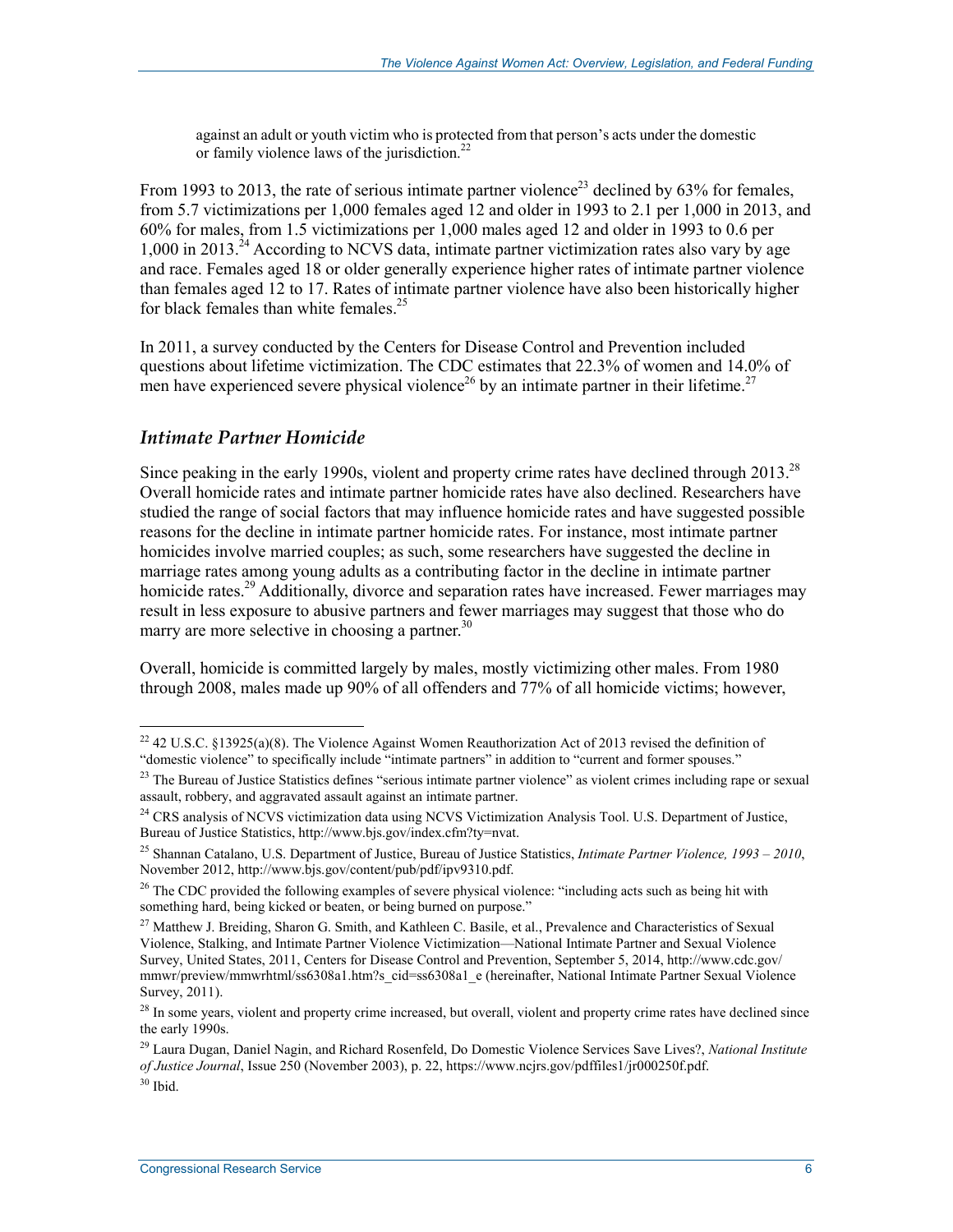females were more likely than males to be victims of intimate partner homicide.<sup>31</sup> From 1980 through 2008, female homicide victims were six times more likely than male victims to have been a victim of intimate partner homicide, and 63% of all intimate partner homicide victims were female $32$ 

### *Sexual Assault*

While intimate partner violence can, and often does, include sexual assault, $33$  it is viewed as a separate category of crime under VAWA. Sexual assault may include the crimes of forcible rape, attempted forcible rape, assault with intent to rape, statutory rape, and other sexual offenses. Under VAWA, sexual assault is defined as "any nonconsensual sexual act proscribed by Federal, tribal, or State law, including when the victim lacks capacity to consent.<sup>334</sup> Sexual assault is termed as "sexual abuse" and "aggravated sexual abuse" under federal criminal law, Title 18.<sup>35</sup>

According to statistics from the National Crime Victimization Survey (NCVS), there were 300,170 sexual assaults (1.1 per 1,000 aged 12 and older) in 2013.<sup>36</sup> These data are not comparable to Uniform Crime Reporting (UCR) Program data because these data are selfreported during interviews and are not necessarily reported to law enforcement.

According to the FBI's UCR Program, 79,770 forcible rapes were reported to law enforcement in 2013. Since 1990, when 102,555 forcible rapes were reported to law enforcement, this figure has fluctuated but has declined overall, as illustrated in **Figure 1**. Under the revised FBI definition of rape, which is broader in its definition of rape and includes male victims, there were 108,672 forcible rapes reported in  $2013^{37}$ 

<sup>31</sup> Margaret Zahn, Intimate Partner Homicide: An Overview, *National Institute of Justice Journal*, Issue 250 (November 2003), p. 2; and Bureau of Justice Statistics, *Homicide Trends in the United States, 1980-2008*, November 2011, pp. 3, 18, http://bjs.ojp.usdoj.gov/content/pub/pdf/htus8008.pdf (hereinafter, *Homicide Trends in the United States*).

<sup>32</sup> *Homicide Trends in the United States*, p. 10.

<sup>33</sup> *Female Victims of Violence*, 2009. p. 2.

<sup>34 42</sup> U.S.C. §13925(a) (29).

<sup>35</sup> See 18 U.S.C. §2241 et seq.

<sup>36</sup> U.S. Department of Justice, Bureau of Justice Statistics, *Criminal Victimization, 2013*, September 2014, p. 2, http://www.bjs.gov/content/pub/pdf/cv13.pdf.

<sup>37</sup> U.S. Department of Justice, Federal Bureau of Investigation, *Crime in the United States, 2013*, October 2014, http://www.fbi.gov/about-us/cjis/ucr/crime-in-the-u.s/2013/crime-in-the-u.s.-2013/violent-crime/rape.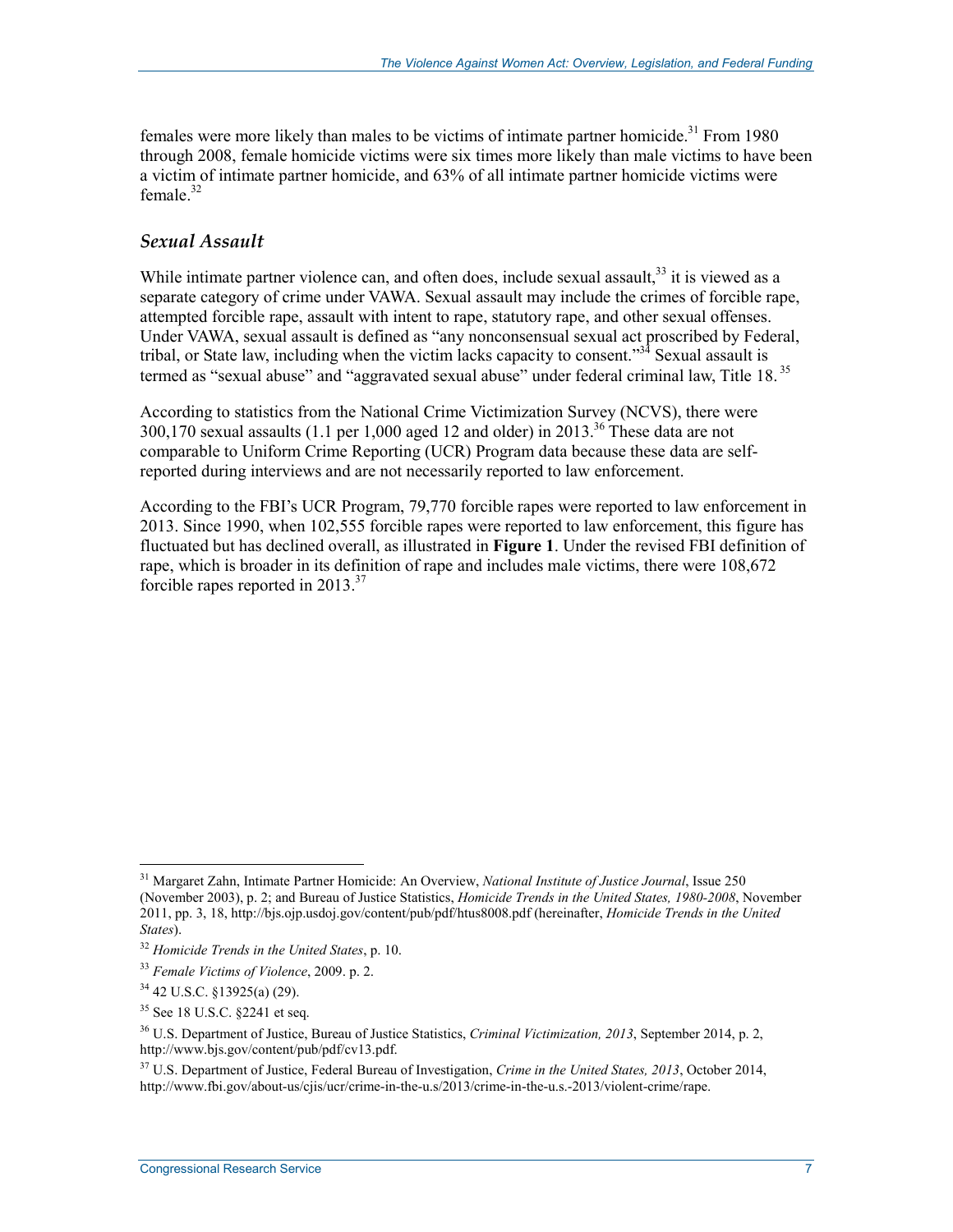

**Figure 1. Forcible Rapes Known to Police** 

**Source:** CRS presentation of UCR data. These data are available at http://www.fbi.gov/about-us/cjis/ucr/crime-in-theu.s.

**Note:** The data presented in the green trend line include only female victims; from 1990-2012, FBI data on sexual assaults did not include male victims. In 2013, the FBI began to present data using both the legacy definition of rape (does not include male victims) and the revised definition of rape (includes male victims).

Until 2012, the FBI defined forcible rape as, "the carnal knowledge of a female forcibly and against her will."<sup>38</sup> Forcible rape statistics include attempted forcible rape and assault with intent to rape, but exclude statutory rape without force and other sex offenses.<sup>39</sup> In January 2012, the FBI revised its definition of forcible rape to include male victims.<sup>40</sup> Current UCR reports (from 2013 on) include rape statistics for both male and female victims.

### *Dating Violence*

Under VAWA, dating violence refers to "violence committed by a person who is or has been in a social relationship of a romantic or intimate nature with the victim. $14$ <sup>1</sup> The relationship between the offender and victim is determined based on the following factors: (1) the length of the relationship; (2) the type of relationship; and (3) the frequency of interaction between the persons involved in the relationship.42

<sup>38</sup> U.S. Department of Justice, Federal Bureau of Investigation, *Crime in the United States, 2012*, October 2013, http://www.fbi.gov/about-us/cjis/ucr/crime-in-the-u.s/2012/crime-in-the-u.s.-2012/violent-crime/rape.  $39$  Ibid.

<sup>40</sup> U.S. Department of Justice, Office of Public Affairs, *Attorney General Eric Holder Announces Revisions to the Uniform Crime Report's Definition of Rape*, http://www.justice.gov/opa/pr/2012/January/12-ag-018.html. 41 42 U.S.C. §13925.

 $42$  Ibid.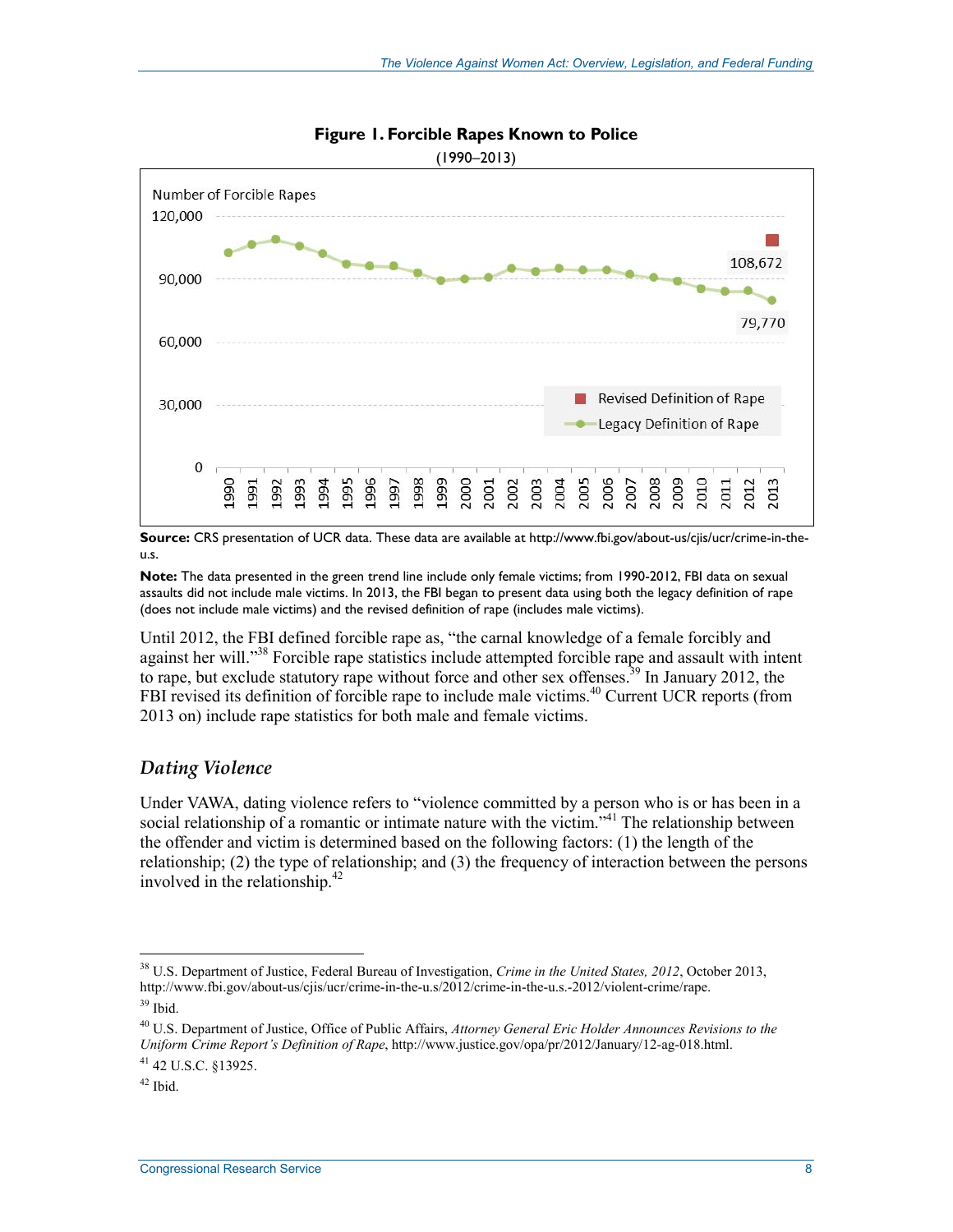Reports on dating violence usually refer to teenagers as the relevant age demographic. According to the 2013 Youth Risk Behavior Survey, approximately 10.3% of high school students<sup>43</sup> had been "hit, slammed into something, or injured with an object or weapon on purpose by someone they were dating or going out with" one or more times in the past year.<sup>44</sup> The prevalence of physical dating violence was higher among female students  $(13.0\%)$  than male students  $(7.4\%)$ .<sup>4</sup>

### *Stalking*

Stalking is defined as "a course of conduct directed at a specific person that would cause a reasonable person to feel fear.<sup>746</sup> All 50 states, the District of Columbia, and U.S. Territories have enacted anti-stalking laws, and these laws vary in their definition.<sup>47</sup> Federal law makes it unlawful to (1) travel across state lines or use the mail or computer; (2) with the intent to injure or harass another; and (3) as a result, places that person in reasonable fear of death or serious bodily injury or causes substantial emotional distress to that person or a member of that person's family.<sup>48</sup>

According to the NCVS, 3.3 million individuals aged 18 and older were victims of stalking in 2006.<sup>49</sup> Females were at greater risk than males for stalking victimization, and individuals aged 18-24 were at greater risk than those individuals aged 25 or older.<sup>50</sup> According to the CDC, 15.2% of women and  $5.7\%$  of men have been stalked by an intimate partner in their lifetime.<sup>51</sup>

### **Reauthorizations of VAWA**

Since it was enacted in 1994, Congress has reauthorized VAWA three times. Of note, the reauthorizations in 2000 and 2005 had broad bipartisan support while the most recent reauthorization in 2013 faced some adversity.<sup>52</sup>

• In 2000, Congress reauthorized VAWA through the Victims of Trafficking and Violence Protection Act (P.L. 106-386). Modifications included additional protections for battered nonimmigrants,  $5<sup>3</sup>$  a new program for victims in need of transitional housing, a requirement for grant recipients to submit reports on the

 $43$  Among the 73.9% of students nationwide who dated or went out with someone during the 12 months before the survey.

<sup>44</sup> Centers for Disease Control and Prevention, *Youth Risk Behavior Surveillance, United States, 2013*, pp. 10-11, http://www.cdc.gov/mmwr/pdf/ss/ss6304.pdf.

 $45$  Ibid.

<sup>46</sup> *Stalking Victimization in the United States - Revised*, 2012, p. 1.

<sup>47</sup> Ibid.

<sup>48 18</sup> U.S.C. §2261(A).

<sup>&</sup>lt;sup>49</sup> In 2006, the NCVS included a supplemental survey that identified victims of stalking.

<sup>50</sup> *Stalking Victimization in the United States - Revised*, 2012, pp. 3-4.

<sup>51</sup> *National Intimate Partner Sexual Violence Survey*, *2011*.

 $52$  In 2000, the House passed the Victims of Trafficking and Violence Protection Act of 2000 (P.L. 106-386) with a 371-1 vote and the Senate unanimously passed the bill. In 2005, the House passed the Violence Against Women and Department of Justice Reauthorization Act of 2005 (P.L. 109-162) with a 415-4 vote, and the Senate again unanimously passed the bill. In 2013, the Senate passed the Violence Against Women Reauthorization Act of 2013 (P.L. 113-4) with a 78-22 vote, and the House passed the bill with a 286-138 vote.

<sup>53</sup> For more information, see CRS Report R42477, *Immigration Provisions of the Violence Against Women Act (VAWA)*, by William A. Kandel.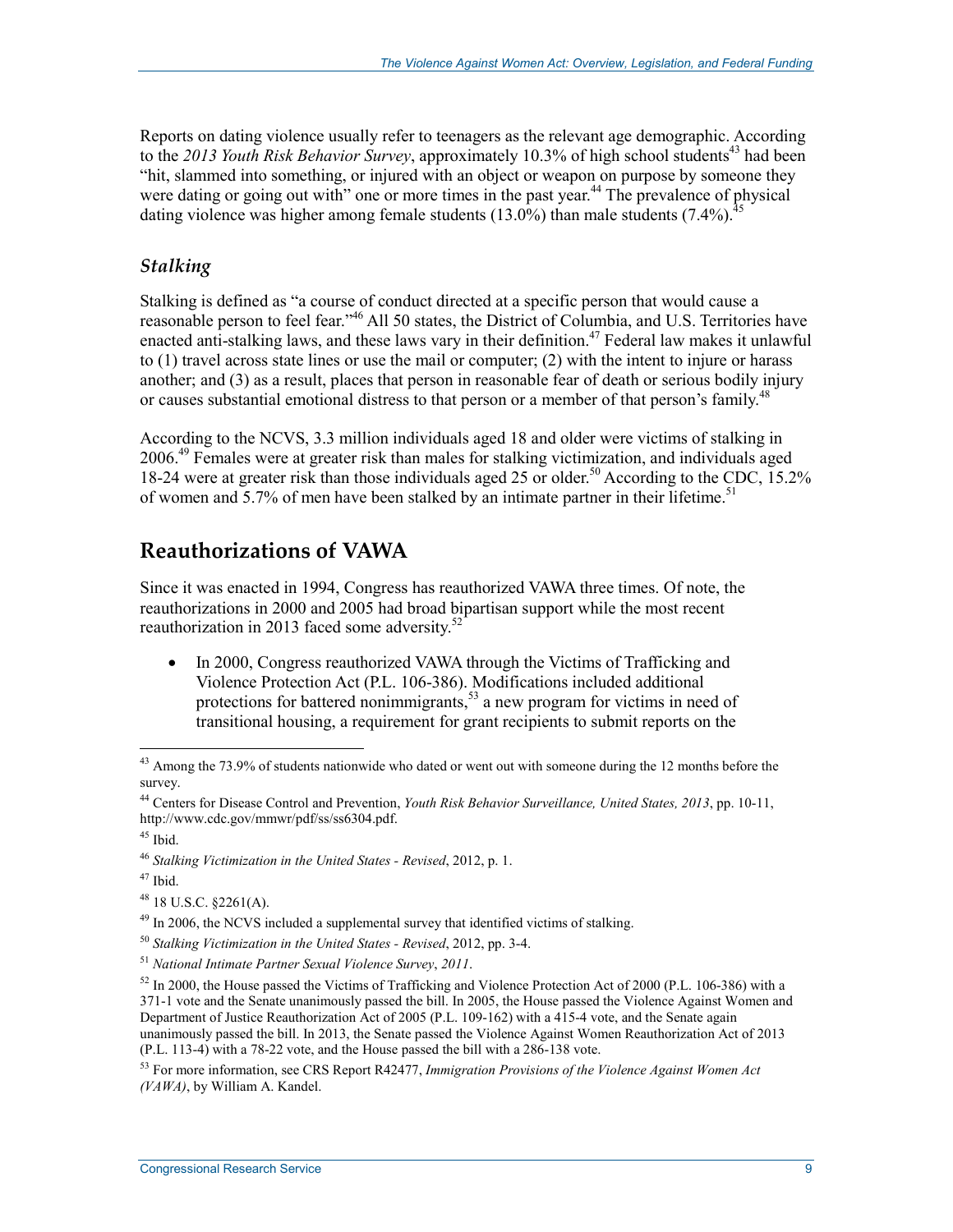effectiveness of programs, new programs designed to protect elderly and disabled women, mandatory funds to be used exclusively for rape prevention and education programs, and inclusion of victims of dating violence.<sup>54</sup> VAWA 2000 amended interstate stalking and domestic violence law to include (1) a person who travels in interstate or foreign commerce with the intent to kill, injure, harass, or intimidate a spouse or intimate partner, and who in the course of such travel commits or attempts to commit a crime of violence against the spouse or intimate partner; (2) a person who causes a spouse or intimate partner to travel in interstate or foreign commerce by force or coercion and in the course of such travel commits or attempts to commit a crime of violence against the spouse or intimate partner; (3) a person who travels in interstate or foreign commerce with the intent of violating a protection order or causes a person to travel in interstate or foreign commerce by force or coercion and violates a protection order; and (4) a person who uses the mail or any facility of interstate or foreign commerce to engage in a course of conduct that would place a person in reasonable fear of harm to themselves or their immediate family or intimate partner.<sup>55</sup> Also, the act added the intimate partners of victims as people covered under the interstate stalking statute.

• In 2005, Congress reauthorized VAWA through the Violence Against Women and Department of Justice Reauthorization Act (P.L. 109-162).<sup>56</sup> The legislation added protections for battered and/or trafficked nonimmigrants;<sup>57</sup> enhanced penalties for repeat stalking offenders; and added programs for American Indian victims and sexual assault victims and programs designed to improve the public health response to domestic violence. The act emphasized collaboration among law enforcement; health and housing professionals; and women, men, and youth alliances, and encourages community initiatives to address these issues. The act also created the Office of Audit, Assessment and Management (OAAM).

### **Reauthorization of VAWA and the 113th Congress**

Authorization for appropriations for the programs under VAWA expired in 2011; however, programs continued to receive appropriations in FY2012 and FY2013. In the 112<sup>th</sup> Congress, a bill was passed in each chamber (S. 1925 and H.R. 4970) that would have reauthorized most of the programs under VAWA, among other things. Neither bill was enacted into law.

In 2013, the  $113<sup>th</sup>$  Congress reauthorized VAWA through the Violence Against Women Reauthorization Act of 2013 (VAWA 2013; P.L. 113-4). Many VAWA grants are now reauthorized from FY2014 through FY2018. This section briefly describes provisions of VAWA 2013.

<sup>&</sup>lt;sup>54</sup> The term "dating violence" was not used in the original VAWA and was added in VAWA 2000.

<sup>55 18</sup> U.S.C. §2261 and §2262.

<sup>&</sup>lt;sup>56</sup> Provisions in VAWA 2005 were modified in A Bill to Make Technical Corrections to the Violence Against Women and Department of Justice Reauthorization Act of 2005 (P.L. 109-271).

<sup>57</sup> For more information, see CRS Report R42477, *Immigration Provisions of the Violence Against Women Act (VAWA)*, by William A. Kandel.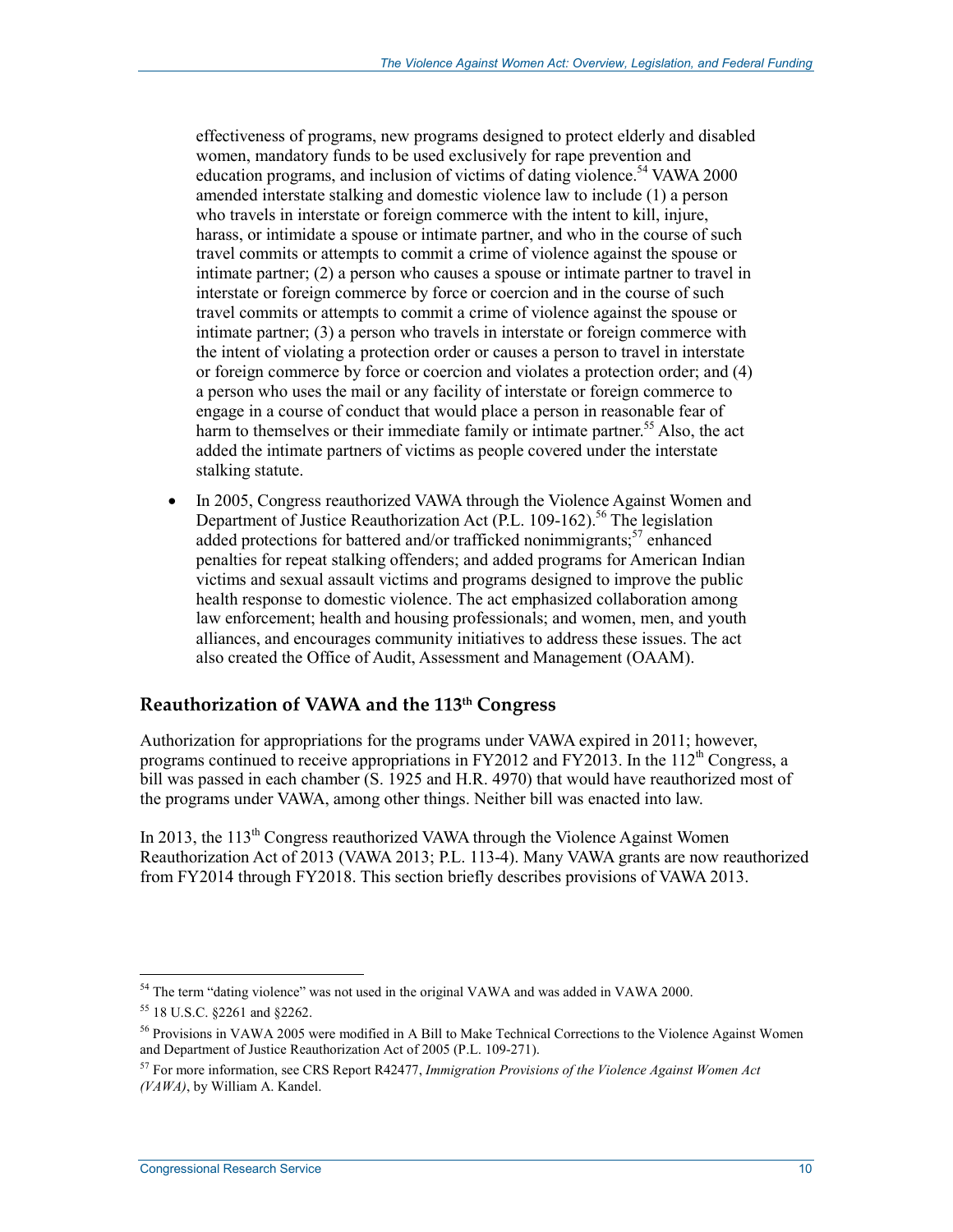#### *Consolidation of Grant Programs*

VAWA 2013 reauthorized most VAWA grant programs and authorized appropriations at a lower level, in general. It consolidated several VAWA grant programs and in doing so authorized new grant programs. These actions are summarized below.

- The (1) Safe Havens for Children (also referred to as Supervised Visitation) and (2) Court Training and Improvements programs were consolidated<sup>58</sup> to form a new program, Grants to Support Families in the Justice System.<sup>59</sup> The purpose of this program is to improve the civil and criminal justice system response to families with a history of domestic violence, dating violence, sexual assault, or stalking, or in cases involving allegations of child sexual abuse.
- The (1) Services to Advocate for and Respond to Youth (also referred to as Youth Services) and (2) Grants to Combat Domestic Violence, Dating Violence, Sexual Assault, and Stalking in Middle and High Schools (also referred to as Supporting Teens through Education and Protection or STEP) were consolidated to create Creating Hope Through Outreach, Options, Services, and Education for Children and Youth (CHOOSE Children  $\&$  Youth).<sup>60</sup> The purpose of this program is to enhance the safety of youth and children who are victims of or exposed to domestic violence, dating violence, sexual assault, stalking, or sex trafficking. This program also aims to prevent future violence.<sup>61</sup>
- The (1) Engaging Men and Youth in Prevention and Grants to Assist Children and (2) Youth Exposed to Violence programs were consolidated to create Saving Money and Reducing Tragedies Through Prevention (SMART Prevention).<sup>62</sup> The SMART Prevention program aims to prevent domestic violence, sexual assault, dating violence, and stalking through awareness and education programs and also through assisting children who have been exposed to violence and abuse. In addition, this program aims to prevent violence by engaging men as leaders and role models.<sup>63</sup>
- Three previously unfunded programs, (1) Interdisciplinary Training and Education on Domestic Violence and Other Types of Violence and Abuse, (2) Research on Effective Interventions in the Health Care Setting, and (3) Grants to

<u>.</u>

<sup>58</sup> Subtitle J of the Violence Against Women Act of 1994 (42 U.S.C. §14043-14043a-3 and 42 U.S.C. §13701 note) was repealed.

<sup>&</sup>lt;sup>59</sup> Grants to Support Families in the Justice System is codified under 42 U.S.C. §10420. For authorization and appropriation information, see **Table A-2**.

<sup>60</sup> Subtitle L of the Violence Against Women Act of 1994 was amended by striking Sections 41201 through 41204 (42 U.S.C. §14043c through §14043c-3) and inserting Section 41201 (42 U.S.C. §14043c). Access to Justice for Youth and Grants for Training and Collaboration on the Intersection Between Domestic Violence and Child Maltreatment were eliminated; these two programs had never received appropriations.

<sup>61</sup> CHOOSE Children & Youth is codified under 42 U.S.C. §14043c. For authorization and appropriation information, see **Table A-2**.

<sup>62</sup> Sections 41304 and 41305 (42 U.S.C. §14043d-3 and §14043d-4) of the Violence Against Women Act of 1994 and Section 403 (42 U.S.C. §14045c) of the Violence Against Women and Department of Justice Reauthorization Act of 2005 were repealed. Two previously unfunded programs, the Development of Curricula and Pilot Programs for Home Visitation Projects (42 U.S.C. §14043d-3) and Public Awareness Campaign (42 U.S.C. §14045c), were eliminated.

<sup>&</sup>lt;sup>63</sup> SMART Prevention is codified under 42 U.S.C. §14043d-2. For authorization and appropriation information, see **Table A-2**.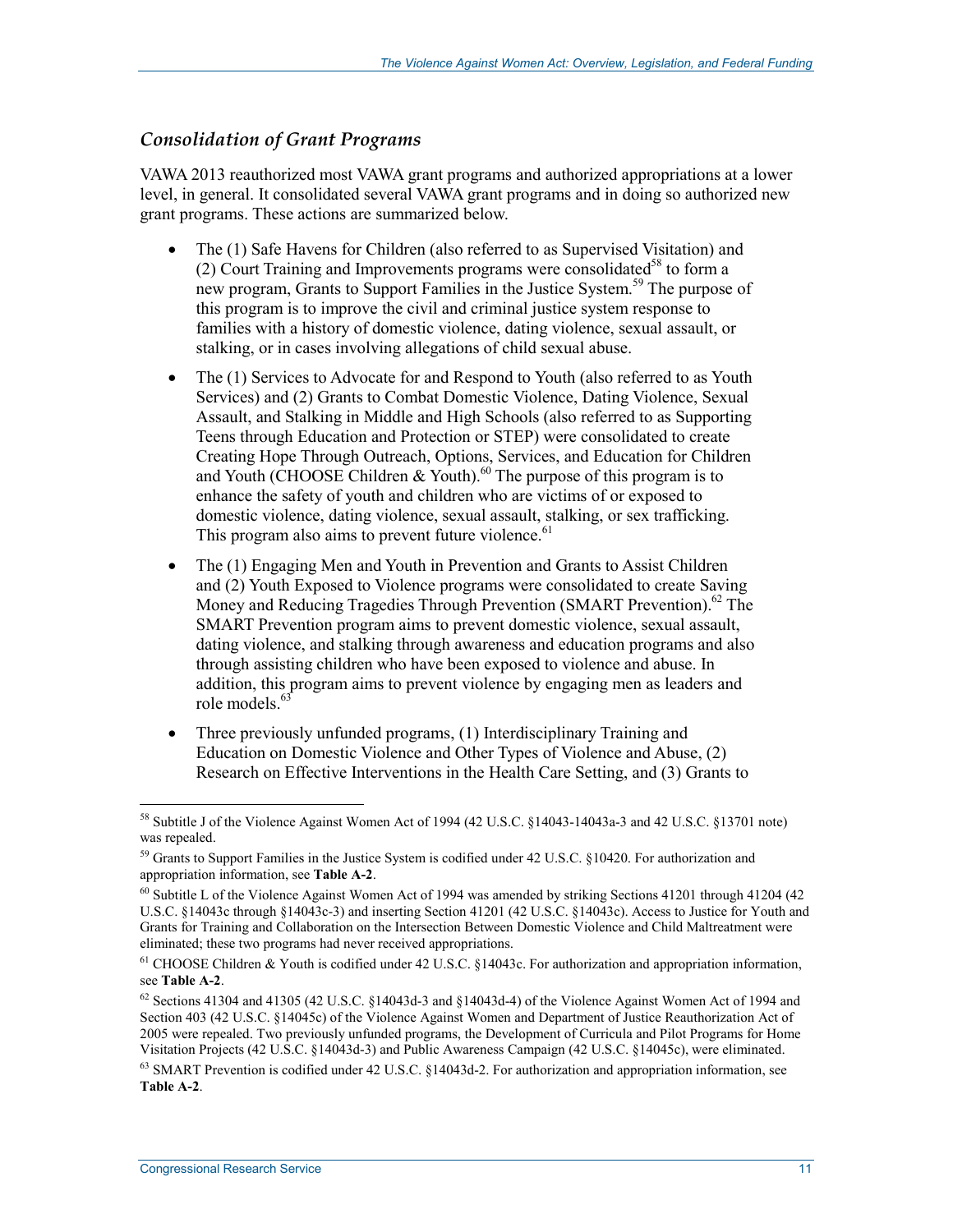Foster Public Health Responses to Domestic Violence, Dating Violence, Sexual Assault, and Stalking, were eliminated and their purpose areas were included in the authorization of a new program called Grants to Strengthen the Healthcare System's Response to Domestic Violence, Dating Violence, Sexual Assault, and Stalking.<sup>64</sup> The purpose of this program is to improve training and education for health professionals in their prevention of and response to domestic violence, dating violence, sexual assault, and stalking.<sup>65</sup>

### *VAWA Grant Provisions*

VAWA 2013 established new provisions for all VAWA grant programs. It established a nondiscrimination provision to ensure that victims are not denied services and are not subjected to discrimination based on actual or perceived race, color, religion, national origin, sex, gender identity, sexual orientation, or disability. It also enhanced protection of personally identifiable information of victims and specified the type of information that may be shared by grantees and subgrantees.<sup>66</sup> It also required that *any* grantee or subgrantee that provides legal assistance must comply with certifications required under the Legal Assistance for Victims Grant Program.<sup>67</sup>

The 2013 reauthorization also added, modified, or expanded several definitions of terms in VAWA. These are a few examples:

- It revised the definition of "domestic violence" to specifically include "intimate partners" in addition to "current and former spouses."
- It removed the term "linguistically" from the Culturally Specific Services Grant and amended the definition of "culturally specific services" to address the needs of culturally specific communities.
- With respect to providing VAWA-related services, it added the terms "population" specific services" and "population specific organizations," which focus on "members of a specific underserved population."<sup>68</sup>
- It redefined "underserved populations" to include those who may be discriminated against based on religion, sexual orientation, or gender identity.<sup>69</sup>

<sup>&</sup>lt;sup>64</sup> Section 40297 of the Violence Against Women Act of 1994 (42 U.S.C. §13973) and Section 758 of the Public Health Service Act (42 U.S.C. §294H) were repealed.

<sup>&</sup>lt;sup>65</sup> Grants to Strengthen the Healthcare System's Response to Domestic Violence, Dating Violence, Sexual Assault, and Stalking is codified under 42 U.S.C. §280-4. For authorization and appropriation information, see **Table A-2**.

<sup>&</sup>lt;sup>66</sup> For example, VAWA 2013 allows sharing of law enforcement-generated and prosecution-generated information necessary for law enforcement or prosecution.

 $67$  These certification requirements are listed under 42 U.S.C. §3796-6(d).

<sup>&</sup>lt;sup>68</sup> It defined a population specific organization as a "nonprofit, nongovernmental organization that primarily serves members of a specific underserved population and has demonstrated experience and expertise providing targeted services to members of that specific underserved population."

It defined population specific services as "victim-centered services that address the safety, health, economic, legal, housing, workplace, immigration, confidentiality, or other needs of victims of domestic violence, dating violence, sexual assault, or stalking, and that are designed primarily for and are targeted to a specific underserved population."

 $^{69}$  42 U.S.C. §13925 had defined underserved populations as "populations underserved because of geographic location, underserved racial and ethnic populations, populations underserved because of special needs (such as language barriers, disabilities, alienage status, or age), and any other population determined to be underserved by the Attorney General or by the Secretary of Health and Human Services, as appropriate."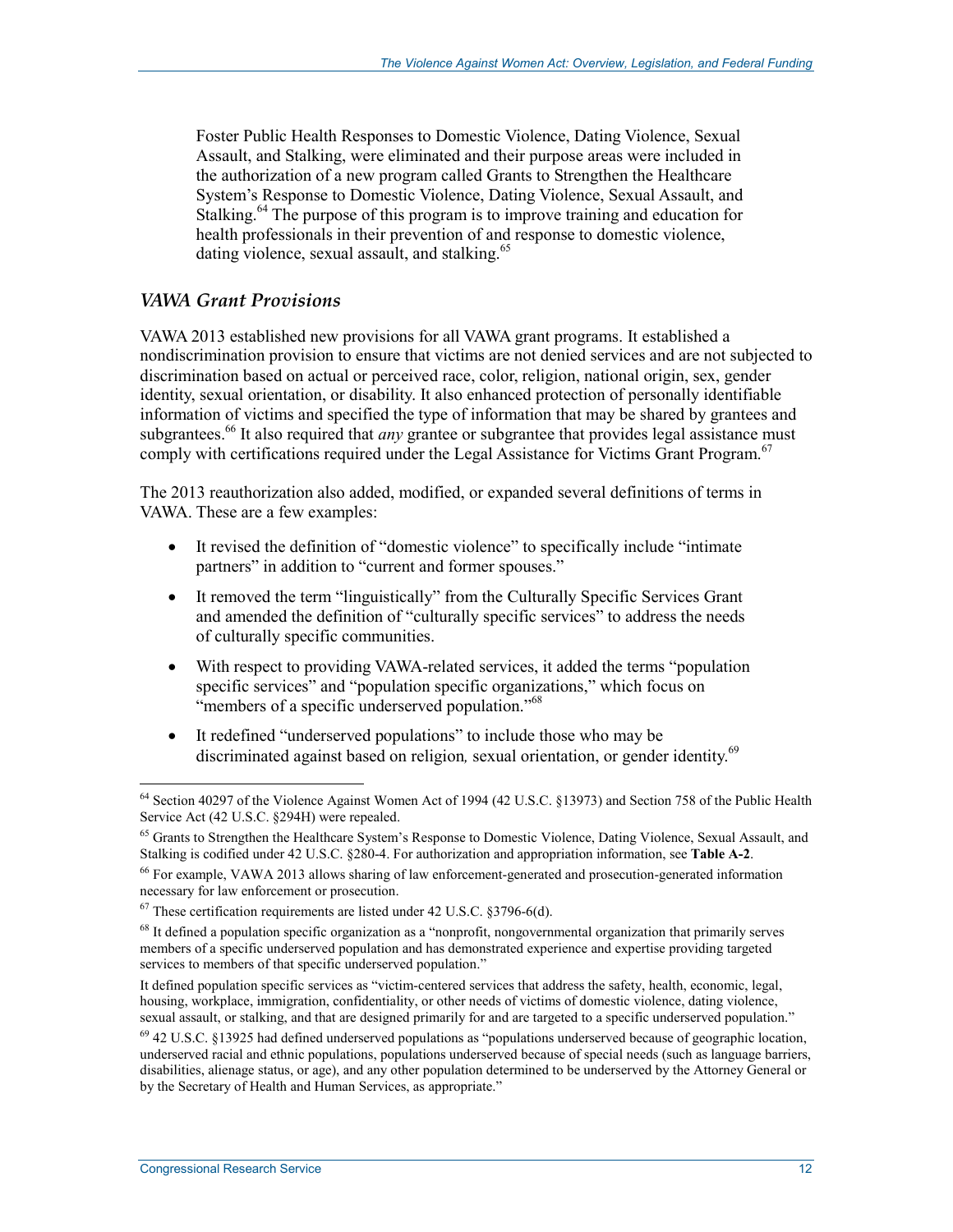- It expanded the definition of cyberstalking to include use of any "electronic communication device or electronic communication service or electronic communication system of interstate commerce."70
- It added a definition of "rape crisis center," which means "a nonprofit, nongovernmental, or tribal organization, or governmental entity in a State other than a Territory that provides intervention and related assistance ... to victims of sexual assault without regard to their age. In the case of a governmental entity, the entity may not be part of the criminal justice system ... and must be able to offer a comparable level of confidentiality as a nonprofit entity that provides similar victim services."<sup>71</sup>
- It defined "individual in later life" to mean a person who is 50 years of age or older.
- It defined "youth" to mean a person who is 11 to 24 years of age.

### *Accountability of Grantees*

VAWA 2013 imposed new accountability provisions including an audit requirement and mandatory exclusion if a grantee is found to have an unresolved audit finding. Additionally, it required the Office on Violence Against Women to establish a biennial conferral process with grantees and key stakeholders.<sup>72</sup>

### *Sexual Assault and Rape Kit Backlog*

VAWA 2013 amended the DNA Analysis Backlog Elimination Act of 2000 (P.L. 106-546)<sup>73</sup> to strengthen audit requirements for sexual assault evidence backlogs and require that for each fiscal year through 2018, not less than 75% of the total Debbie Smith grant<sup>74</sup> amounts be awarded to carry out DNA analyses of samples from crime scenes for inclusion in the Combined DNA Index System<sup>75</sup> and to increase the capacity of state or local government laboratories to carry out DNA analyses. Additionally, VAWA 2013 expanded the purpose areas of several VAWA grants to

<u>.</u>

 $^{70}$  18 U.S.C. §2261A.

<sup>71 42</sup> U.S.C. §13925(a)(25).

<sup>&</sup>lt;sup>72</sup> The areas of conferral include (1) the administration of grants, (2) unmet needs, (3) promising practices in the field, and (4) emerging trends. After the conferral with grantees, OVW is required to publish a comprehensive report that summarizes the issues presented and what, if any, policies it intends to implement to address those issues.

<sup>73 42</sup> U.S.C. §14135.

<sup>&</sup>lt;sup>74</sup> The Debbie Smith DNA Backlog Grant Program provides grants to state and local governments for five major purposes: (1) conducting analyses of DNA samples collected under applicable legal authority for inclusion in the NDIS, (2) conducting analyses of forensic DNA samples for inclusion in the NDIS, (3) increasing the capacity of state and local laboratories to carry out DNA analyses, (4) collecting DNA samples from people required to submit them and forensic samples from crimes, and (5) ensuring that analyses of forensic DNA samples are carried out in a timely manner. For more information on Debbie Smith grants, see CRS Report R41800, *DNA Testing in Criminal Justice: Background, Current Law, and Grants*, by Nathan James.

<sup>&</sup>lt;sup>75</sup> The Combined DNA Index System (CODIS) searches three indexes (convicted offenders, arrestee, and forensic) to generate investigative leads. The convicted offender index contains DNA profiles developed from samples collected from convicted offenders; the arrestee index contains DNA profiles developed from samples collected from arrested but not yet convicted individuals; and the forensic index contains DNA profiles developed from samples collected at crime scenes. CODIS searches across these indexes to look for potential matches. For more information, see U.S. Department of Justice, DNA Initiative: DNA Databases, http://www.dna.gov/dna-databases/levels.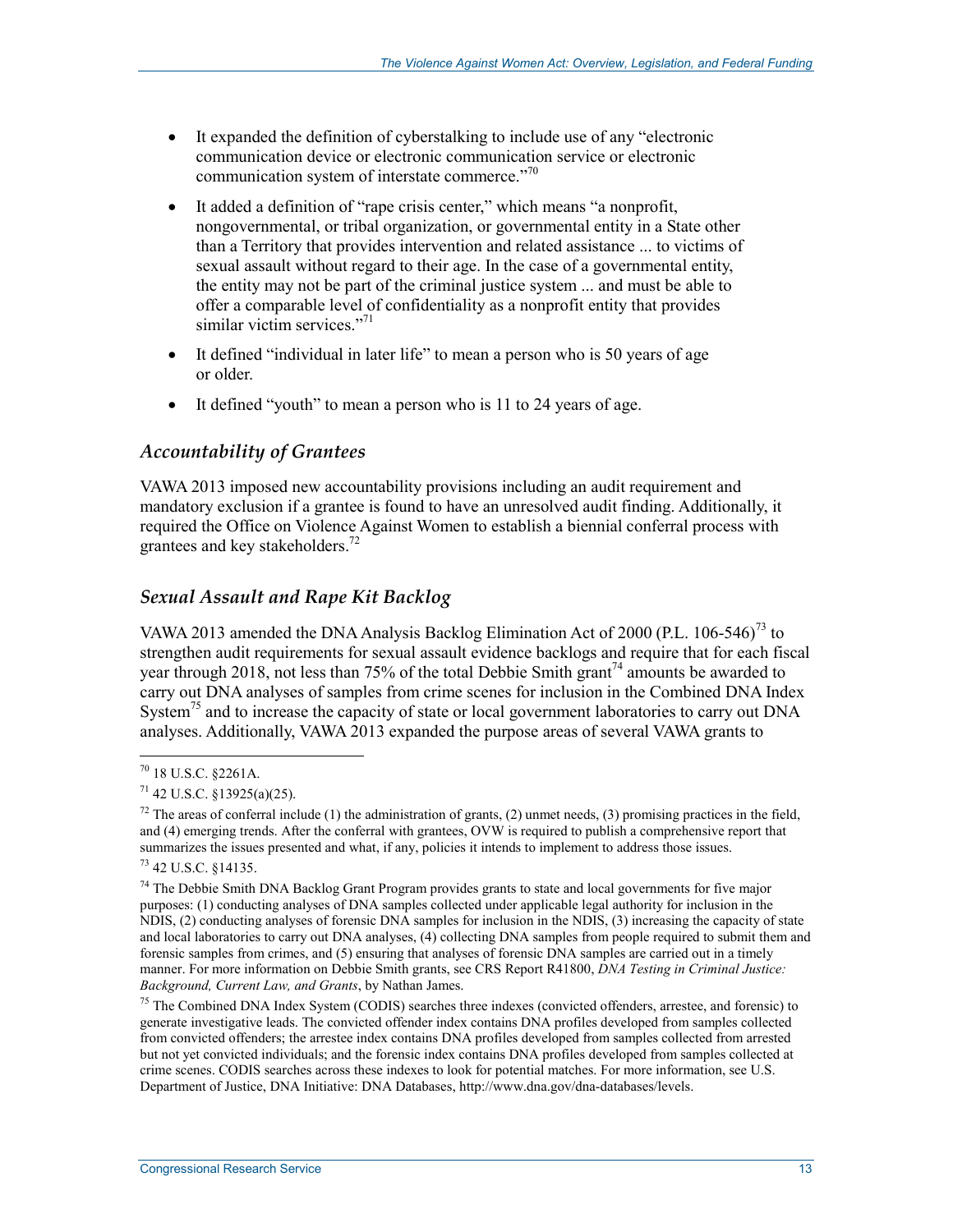address the needs of sexual assault survivors to include strengthening law enforcement and forensic response and urging jurisdictions to evaluate and reduce rape kit backlogs. It also established a new requirement that at least 20% of funds within the STOP (Services, Training, Officers, Prosecutors) program and 25% of funds within the Grants to Encourage Arrest Policies and Enforce Protection Orders program be directed to programs that meaningfully address sexual assault.

### *Trafficking in Persons*

VAWA 2013 amended and authorized appropriations for the Trafficking Victims Protection Act of 2000 (Division A of P.L. 106-386).<sup>76</sup> It also enhanced measures to combat trafficking in persons, and amended VAWA grant purpose areas to address sex trafficking. For example, it expanded the purpose areas for the Creating Hope through Outreach, Options, Services, and Education for Children and Youth grant program<sup>77</sup> to include victims of sex trafficking. VAWA 2013 also clarified that victim services and legal assistance include services and assistance to victims of domestic violence, dating violence, sexual assault, or stalking who are *also* victims of severe forms of trafficking in persons.78

#### *American Indian Tribes*

VAWA 2013 included new provisions for American Indian tribes. It granted authority to Indian tribes to exercise special domestic violence criminal jurisdiction and civil jurisdiction to issue and enforce protection orders over any person,<sup>79</sup> and created a new grant program to assist Indian tribes in exercising special criminal jurisdiction over cases involving domestic violence.<sup>80</sup> It created a voluntary two-year pilot program for Indian tribes that make a request to the Attorney General to be designated as a participating tribe to have *special domestic violence criminal jurisdiction* over such cases (*Note: The Attorney General may grant a request after concluding that the criminal justice system of the requesting tribe has adequate safeguards in place to protect defendants' rights*).

VAWA 2013 also expanded the purpose areas of grants to tribal governments and coalitions to include sex trafficking. Additionally, it expanded the purpose areas of grants for American Indian tribal governments and coalitions to develop and promote legislation and policies that enhance best practices for responding to violent crimes against Indian women. It also expanded the

 $76$  For more information regarding the Trafficking Victims Protection Act of 2000 and trafficking in persons, see CRS Report RL34317, *Trafficking in Persons: U.S. Policy and Issues for Congress*, by Alison Siskin and Liana W. Rosen.

 $^{77}$  In VAWA 2013, several VAWA grant programs (42 U.S.C. 14043c through 14043c–3) were consolidated into one youth oriented program known as the Creating Hope through Outreach, Options, Services, and Education for Children and Youth.

<sup>78</sup> Under 22 U.S.C. §7102, "severe forms of trafficking in persons" means (A) sex trafficking in which a commercial sex act is induced by force, fraud, or coercion, or in which the person induced to perform such act has not attained 18 years of age; or (B) the recruitment, harboring, transportation, provision, or obtaining of a person for labor or services, through the use of force, fraud, or coercion for the purpose of subjection to involuntary servitude, peonage, debt bondage, or slavery.

 $79$  These provisions do not apply to Indian tribes in the state of Alaska, with the exception of two Indian tribes.

<sup>80</sup> Prior to VAWA 2013, tribes did not have criminal jurisdiction over non-Indians (*Oliphant v. Suquamish Indian Tribe*, 435 U.S. (191, 210 1978). For additional information, see CRS Report R42488, *Tribal Criminal Jurisdiction over Non-Indians in S. 47 and H.R. 11, the Violence Against Women Reauthorization Act of 2013*, by Jane M. Smith and Richard M. Thompson II.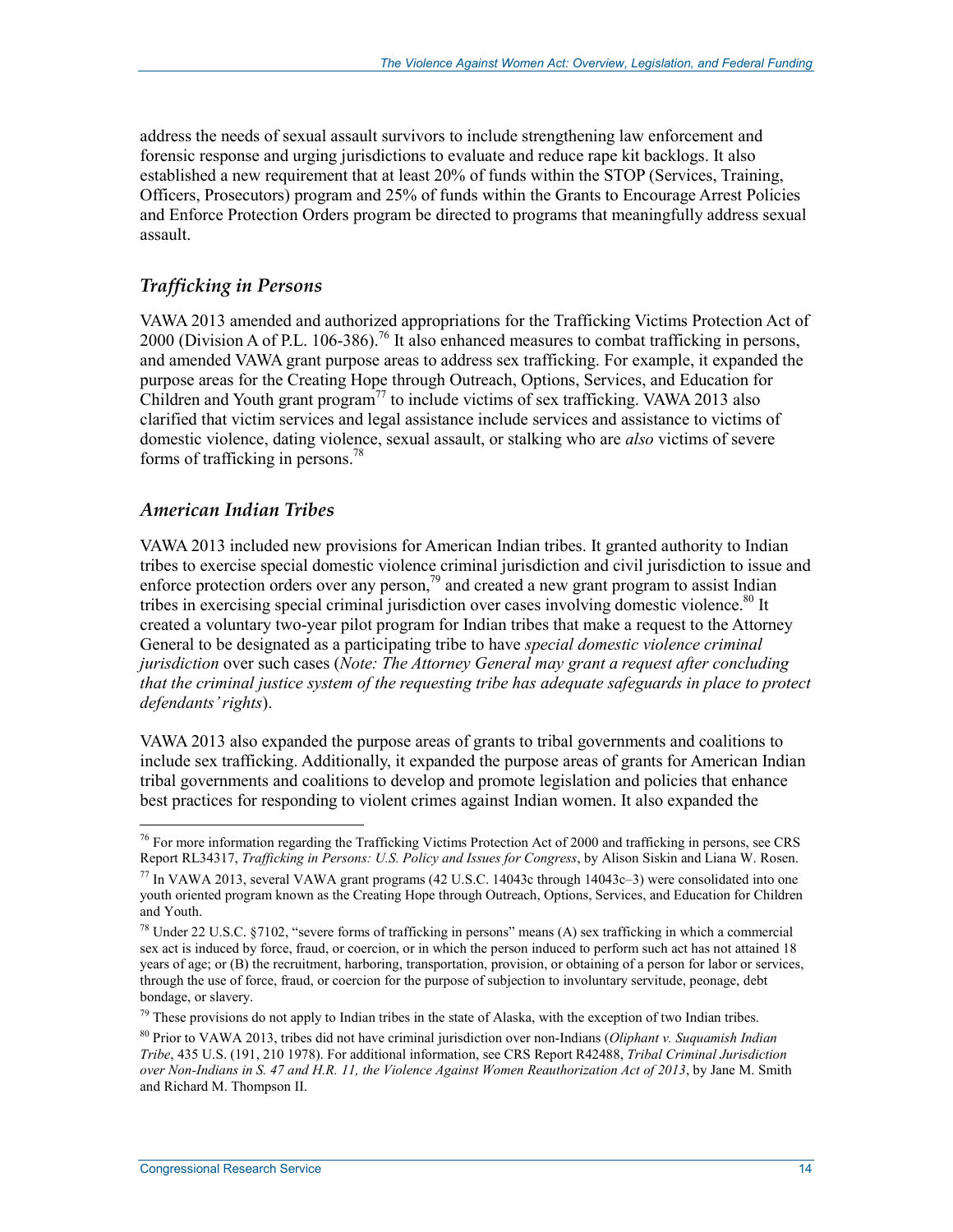purpose areas of grants for American Indian tribal coalitions to raise awareness of and response to domestic violence to include identifying and providing technical assistance to enhance access to services for Indian women victims of domestic and sexual violence, including sex trafficking.

### *Battered Nonimmigrants*

The most recent reauthorization of VAWA extended VAWA coverage to derivative children whose self-petitioning parent died during the petition process, a benefit currently afforded to foreign nationals under the family-based provisions of the Immigration and Naturalization Act (INA).<sup>81</sup> It also exempted VAWA self-petitioners, U visa petitioners, and battered foreign nationals from being classified as inadmissible for legal permanent resident status if their financial circumstances raised concerns about them becoming potential public charges.<sup>82</sup> Additionally, it amended the INA to expand the definition of the nonimmigrant U visa to include victims of stalking.

VAWA 2013 added several new purpose areas of the Grants to Encourage Arrest Policies and Enforcement of Protection Orders program (Arrest Program), one of which was to improve the criminal justice system response to immigrant victims of domestic violence, sexual assault, dating violence, and stalking.

### *Underserved Populations*

In addition to expanding the definition of "underserved populations," VAWA 2013 established several new grant provisions to address the needs of underserved populations. It required STOP implementation plans to include demographic data on the distribution of underserved populations within states and how states will meet the needs of their underserved populations. It also expanded the purpose areas of the Grants to Combat Violent Crimes on Campuses program to address the needs of underserved populations on college campuses. It amended a previously unfunded VAWA program, Grants for Outreach to Underserved Populations, to ensure that it would receive funding by allotting 2% of annual appropriated funding for the Arrest and STOP programs to the Grants for Outreach to Underserved Populations program.

### *Housing*

VAWA 2013 added housing rights for victims of domestic violence, dating violence, sexual assault, and stalking, including a provision that states that an applicant may not be denied public housing assistance on the basis that the person has been a victim of domestic violence, dating violence, sexual assault, or stalking. Under the Transitional Housing Assistance Grant program, it ensured that victims receiving transitional housing assistance are not subject to prohibited activities, including background checks or clinical evaluations, to determine eligibility for

<sup>1</sup>  $81$  The INA includes provisions to assist foreign nationals who have been victims of domestic abuse. These provisions, initially enacted by Congress with the Immigration Act of 1990 and the VAWA of 1994, afford benefits to abused foreign nationals and allow them to self-petition for lawful permanent resident (LPR) status independently of the U.S. citizen or LPR relatives who originally sponsored them. Congress reauthorized VAWA with the Battered Immigrant Women Protection Act of 2000, which also created the U visa for foreign national victims of a range of crimes including domestic abuse—who assisted law enforcement. VAWA 2005 added protections and expanded eligibility for abused foreign nationals.

<sup>82</sup> For additional information, see CRS Report R42477, *Immigration Provisions of the Violence Against Women Act (VAWA)*, by William A. Kandel.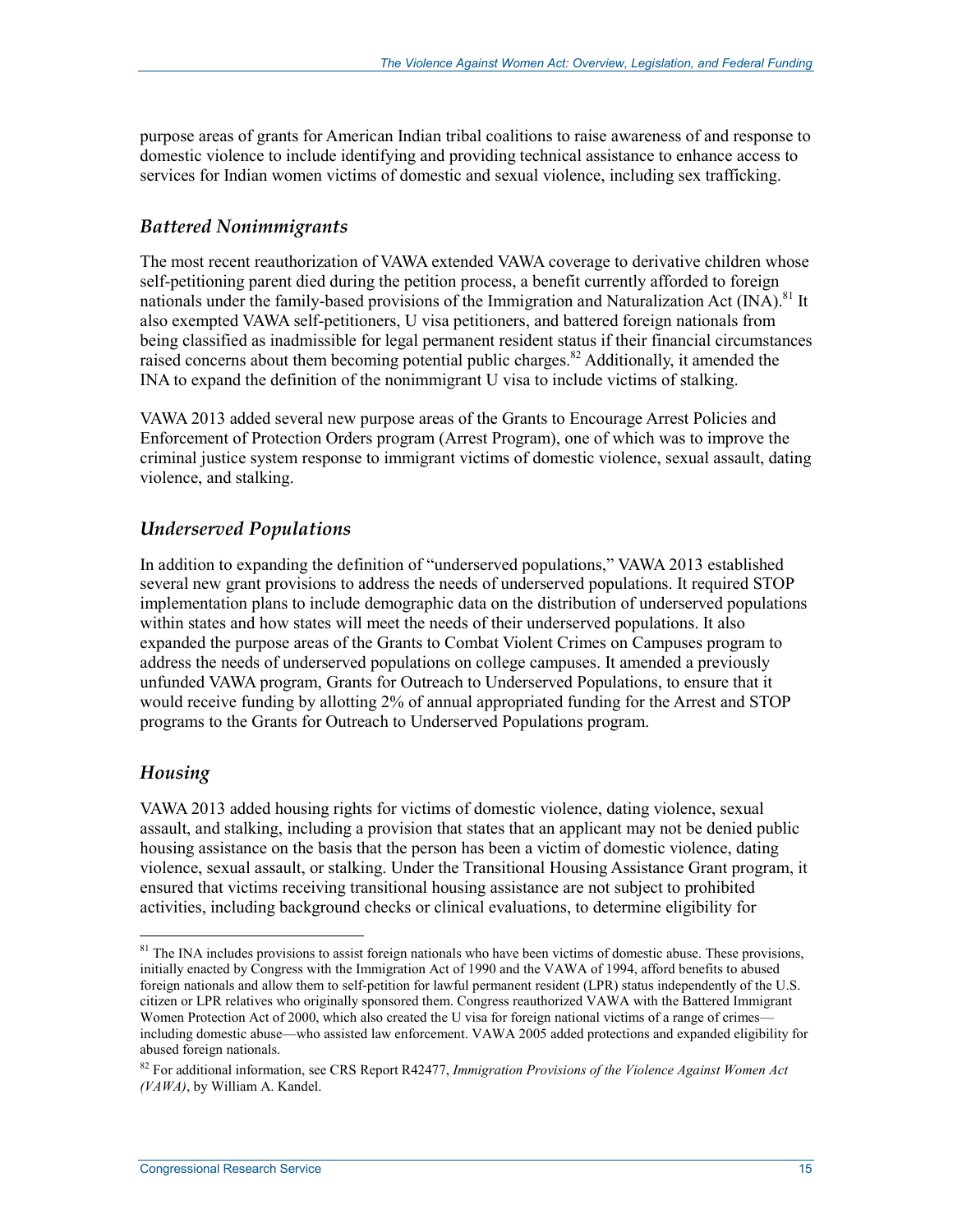services. It removed the requirement that victims must be "fleeing" from a violence situation in order to receive transitional housing assistance. VAWA 2013 also specified that transitional housing services may include assisting victims in seeking employment.

VAWA 2013 required each executive department carrying out a covered housing program to adopt a model emergency transfer plan to use in allowing tenants who are victims of domestic violence, dating violence, sexual assault, or stalking to transfer to another available and safe dwelling unit of assisted housing. It also required the Secretary of Housing and Urban Development to establish policies and procedures under which a victim requesting such a transfer may receive Section 8 assistance under the U.S. Housing Act of 1937. $8$ 

### *Higher Education*

VAWA 2013 amended the Higher Education Act of 1965<sup>84</sup> (HEA) and established new mandatory grant guidelines for institutions of higher education in their incident response procedures and development of programs to prevent domestic violence, sexual assault, stalking, and dating violence. VAWA 2013 also addressed mandatory crime reporting and safety procedures on college campuses. For example, it amended the HEA to ensure that crime statistics on individuals who were "intentionally selected" because of their national origin or gender identity are recorded and reported according to category of prejudice.<sup>85</sup>

### *Other Changes*

VAWA 2013 amended rules for sexual acts in federal custodial facilities by adding "the commission of a sexual act" as grounds for civil action by a federal prisoner and mandating that detention facilities operated by the Department of Homeland Security and custodial facilities operated by the Department of Health and Human Services adopt national standards set forth through the Prison Rape Elimination Act of 2003 (P.L. 108-79). VAWA 2013 also enhanced criminal penalties for assaulting a spouse, intimate partner, or dating partner.<sup>86</sup>

1

86 18 U.S.C. §113.

<sup>83</sup> For more information regarding Section 8 housing programs, see CRS Report RL32284, *An Overview of the Section 8 Housing Programs: Housing Choice Vouchers and Project-Based Rental Assistance*, by Maggie McCarty.

<sup>84 20</sup> U.S.C. 1092(f).

<sup>&</sup>lt;sup>85</sup> Prior to VAWA 2013, 20 U.S.C. 1092(f)(F) stated the following: "Statistics concerning the occurrence on campus, in or on noncampus buildings or property, and on public property during the most recent calendar year, and during the 2 preceding calendar years for which data are available—(i) of the following criminal offenses reported to campus security authorities or local police agencies: (I) murder; (II) sex offenses, forcible or nonforcible; (III) robbery; (IV) aggravated assault; (V) burglary; (VI) motor vehicle theft; (VII) manslaughter; (VIII) arson; and (IX) arrests or persons referred for campus disciplinary action for liquor law violations, drug-related violations, and weapons possession; and (ii) of the crimes described in subclauses (I) through (VIII) of clause (i), of larceny-theft, simple assault, intimidation, and destruction, damage, or vandalism of property, and of other crimes involving bodily injury to any person, in which the victim is intentionally selected because of the actual or perceived race, gender, religion, sexual orientation, ethnicity, or disability of the victim that are reported to campus security authorities or local police agencies, which data shall be collected and reported according to category of prejudice."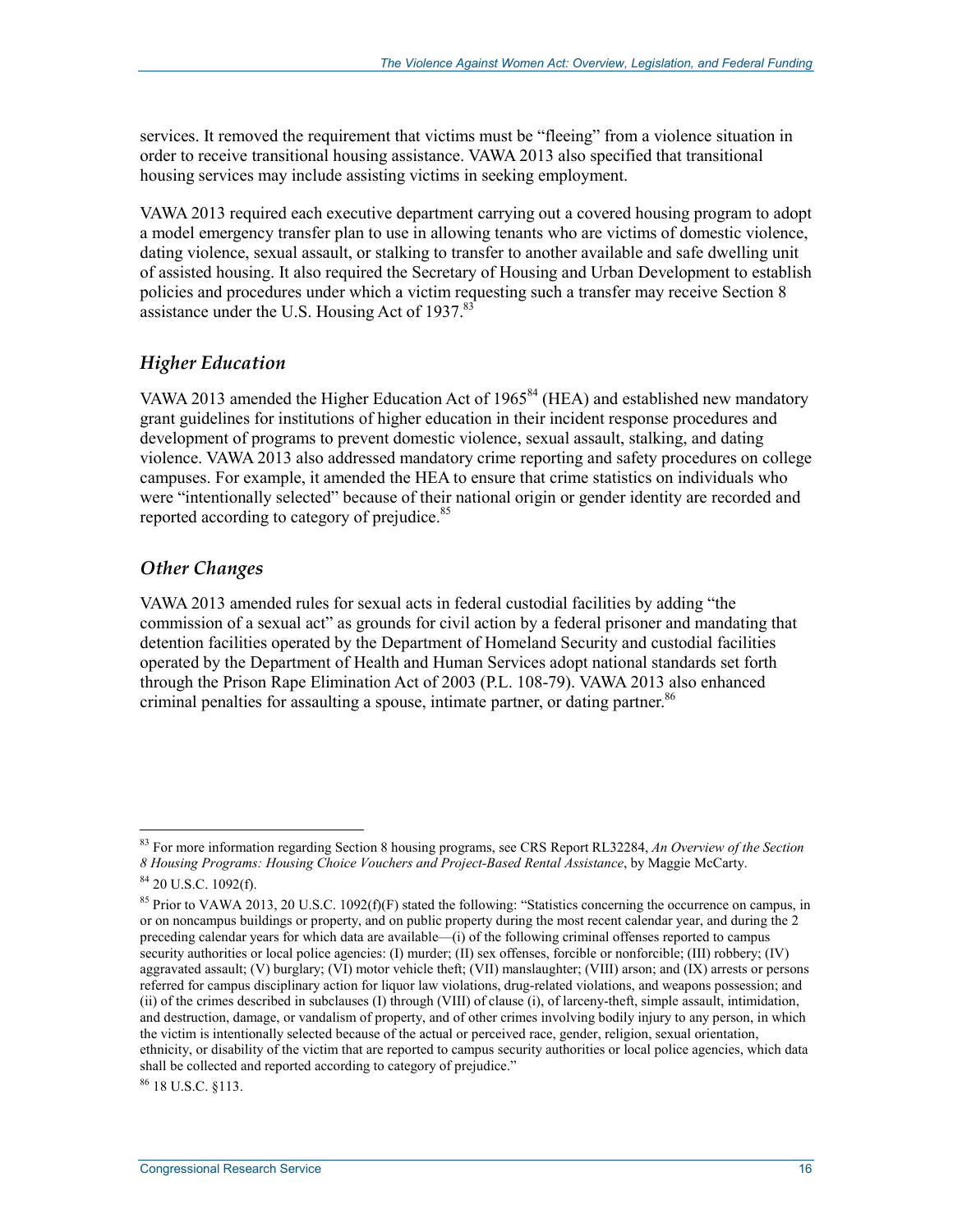# **Appendix. Federal Programs Authorized by VAWA**

The fundamental goals of VAWA are to prevent violent crime, respond to the needs of crime victims, learn more about violence against women, and change public attitudes about domestic violence. This comprehensive strategy involves a collaborative effort by the criminal justice system, social service agencies, research organizations, public health organizations, and various private organizations. VAWA has supported these efforts primarily through federal grant programs that provide funding to state, tribal, and local governments, nonprofit organizations, and universities. **Table A-1** provides descriptions of VAWA programs. **Table A-2** provides a five-year funding history for these programs.

VAWA 2013 authorized appropriations for most VAWA programs for FY2014-FY2018.<sup>87</sup> Currently, **Table A-2** includes FY2011-FY2015 appropriations for VAWA programs. FY2015 appropriations are provided by the Consolidated and Further Continuing Appropriations Act, 2015 (P.L. 113-235).

 $87$  One VAWA program was authorized to receive funding over a two-year period. VAWA 2013 reauthorized appropriations for the study of violence against Indian women for FY2014-FY2015.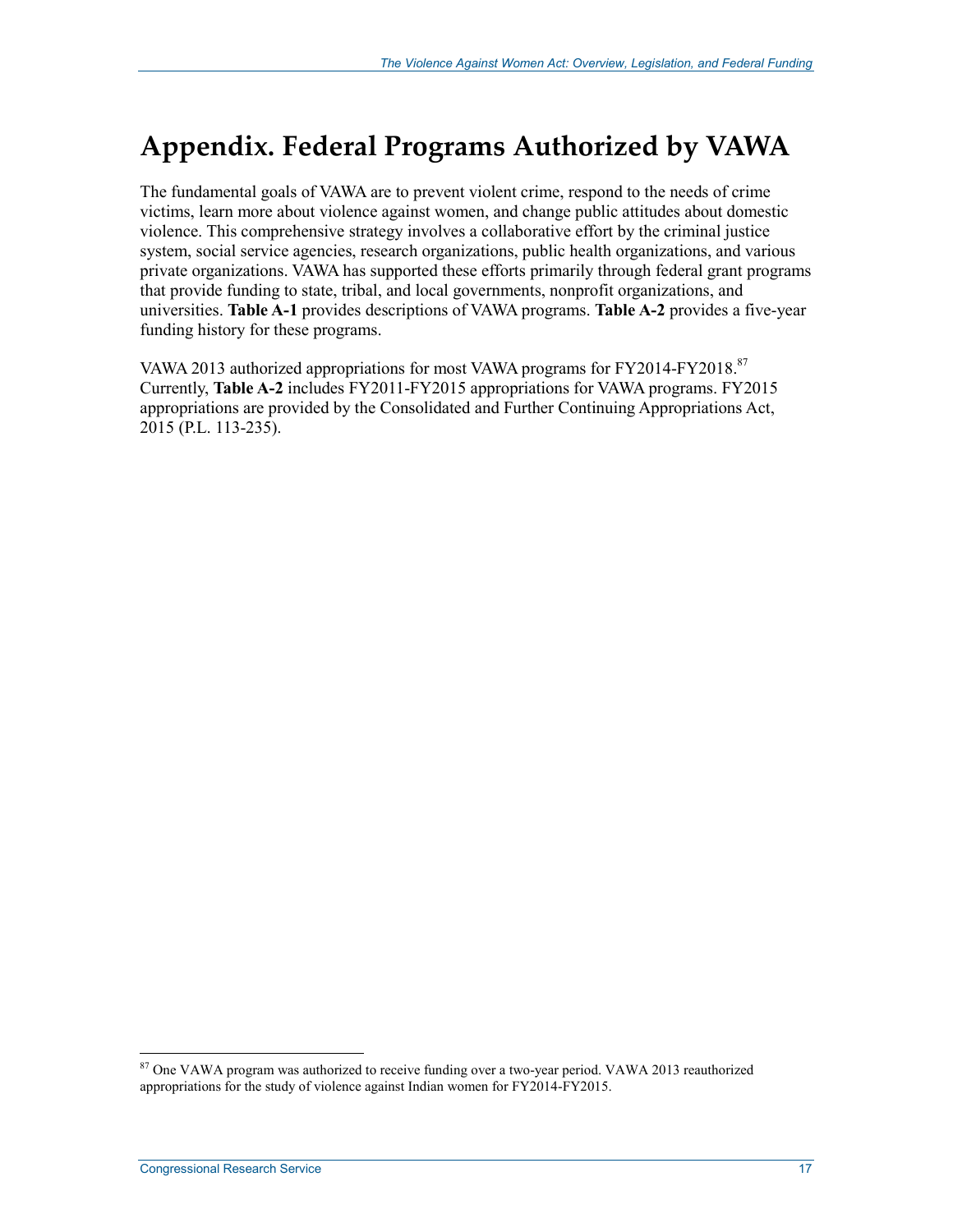#### **Table A-1. Descriptions of Current VAWA Authorized Programs Under the Department of Justice (DOJ) and Department of Health and Human Services (HHS)**

| Program and U.S. Code Citation (by<br><b>Administrative Agency)</b>                                                       | <b>Purposes and Goals</b>                                                                                                                                                                                                                                                                                                                                                                                                                                                                                                                                                                           | <b>Organizations Eligible to Apply</b>                                                                                                                                                                                                                                                                                                                                                                                                                              |  |  |
|---------------------------------------------------------------------------------------------------------------------------|-----------------------------------------------------------------------------------------------------------------------------------------------------------------------------------------------------------------------------------------------------------------------------------------------------------------------------------------------------------------------------------------------------------------------------------------------------------------------------------------------------------------------------------------------------------------------------------------------------|---------------------------------------------------------------------------------------------------------------------------------------------------------------------------------------------------------------------------------------------------------------------------------------------------------------------------------------------------------------------------------------------------------------------------------------------------------------------|--|--|
| Office on Violence Against Women (DOJ)                                                                                    |                                                                                                                                                                                                                                                                                                                                                                                                                                                                                                                                                                                                     |                                                                                                                                                                                                                                                                                                                                                                                                                                                                     |  |  |
| STOP (Services, Training, Officers, and Prosecutors)<br>Grant Program (42 U.S.C. §3796gg et seq and 28 C.F.R.<br>$\S$ 90) | The purpose of this formula grant program is to<br>enhance advocacy and improve the criminal justice<br>system's response to violent crimes against women.                                                                                                                                                                                                                                                                                                                                                                                                                                          | States and territories. <sup>a</sup>                                                                                                                                                                                                                                                                                                                                                                                                                                |  |  |
| Grants to Encourage Arrest Policies and Enforcement<br>of Protection Orders (42 U.S.C. §3796hh et seq)                    | The purpose of this grant program is to encourage<br>state, local, and tribal courts and governments to treat<br>domestic violence, dating violence, stalking, and sexual<br>assault as serious crimes.                                                                                                                                                                                                                                                                                                                                                                                             | States; territories; tribal governments; units of local<br>government; state, tribal, territorial, and local courts<br>(including juvenile courts); state, tribal, or territorial<br>domestic violence or sexual assault coalitions or victim<br>service providers that partner with a state, tribal<br>government, or unit of local government that certifies<br>that the state, tribal government, or unit of local<br>government meets eligibility requirements. |  |  |
| Civil Legal Assistance for Victims Grant Program (42<br>U.S.C. §3796gg-6)                                                 | The purpose of this grant program is to strengthen civil<br>and criminal legal assistance for victims of sexual assault,<br>stalking, domestic violence, and dating violence through<br>innovative and collaborative programs.                                                                                                                                                                                                                                                                                                                                                                      | Private, nonprofit organizations; tribal governments and<br>organizations; territorial organizations; and publicly<br>funded organizations not acting in a governmental<br>capacity (e.g., law schools).                                                                                                                                                                                                                                                            |  |  |
| Grants to Indian Tribal Governments Program (42<br>$U.S.C.$ §3796gg-10)                                                   | The goals of this grant program are to develop and<br>enhance effective plans for tribal governments to<br>respond to American Indian women who are victims of<br>domestic violence, dating violence, sexual assault, sex<br>trafficking, and stalking and improve services for these<br>women; strengthen the tribal criminal justice system;<br>create community education and prevention campaigns;<br>address the needs of children who witness domestic<br>violence; supervised visitation and safe exchange<br>programs; and provide transitional housing assistance<br>and legal assistance. | Tribal governments; authorized designees of tribal<br>governments.                                                                                                                                                                                                                                                                                                                                                                                                  |  |  |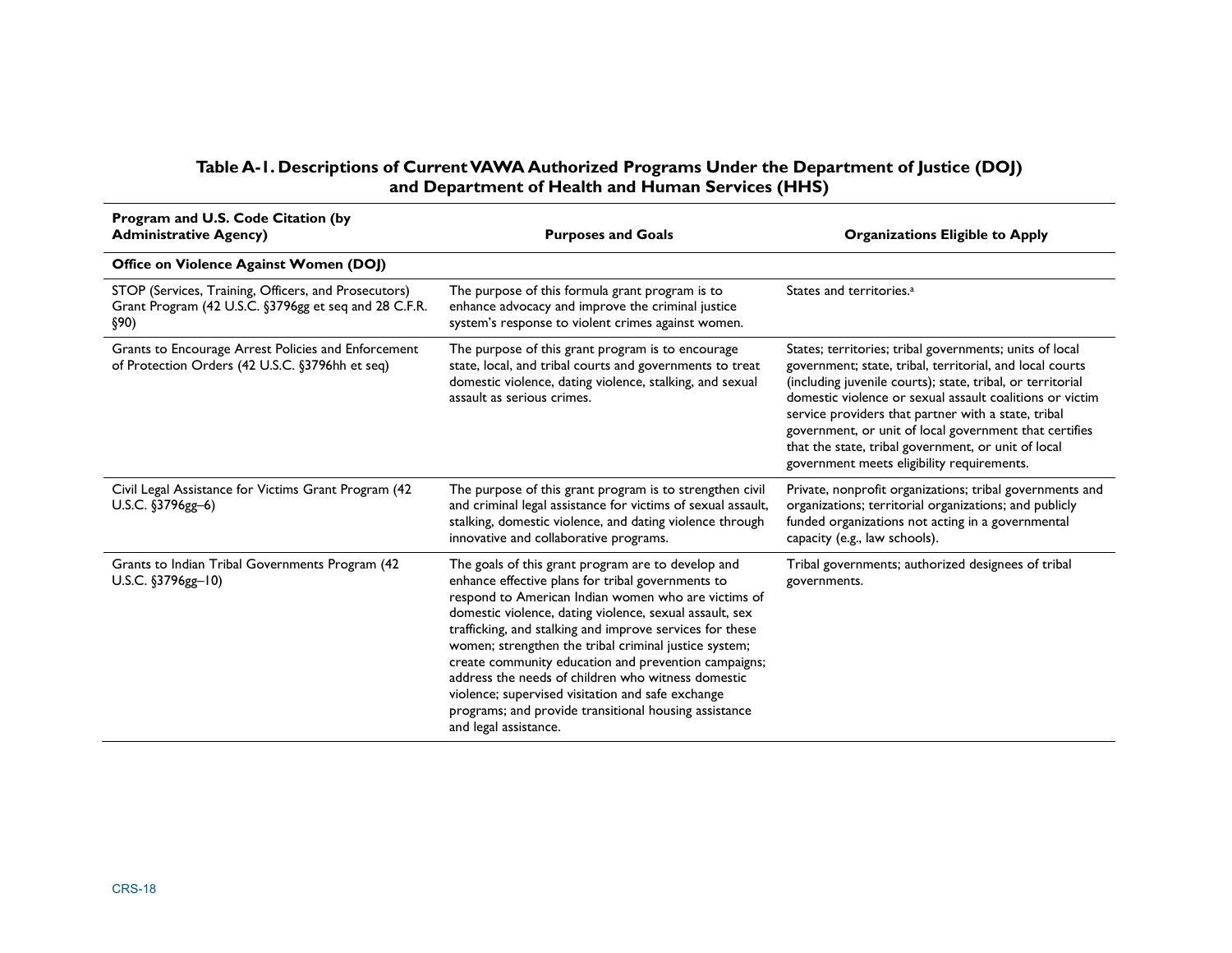| Program and U.S. Code Citation (by<br><b>Administrative Agency)</b>                                                                                         | <b>Purposes and Goals</b>                                                                                                                                                                                                                                                                                                                                                                                                                                                                                          | <b>Organizations Eligible to Apply</b>                                                                                                                                                                                                                                                                                        |  |  |  |
|-------------------------------------------------------------------------------------------------------------------------------------------------------------|--------------------------------------------------------------------------------------------------------------------------------------------------------------------------------------------------------------------------------------------------------------------------------------------------------------------------------------------------------------------------------------------------------------------------------------------------------------------------------------------------------------------|-------------------------------------------------------------------------------------------------------------------------------------------------------------------------------------------------------------------------------------------------------------------------------------------------------------------------------|--|--|--|
| Rural Domestic Violence, Dating Violence, Sexual<br>Assault, Stalking, and Child Abuse Enforcement<br>Assistance (42 U.S.C. §13971)                         | The purpose of these grants is to enhance the safety of<br>victims of domestic violence, dating violence, sexual<br>assault, and stalking by supporting projects uniquely<br>designed to address and prevent these crimes in rural<br>jurisdictions.                                                                                                                                                                                                                                                               | States; territories; tribal governments; units of local<br>government; nonprofit, public or private organizations,<br>including tribal organizations. Applicants must propose<br>to serve rural areas or rural communities, as defined in<br>statute.                                                                         |  |  |  |
| Transitional Housing Assistance Grants for Victims of<br>Domestic Violence, Dating Violence, Sexual Assault, or<br>Stalking (42 U.S.C. §13975) <sup>b</sup> | The purpose of this grant program is to use a holistic,<br>victim-centered approach to provide transitional<br>housing services for victims of domestic violence, dating<br>violence, sexual assault, and stalking, and to move them<br>into permanent housing.                                                                                                                                                                                                                                                    | States; territories; tribal governments; units of local<br>government; domestic violence and sexual assault<br>victim service providers; domestic violence and sexual<br>assault coalitions; and other nonprofit,<br>nongovernmental organizations, or community-based<br>and culturally specific organizations. <sup>c</sup> |  |  |  |
| Sexual Assault Services Program (42 U.S.C. §14043g)                                                                                                         | This program encompasses five different funding<br>streams to (1) states and territories, (2) tribes, (3) state<br>sexual assault coalitions, (4) tribal coalitions, and (5)<br>culturally specific organizations. The purpose of these<br>grants is to provide intervention, advocacy,<br>accompaniment, support services, and related<br>assistance for adult, youth, and child victims of sexual<br>assault, family and household members of victims, and<br>those collaterally affected by the sexual assault. | States; territories; tribal governments; state, territorial,<br>and tribal sexual assault coalitions; tribal organizations;<br>nonprofit tribal organizations, and private, nonprofit<br>organizations that focus primarily on culturally-specific<br>communities. <sup>d</sup>                                               |  |  |  |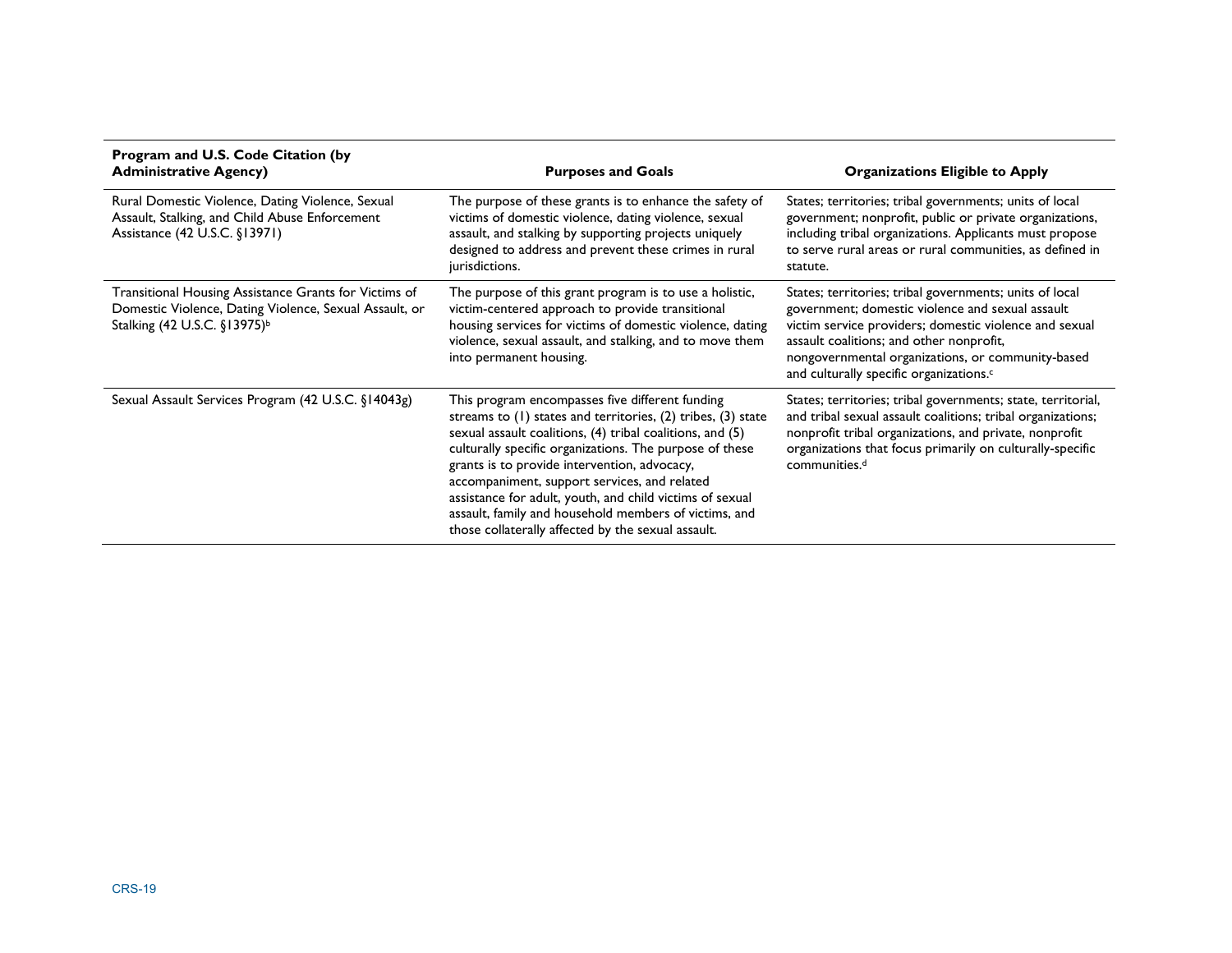| Program and U.S. Code Citation (by<br><b>Administrative Agency)</b>                                                           | <b>Purposes and Goals</b>                                                                                                                                                                                                                                                                                                                                                                                                                                                                                                                                                                                                                                                                                                                                                                                                                                                                                                        | <b>Organizations Eligible to Apply</b>                                                                                                                                                                                                                                                                                                                                                                                                                                                                                                                                                                                                                                                                                                                                                                                                                                                  |
|-------------------------------------------------------------------------------------------------------------------------------|----------------------------------------------------------------------------------------------------------------------------------------------------------------------------------------------------------------------------------------------------------------------------------------------------------------------------------------------------------------------------------------------------------------------------------------------------------------------------------------------------------------------------------------------------------------------------------------------------------------------------------------------------------------------------------------------------------------------------------------------------------------------------------------------------------------------------------------------------------------------------------------------------------------------------------|-----------------------------------------------------------------------------------------------------------------------------------------------------------------------------------------------------------------------------------------------------------------------------------------------------------------------------------------------------------------------------------------------------------------------------------------------------------------------------------------------------------------------------------------------------------------------------------------------------------------------------------------------------------------------------------------------------------------------------------------------------------------------------------------------------------------------------------------------------------------------------------------|
| Consolidated Youth Oriented Programe                                                                                          | This program consolidates four VAWA authorized<br>programs: Engaging Men and Youth in Prevention,<br>Grants to Assist Children and Youth Exposed to<br>Violence, Supporting Teens Through Education<br>Program (STEP), and Services to Advocate and Respond<br>to Youth. This program supports projects that<br>implement one or both of the primary purpose areas:<br>(1) comprehensive child- and youth-centered<br>prevention and intervention projects that maximize<br>community-based efforts and evidence-informed<br>practices to more fully address domestic violence,<br>dating violence, sexual assault and stalking (DDSS); and<br>(2) multi-faceted prevention strategies that involve<br>community organizing, outreach, public education and<br>mobilization that utilize men as influencers of other<br>men and boys and encourages them to work as allies<br>with women and girls to prevent DDSS. <sup>f</sup> | Nonprofit, nongovernmental entities with either (1) a<br>demonstrated primary goal of providing services to<br>children and youth who are victims of and/or exposed<br>to domestic violence, dating violence, sexual assault, or<br>stalking (DDSS), or (2) a primary goal of serving adult<br>victims of DDSS, but have a demonstrated history of<br>providing comprehensive services to children or youth<br>who are victims of and/or exposed to DDSS, or (3) a<br>demonstrated history of creating effective public<br>education and/or community organizing campaigns to<br>encourage men and boys to work as allies with women<br>and girls to prevent DDSS; tribal governments or tribal<br>nonprofit organizations that provide services to<br>children or youth who are victims of and/or exposed to<br>DDSS; and territorial, tribal or unit of local government<br>entities. |
| Grants to Support Families in the Justice System (42<br>U.S.C. §10420)                                                        | This program consolidates two VAWA authorized<br>programs: Safe Havens for Children (also referred to as<br>Supervised Visitation) and Court Training and<br>Improvements. The purpose of this grant program is to<br>improve the civil and criminal justice system response<br>to families with a history of domestic violence, dating<br>violence, sexual assault, or stalking, or in cases involving<br>allegations of child sexual abuse.                                                                                                                                                                                                                                                                                                                                                                                                                                                                                    | States; territories; units of local government; courts<br>(including juvenile courts); tribal governments;<br>nonprofit organizations; legal services providers; and<br>victim services providers.                                                                                                                                                                                                                                                                                                                                                                                                                                                                                                                                                                                                                                                                                      |
| Safe Havens: Supervised Visitation and Support Program<br>$(42 \text{ U.S.C. } \S10420)$ <sup>g</sup>                         | The purpose of this grant program is to provide an<br>opportunity for communities to support the supervised<br>visitation and safe exchange of children in situations<br>involving domestic violence, dating violence, child abuse,<br>sexual assault, or stalking.                                                                                                                                                                                                                                                                                                                                                                                                                                                                                                                                                                                                                                                              | States; territories; and tribal governments.                                                                                                                                                                                                                                                                                                                                                                                                                                                                                                                                                                                                                                                                                                                                                                                                                                            |
| Grants to Reduce Domestic Violence, Dating Violence,<br>Sexual Assault, and Stalking on Campus Program (42<br>U.S.C. §14045b) | The purpose of this grant program is to encourage<br>institutions of higher education to adopt<br>comprehensive, coordinated responses to domestic<br>violence, dating violence, sexual assault, and stalking.                                                                                                                                                                                                                                                                                                                                                                                                                                                                                                                                                                                                                                                                                                                   | Institutions of higher education.                                                                                                                                                                                                                                                                                                                                                                                                                                                                                                                                                                                                                                                                                                                                                                                                                                                       |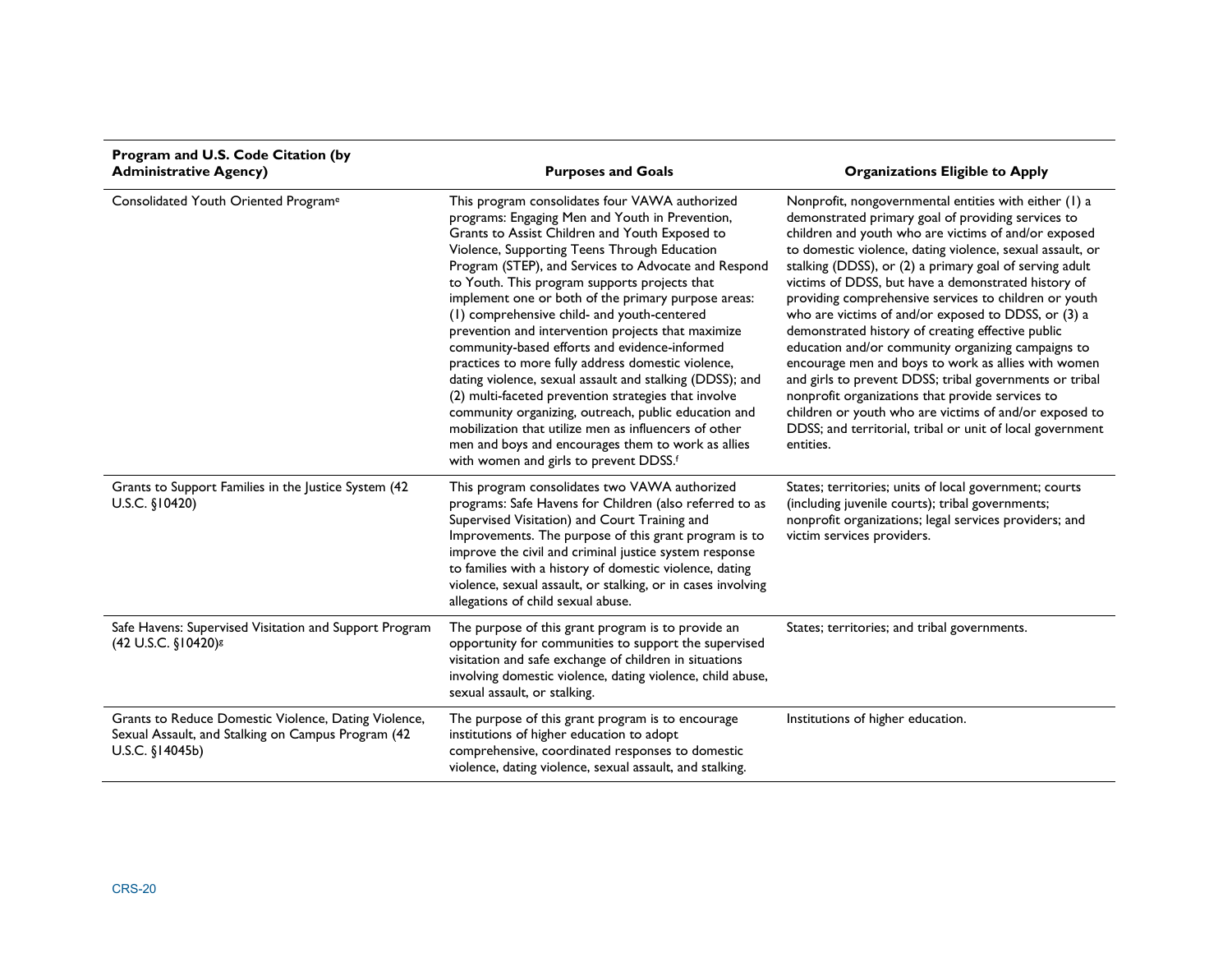| Program and U.S. Code Citation (by<br><b>Administrative Agency)</b>                                                                   | <b>Purposes and Goals</b>                                                                                                                                                                                                                                                                                                                                                                            | <b>Organizations Eligible to Apply</b>                                                                                                                                                                                                                                                                                             |  |  |  |
|---------------------------------------------------------------------------------------------------------------------------------------|------------------------------------------------------------------------------------------------------------------------------------------------------------------------------------------------------------------------------------------------------------------------------------------------------------------------------------------------------------------------------------------------------|------------------------------------------------------------------------------------------------------------------------------------------------------------------------------------------------------------------------------------------------------------------------------------------------------------------------------------|--|--|--|
| Education, Training and Services to End Violence<br>Against and Abuse of Women with Disabilities (42<br>U.S.C. §3796gg-7)             | The purpose of this grant program is to build the<br>capacity to address the growing problem of domestic<br>violence, sexual assault, and dating violence against<br>individuals with disabilities.                                                                                                                                                                                                  | States; territories; tribal governments or organizations;<br>units of local government; nonprofit, nongovernmental<br>victim service organizations. <sup>h</sup>                                                                                                                                                                   |  |  |  |
| Court Training and Improvements (42 U.S.C. §14043 et<br>seq.)                                                                         | The purpose of this grant is to improve court<br>responses to adult and youth domestic violence, dating<br>violence, sexual assault, and stalking.                                                                                                                                                                                                                                                   | Federal, state, tribal, territorial, or local courts or<br>court-based programs; and national, state, tribal,<br>territorial, or local private, nonprofit organizations with<br>demonstrated expertise in developing and providing<br>judicial education about domestic violence, dating<br>violence, sexual assault, or stalking. |  |  |  |
| Enhanced Training and Service to End Violence and<br>Abuse of Women Later in Life (42 U.S.C. §14041a)                                 | The purpose of this grant program is to provide or<br>enhance training and services for victims of elder abuse,<br>neglect, or exploitation, including victims of domestic<br>violence, dating violence, sexual assault, or stalking.                                                                                                                                                                | States; territories; tribal governments or organizations;<br>units of local government; nonprofit, nongovernmental<br>victim service organizations. <sup>i</sup>                                                                                                                                                                   |  |  |  |
| Tribal Domestic Violence and Sexual Assault Coalitions<br>Grant (42 U.S.C. §3796gg and 42 U.S.C. §3796gg-1)                           | The purpose of this grant program is to increase<br>awareness of domestic violence and sexual assault<br>against American Indian and Alaska Native women;<br>enhance the response to violence against women at the<br>tribal, federal, and state levels; and identify and provide<br>technical assistance to coalition membership and tribal<br>communities to enhance access to essential services. | Tribal coalitions; and individuals and organizations<br>proposing to create tribal coalitions.                                                                                                                                                                                                                                     |  |  |  |
| Grant for National Resource Center on Workplace<br>Responses to Assist Victims of Domestic and Sexual<br>Violence (42 U.S.C. §14043f) | The purpose of this grant program is to provide for the<br>establishment and operation of a national resource<br>center on workplace responses to assist victims of<br>domestic and sexual violence. <sup>j</sup>                                                                                                                                                                                    | Nonprofit organizations; and tribal organizations.                                                                                                                                                                                                                                                                                 |  |  |  |
| Services to Advocate and Respond to Youth (42 U.S.C.<br>\$14043c)                                                                     | The purpose of this grant program is to fund projects<br>that create and implement programs and services to<br>respond to the needs of youth who are victims of<br>domestic violence, dating violence, sexual assault, or<br>stalking.                                                                                                                                                               | Nonprofit, nongovernmental organizations; community-<br>based organizations; tribes; and tribal organizations. <sup>k</sup>                                                                                                                                                                                                        |  |  |  |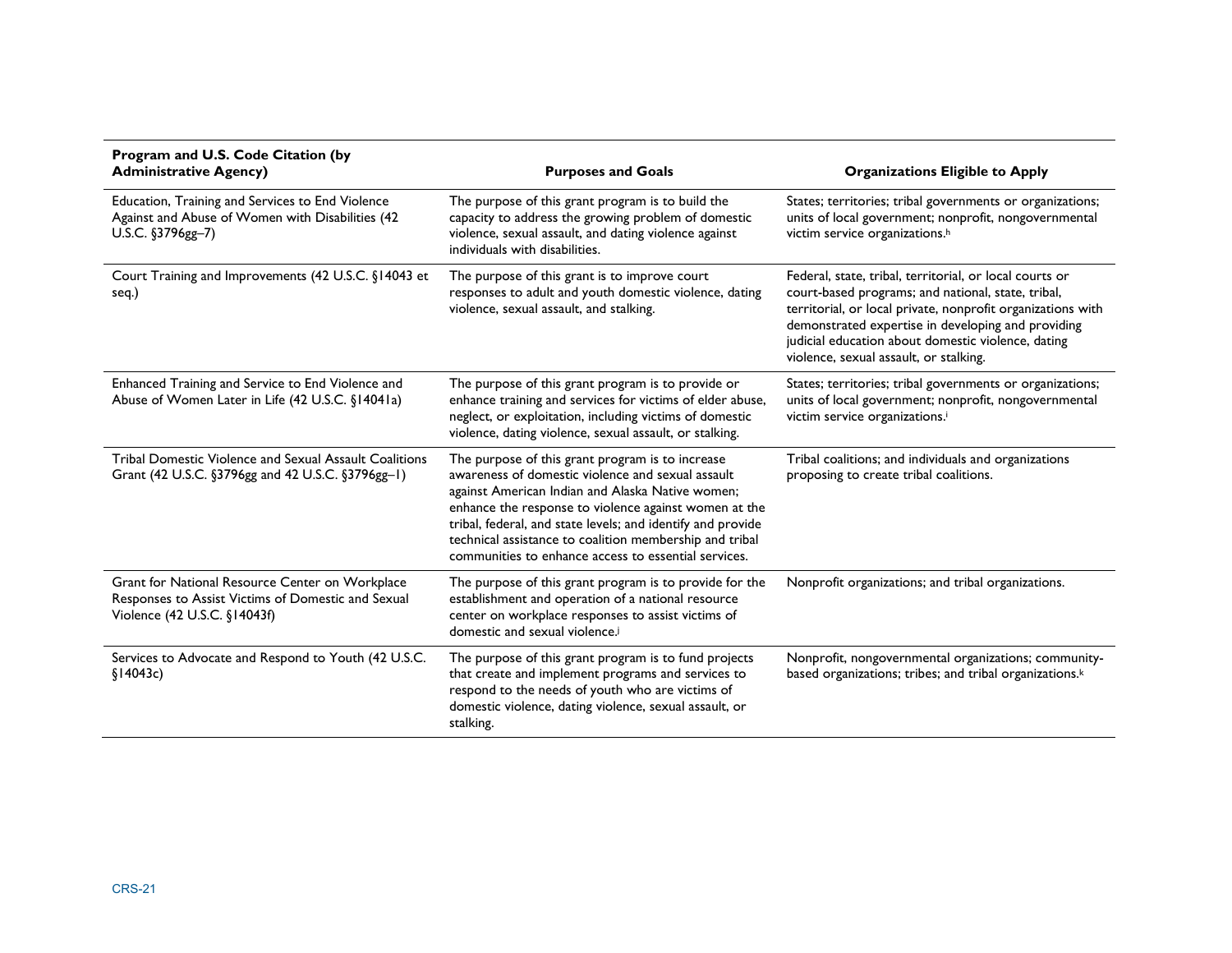| Program and U.S. Code Citation (by<br><b>Administrative Agency)</b>                                                                                      | <b>Purposes and Goals</b>                                                                                                                                                                                                                                                                                                                                                                                                                                          | <b>Organizations Eligible to Apply</b>                                                                                                                                                                                                                                                                                                                |  |  |  |
|----------------------------------------------------------------------------------------------------------------------------------------------------------|--------------------------------------------------------------------------------------------------------------------------------------------------------------------------------------------------------------------------------------------------------------------------------------------------------------------------------------------------------------------------------------------------------------------------------------------------------------------|-------------------------------------------------------------------------------------------------------------------------------------------------------------------------------------------------------------------------------------------------------------------------------------------------------------------------------------------------------|--|--|--|
| Children and Youth Exposed to Violence (42 U.S.C.<br>$$14043d - 2)$                                                                                      | The purpose of this grant program is to mitigate the<br>effects of domestic violence, dating violence, sexual<br>assault, and stalking on children and youth exposed to<br>violence and reduce the risk of future victimization or<br>perpetration of these crimes.                                                                                                                                                                                                | States; territories; tribal governments; units of local<br>government; nonprofit, victim service organizations;<br>community-based organizations; and tribal<br>organizations. <sup>1</sup>                                                                                                                                                           |  |  |  |
| Engaging Men and Youth in Preventing Domestic<br>Violence, Dating Violence, Sexual Assault, and Stalking<br>$(42 \text{ U.S.C. } \S14043d-4)$            | The purpose of this grant program is to fund projects<br>that develop or enhance efforts to engage men in<br>preventing crimes of domestic violence, dating violence,<br>sexual assault and stalking with the goal of developing<br>mutually respectful, nonviolent relationships.                                                                                                                                                                                 | States; territories; tribal governments; units of local<br>government; nonprofit, nongovernmental domestic<br>violence, dating violence, sexual assault, or stalking<br>victim service providers or coalitions; community-based<br>child or youth service organizations. <sup>m</sup>                                                                 |  |  |  |
| Supporting Teens through Education and Protection<br>$(STEP)$ (42 U.S.C. §14043c-3)                                                                      | The purpose of this grant program is to support<br>projects that provide training to school personnel;<br>develop policies and procedures for response; provide<br>support services; develop effective prevention<br>strategies; and collaborate with mentoring organizations<br>to support middle and high school students who are<br>victims of domestic violence, dating violence, sexual<br>assault, or stalking.                                              | State, local, tribal, and territorial courts; public, private,<br>and military high schools and middle schools. <sup>n</sup>                                                                                                                                                                                                                          |  |  |  |
| Grants to Enhance Culturally Specific Services for<br>Victims of Domestic Violence, Dating Violence, Sexual<br>Assault, and Stalking (42 U.S.C. §14045a) | The purpose of this grant program is to (1) promote<br>the maintenance and replication of existing successful<br>domestic violence, dating violence, sexual assault, and<br>stalking community-based programs providing culturally<br>specific services and other resources, and (2) support<br>the development of innovative culturally specific<br>strategies and projects to enhance access to services<br>and resources for victims of violence against women. | Community-based programs whose primary purpose is<br>providing culturally specific services to victims of<br>domestic violence, dating violence, sexual assault, and<br>stalking, and whose primary purpose is providing<br>culturally specific services who can partner with a<br>program having demonstrated expertise in serving<br>these victims. |  |  |  |
| Grants to State Sexual Assault and Domestic Violence<br>Coalitions Program (42 U.S.C. §3796gg)                                                           | The purpose of this grant program is to fund coalitions<br>that provide direct support to member rape crisis<br>centers through funding, training and technical<br>assistance, public awareness, and public policy advocacy.                                                                                                                                                                                                                                       | States and territorial coalitions.                                                                                                                                                                                                                                                                                                                    |  |  |  |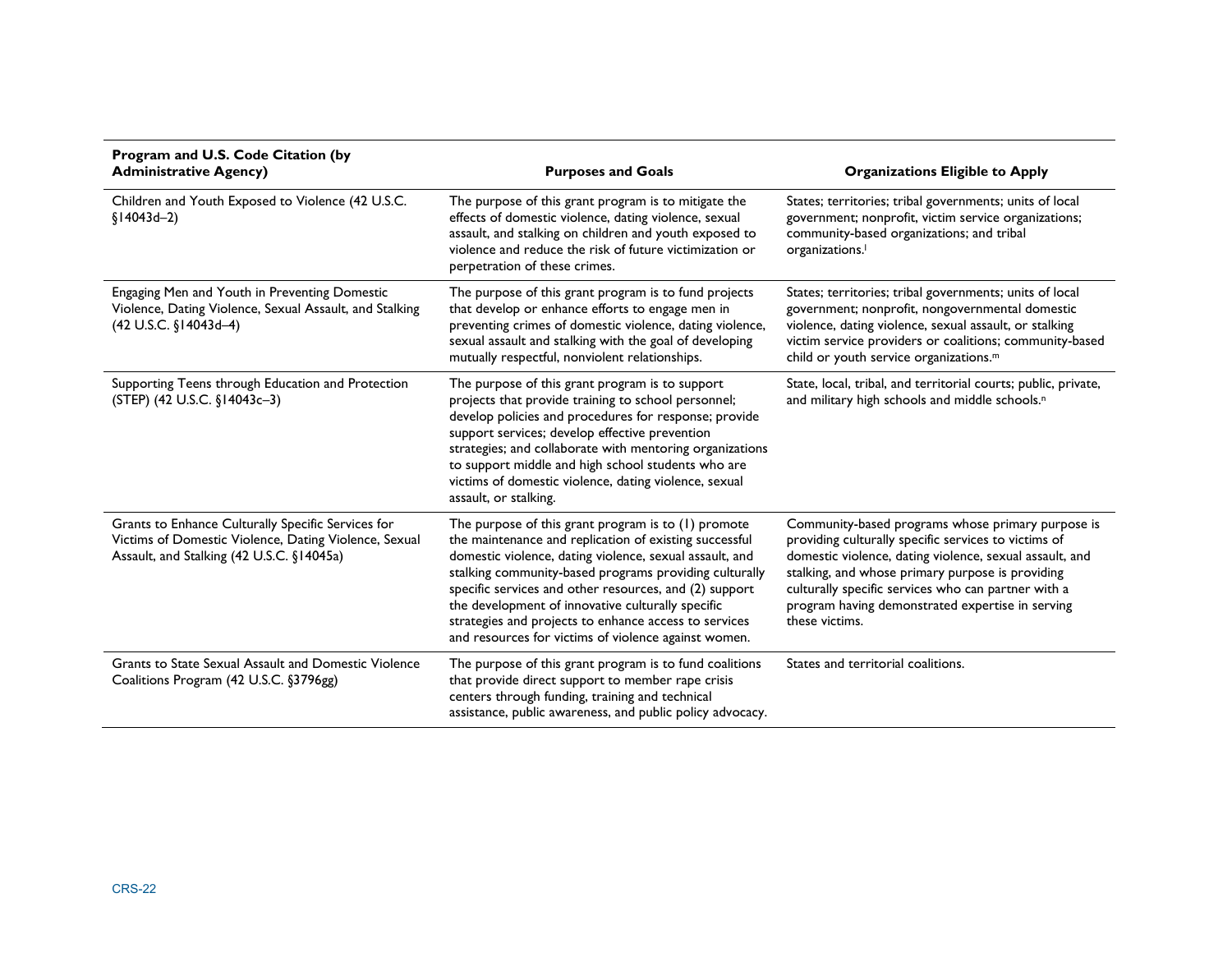| Program and U.S. Code Citation (by<br><b>Administrative Agency)</b>                                     | <b>Purposes and Goals</b>                                                                                                                                                                                                                                                                                                                                                                                          | <b>Organizations Eligible to Apply</b>              |  |  |
|---------------------------------------------------------------------------------------------------------|--------------------------------------------------------------------------------------------------------------------------------------------------------------------------------------------------------------------------------------------------------------------------------------------------------------------------------------------------------------------------------------------------------------------|-----------------------------------------------------|--|--|
| Office of Justice Programs (DOJ)                                                                        |                                                                                                                                                                                                                                                                                                                                                                                                                    |                                                     |  |  |
| Court Appointed Special Advocates for Victims of Child<br>Abuse (42 U.S.C. §13013 et seq.)°             | The purpose of this grant program is to provide trained<br>individuals who are appointed by judges to advocate for<br>the best interest of children who are involved in the<br>juvenile and family court system due to abuse or<br>neglect.P                                                                                                                                                                       | National organizations. <sup>q</sup>                |  |  |
| Violence Against Women and Family Research and<br>Evaluation Program (NIJ) <sup>r</sup>                 | The purpose of this research program is to promote<br>the safety of women and family members, and to<br>increase the efficiency and effectiveness of the criminal<br>justice system's response to these crimes.                                                                                                                                                                                                    | <b>NA</b>                                           |  |  |
| Research on Violence Against Indian Women, National<br>Baseline Study (NIJ) (42 U.S.C. §3796gg-10 Note) | The purpose of this program is to examine violence<br>against American Indian and Alaska Native women and<br>identify factors that place this population at risk for<br>victimization; evaluate the effectiveness of federal, state,<br>tribal, and local responses to violence against American<br>Indian and Alaska Native women; and propose<br>recommendations to improve effectiveness of these<br>responses. | <b>NA</b>                                           |  |  |
| National Stalker and Domestic Violence Reduction (42<br>U.S.C. §14031 et seq.)                          | The purpose of this program is to improve processes<br>for entering data on stalking and domestic violence into<br>local, state, and national crime information databases.                                                                                                                                                                                                                                         | States; and units of local government. <sup>s</sup> |  |  |
| Tracking of Violence Against Women: National Tribal<br>Sex Offender Registry (28 U.S.C. §534 Note)      | The purpose of this program is to develop and maintain<br>a national tribal sex offender registry.                                                                                                                                                                                                                                                                                                                 | Tribal governments; and tribal organizations.       |  |  |
| <b>Centers for Disease Control and Prevention</b><br>(HHS)                                              |                                                                                                                                                                                                                                                                                                                                                                                                                    |                                                     |  |  |
| Rape Prevention and Education Grant Program (42<br>U.S.C. §280b-1b)                                     | The purpose of this program is to strengthen sexual<br>violence prevention efforts in the states and territories.<br>The goal is to increase awareness about sexual violence<br>through educational seminars, hotline operations, and<br>development of informational materials.                                                                                                                                   | States and territories.                             |  |  |

**Sources:** Descriptions of grant programs' purposes and goals are taken from statute; the Office on Violence Against Women (OVW), available at http://www.ovw.usdoj.gov/ovwgrantprograms.htm; National Institute of Justice, available at http://www.nij.gov/topics/crime/violence-against-women/welcome.htm;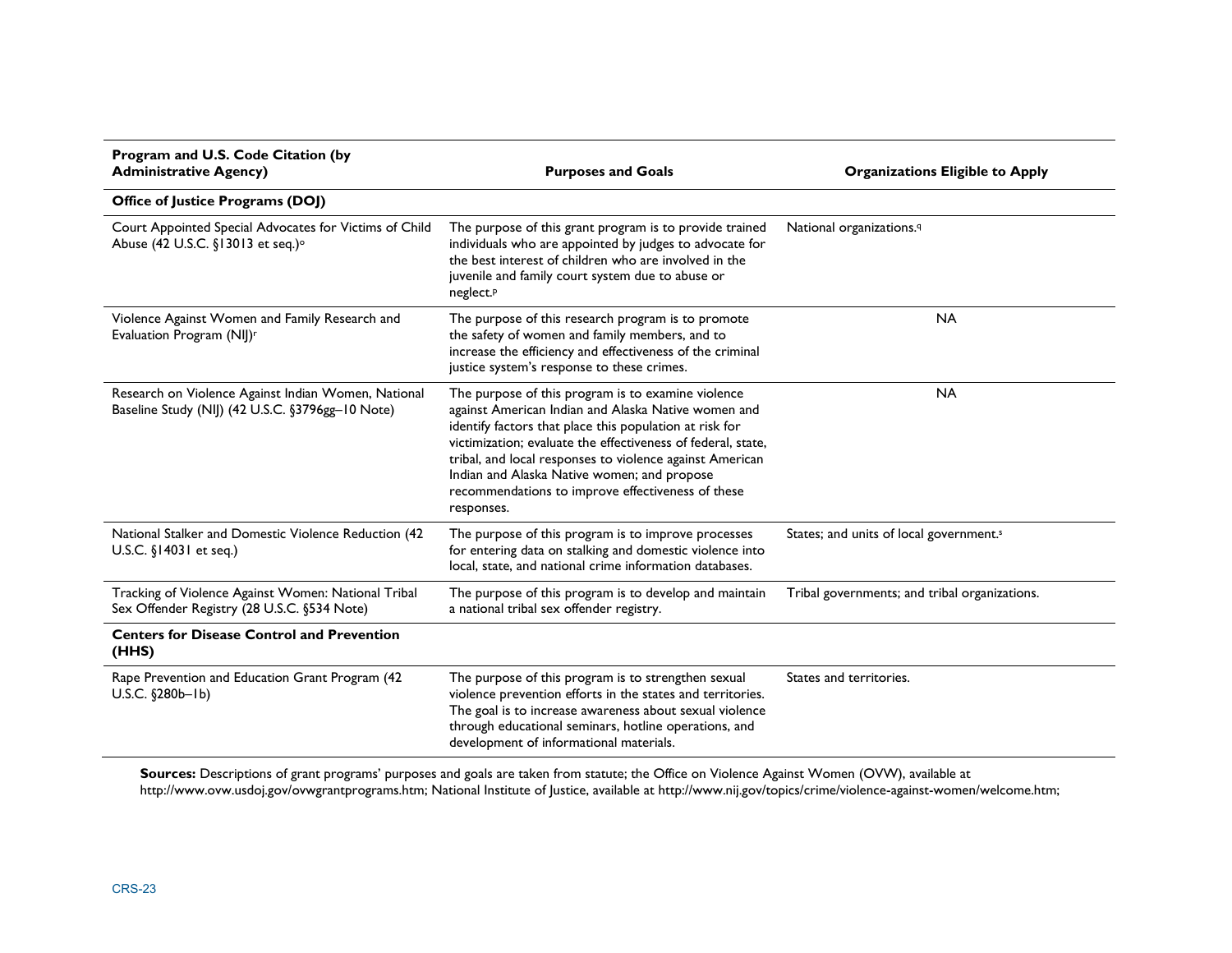National Resource Center on Workplace Responses, available at http://www.workplacesrespond.org; and the Centers for Disease Control and Prevention (CDC), available at http://www.cdc.gov/ViolencePrevention/RPE/. The organizations eligible to apply for grants are taken from the relevant statute and the *OVW Fiscal Year 2012 Grant Program Solicitation Reference Guide*, available at http://www.ovw.usdoj.gov/docs/resource-guidebook.pdf and from the RPE Grant Program description available at http://www.cdc.gov/ViolencePrevention/RPE/.

Notes: Programs in this table represent current or recently consolidated programs that received appropriations in FY2013, FY2014, and/or FY2015. Programs that are funded by set-asides from VAWA-authorized programs are reflected in this table. See **Table A-2** for an outline of all programs authorized by the Violence Against Women and Department of Justice Reauthorization Act of 2005 (VAWA 2005, P.L. 109-162), A Bill to Make Technical Corrections to the Violence Against Women and Department of Justice Reauthorization Act of 2005 (P.L. 109-271), and the Violence Against Women Reauthorization Act of 2013 (VAWA 2013; P.L. 113-4).

- a. Indian tribal governments, units of local government, and nonprofit, nongovernmental victim service programs may receive sub-grants from states.
- b. This program was originally authorized by the Prosecutorial Remedies and Other Tools to End the Exploitation of Children Today (PROTECT) Act of 2003 (P.L. 108-21), and was reauthorized by VAWA 2005 and VAWA 2013.
- c. These organizations must have a documented history of effective work concerning domestic violence, dating violence, sexual assault, or stalking to carry out programs to provide assistance to minors, adults, and their dependents who are homeless, or in need of transitional housing or other housing assistance, as a result of fleeing a situation of domestic violence, dating violence, sexual assault, or stalking and for whom emergency shelter services or other crisis intervention services are unavailable or insufficient.
- d. These organizations must (1) have documented organizational experience in the area of sexual assault intervention or have entered into a partnership with an organization having such expertise; (2) have expertise in the development of community-based, culturally specific outreach and intervention services relevant for the specific communities to whom assistance would be provided or have the capacity to link to existing services in the community tailored to the needs of culturally specific populations; and (3) have an advisory board or steering committee and staffing which is reflective of the targeted culturally specific community.
- e. The Consolidated Youth Oriented Program is not defined in statute. Through FY2013 appropriations, Congress consolidated four VAWA-authorized programs in the Office on Violence Against Women: Engaging Men and Youth in Prevention, Grants to Assist Children and Youth Exposed to Violence, STEP, and Services to Advocate and Respond to Youth. VAWA 2013 further amended the organization of these programs and their purpose areas in authorizing the new CHOOSE Children & Youth (42 U.S.C. §14043c) and SMART Prevention (42 U.S.C. §14043d-2) programs. See "Consolidation of Grant Programs" for further clarification.
- f. Of note, VAWA 2013 includes sex trafficking in the crimes covered under CHOOSE Children & Youth. See "Consolidation of Grant Programs" for further clarification.
- g. This program was originally authorized by the Victims of Trafficking and Violence Protection Act of 2000 (P.L. 106-386). It was modified and reauthorized by the VAWA 2005 and consolidated along with the Court Training and Improvements program in VAWA 2013.
- h. Examples of organizations include state domestic violence or sexual assault coalitions and nonprofit, nongovernmental organizations that serve disabled individuals.
- i. These organizations must have demonstrated experience in assisting elderly women or demonstrated experience in addressing domestic violence, dating violence, sexual assault, and stalking.
- j. This grant currently funds The Workplaces Respond to Domestic and Sexual Violence: A National Resource Center Project. This project offers information to those interested in providing effective workplace responses to victims of domestic violence, sexual violence, dating violence, and stalking.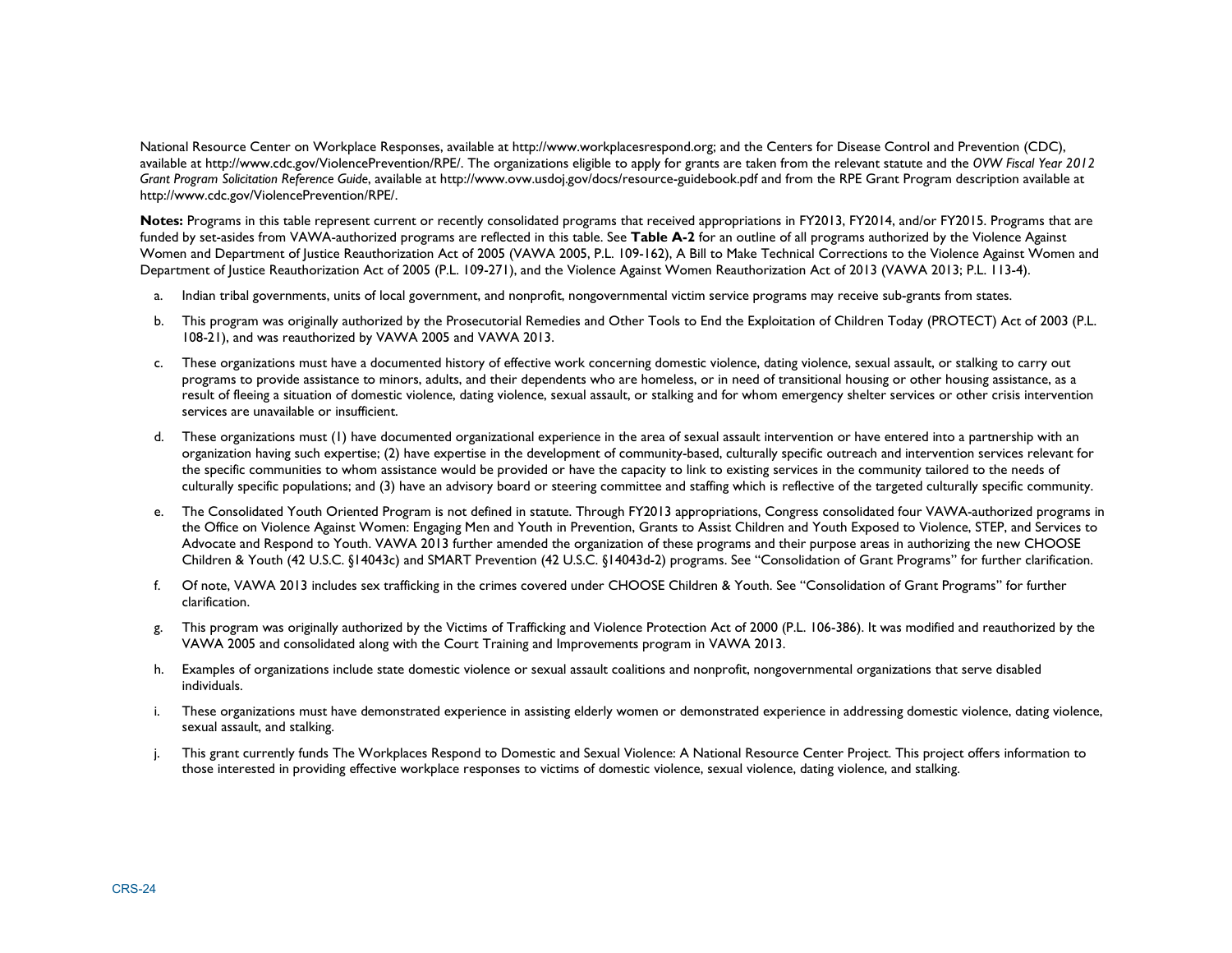- k. Nonprofit, nongovernmental organizations must either (1) have the primary purpose of providing services to teen and young adult victims of domestic violence, dating violence, sexual assault, or stalking or (2) provide services for runaway or homeless youth affected by domestic or sexual abuse. Tribes and tribal organizations must provide services primarily to tribal youth or tribal victims of domestic violence, dating violence, sexual assault, or stalking.
- l. A state, local, or tribal government is only eligible if it is partnered with an eligible organization. Eligible organizations must have a documented history of effective work concerning children or youth exposed to domestic violence, dating violence, sexual assault, or stalking, including programs that provide culturally specific services, Head Start, childcare, faith-based organizations, after school programs, and health and mental health providers.
- m. A state, local, or tribal government is only eligible if it is partnered with an eligible organization or a program that provides culturally specific services. Community-based organizations must have demonstrated experience and expertise in addressing the needs and concerns of young people. Organizations eligible to create public education campaigns and community organizing must have a documented history of creating and administering effective public education campaigns addressing the prevention of domestic violence, dating violence, sexual assault, or stalking.
- n. Schools are only eligible if they are partnered with (1) a domestic violence victim service provider that has a history of working on domestic violence and the impact that domestic violence and dating violence have on children and youth; and (2) a sexual assault victim service provider, such as a rape crisis center, program serving tribal victims of sexual assault, or coalition or other nonprofit, nongovernmental organization carrying out a community-based sexual assault program, that has a history of effective work concerning sexual assault and the impact that sexual assault has on children and youth. Schools may also partner with a law enforcement agency, courts, organizations and service providers addressing sexual harassment, bullying or gang-related violence in schools, and any other such agencies or organizations with the capacity to provide effective assistance to the adult, youth, and minor victims served by the partnership.
- o. This program was originally authorized by the Victims of Child Abuse Act (P.L. 101-647). In 1994, 2000, and 2005, VAWA has reauthorized funding for this program.
- p. The National Court Appointed Special Advocate (CASA) Program has received this award each year and makes sub-grants, on a competitive base, to local CASA programs. The CASA Program also provides training and technical assistance. For additional information, see http://www.casaforchildren.org.
- q. National organizations must have broad membership among court-appointed special advocates, and must have demonstrated experience in grant administration of court-appointed special advocate programs and in providing training and technical assistance to court-appointed special advocate program. The organization may be may be a local public or nonprofit agency that has demonstrated the willingness to initiate, sustain, and expand a court-appointed special advocate program.
- r. This program is not authorized by VAWA. It is included in this table because it is funded by a set-aside from the STOP Program.
- s. States and local units of government must certify that it has or intends to establish a program that enters into the National Crime Information Center records of warrants, arrests, convictions and protection orders.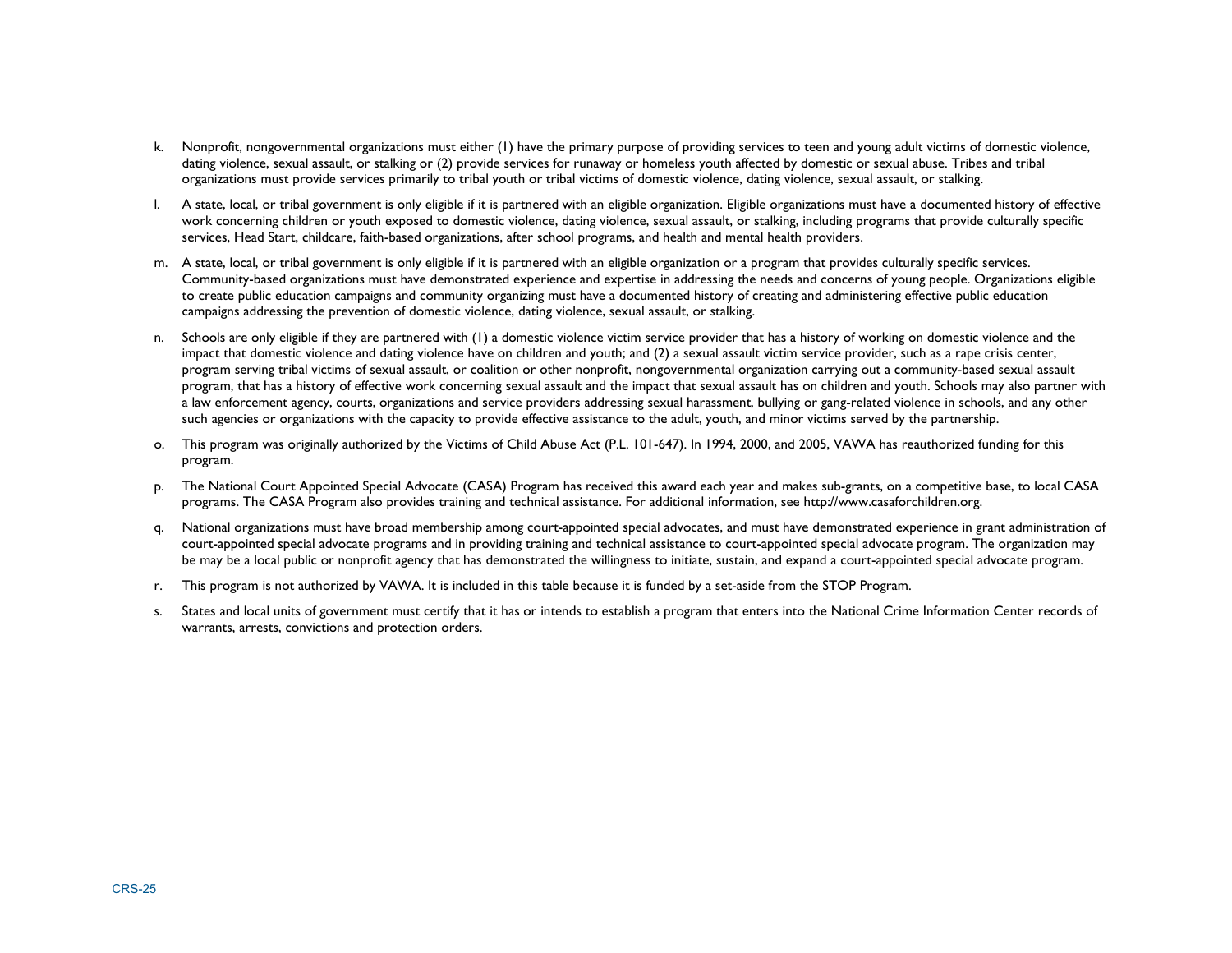|                                                                                                                              |                                                     |                |                                                     |                | (dollars in millions)                               |                |                                                     |                |                                                     |                |
|------------------------------------------------------------------------------------------------------------------------------|-----------------------------------------------------|----------------|-----------------------------------------------------|----------------|-----------------------------------------------------|----------------|-----------------------------------------------------|----------------|-----------------------------------------------------|----------------|
| <b>Programs</b> and<br>U.S. Code                                                                                             | <b>FY2011</b>                                       |                | FY2012                                              |                | FY2013                                              |                | FY2014                                              |                | <b>FY2015</b>                                       |                |
| <b>Citation</b> (by<br><b>Administrative</b><br>Agency)                                                                      | <b>Authorized</b>                                   | <b>Enacted</b> | <b>Authorized</b>                                   | <b>Enacted</b> | <b>Authorized</b>                                   | <b>Enacted</b> | <b>Authorized</b>                                   | <b>Enacted</b> | <b>Authorized</b>                                   | <b>Enacted</b> |
| Office on Violence Against Women (DOJ)                                                                                       |                                                     |                |                                                     |                |                                                     |                |                                                     |                |                                                     |                |
| STOP (Services,<br>Training, Officers,<br>and Prosecutors)<br><b>Grant Program</b><br>(42 U.S.C.<br>$\frac{2}{3}3793(a)(18)$ | \$225.00                                            | \$209.58       |                                                     | \$189.00       | $\hspace{0.05cm}$                                   | \$176.05       | \$222.00                                            | \$193.00       | \$222.00                                            | \$195.00       |
| Grants to<br><b>Encourage Arrest</b><br>Policies and<br>Enforcement of<br>Protection<br>Orders (42 U.S.C.<br>\$3793(a)(19)   | 75.00                                               | 59.88          |                                                     | 50.00          |                                                     | 46.56          | 73.00                                               | 50.00          | 73.00                                               | 50.00          |
| Civil Legal<br>Assistance for<br>Victims Grant<br>Program (42<br>U.S.C. §3796gg-6)                                           | 65.00                                               | 40.92          |                                                     | 41.00          |                                                     | 38.18          | 57.00                                               | 37.00          | 57.00                                               | 42.50          |
| Tribal<br>Governments<br>Program (42<br>U.S.C. §3796gg-<br>10 and 42 U.S.C.<br>$$3796gg-1)$                                  | $\left( \begin{matrix} a \\ c \end{matrix} \right)$ | (37.40)        | $\left( \begin{matrix} a \\ c \end{matrix} \right)$ | (35.27)        | $\left( \begin{matrix} a \\ c \end{matrix} \right)$ | (31.59)        | $\left( \begin{matrix} a \\ c \end{matrix} \right)$ | (38.17)        | $\left( \begin{matrix} a \\ c \end{matrix} \right)$ | (38.98)        |

#### **Table A-2. FY2011-FY2015 Authorization and Appropriations for VAWA Programs**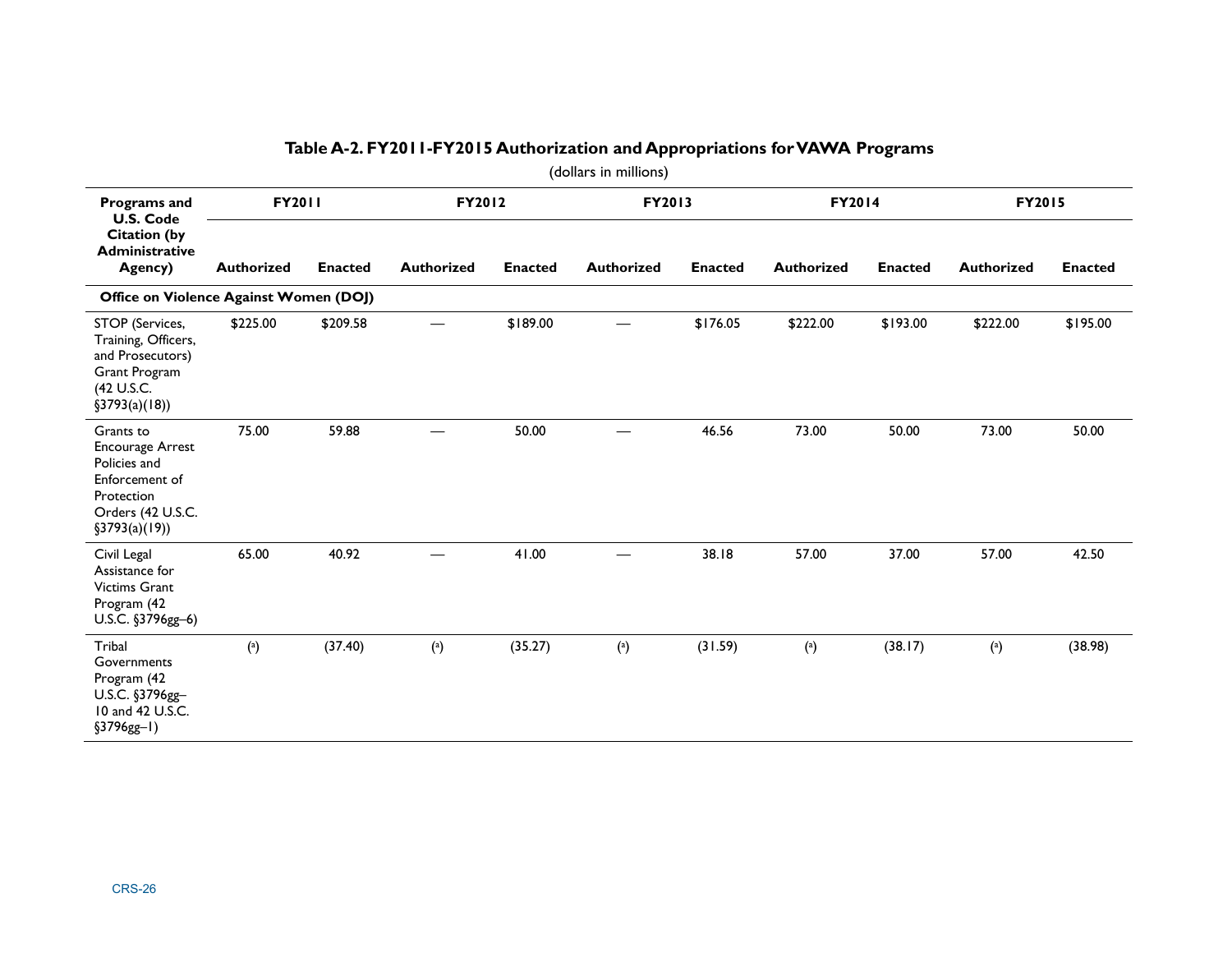| <b>Programs</b> and<br><b>U.S. Code</b>                                                                                                                   | <b>FY2011</b>     |                | FY2012            |                | FY2013            |                | FY2014            |                | FY2015            |                |
|-----------------------------------------------------------------------------------------------------------------------------------------------------------|-------------------|----------------|-------------------|----------------|-------------------|----------------|-------------------|----------------|-------------------|----------------|
| <b>Citation</b> (by<br><b>Administrative</b><br>Agency)                                                                                                   | <b>Authorized</b> | <b>Enacted</b> | <b>Authorized</b> | <b>Enacted</b> | <b>Authorized</b> | <b>Enacted</b> | <b>Authorized</b> | <b>Enacted</b> | <b>Authorized</b> | <b>Enacted</b> |
| <b>Rural Domestic</b><br>Violence, Dating<br>Violence, Sexual<br>Assault, Stalking,<br>and Child Abuse<br>Enforcement<br>Assistance (42<br>U.S.C. §13971) | 55.00             | 40.92          |                   | 34.00          |                   | 33.39          | 50.00             | 36.00          | 50.00             | 33.00          |
| Transitional<br>Housing<br><b>Assistance Grants</b><br>for Victims of<br>Domestic<br>Violence (42<br>U.S.C. §13975) <sup>b</sup>                          | 40.00             | (17.96)c       |                   | 25.00          |                   | 24.48          | 35.00             | 24.75          | 35.00             | 26.00          |
| Sexual Assault<br>Services Program<br>(42 U.S.C.<br>\$14043g)                                                                                             | 50.00             | 14.97          |                   | 23.00          |                   | 24.48          | 40.00             | 27.00          | 40.00             | 30.00          |
| <b>Family Civil</b><br>Justice Program<br>(42 U.S.C.<br>\$10420)                                                                                          |                   |                |                   |                |                   | 14.43          | 22.00             | 15.00          | 22.00             | 16.00          |
| Grants to State<br>Sexual Assault<br>and Domestic<br>Violence<br>Coalitions<br>Program (42<br>U.S.C. §3796gg)                                             | $\binom{d}{ }$    | (11.83)        | $\binom{d}{ }$    | (11.52)        | $\binom{d}{ }$    | (10.90)        | $\binom{d}{ }$    | (12.08)        | $\binom{d}{ }$    | (12.45)        |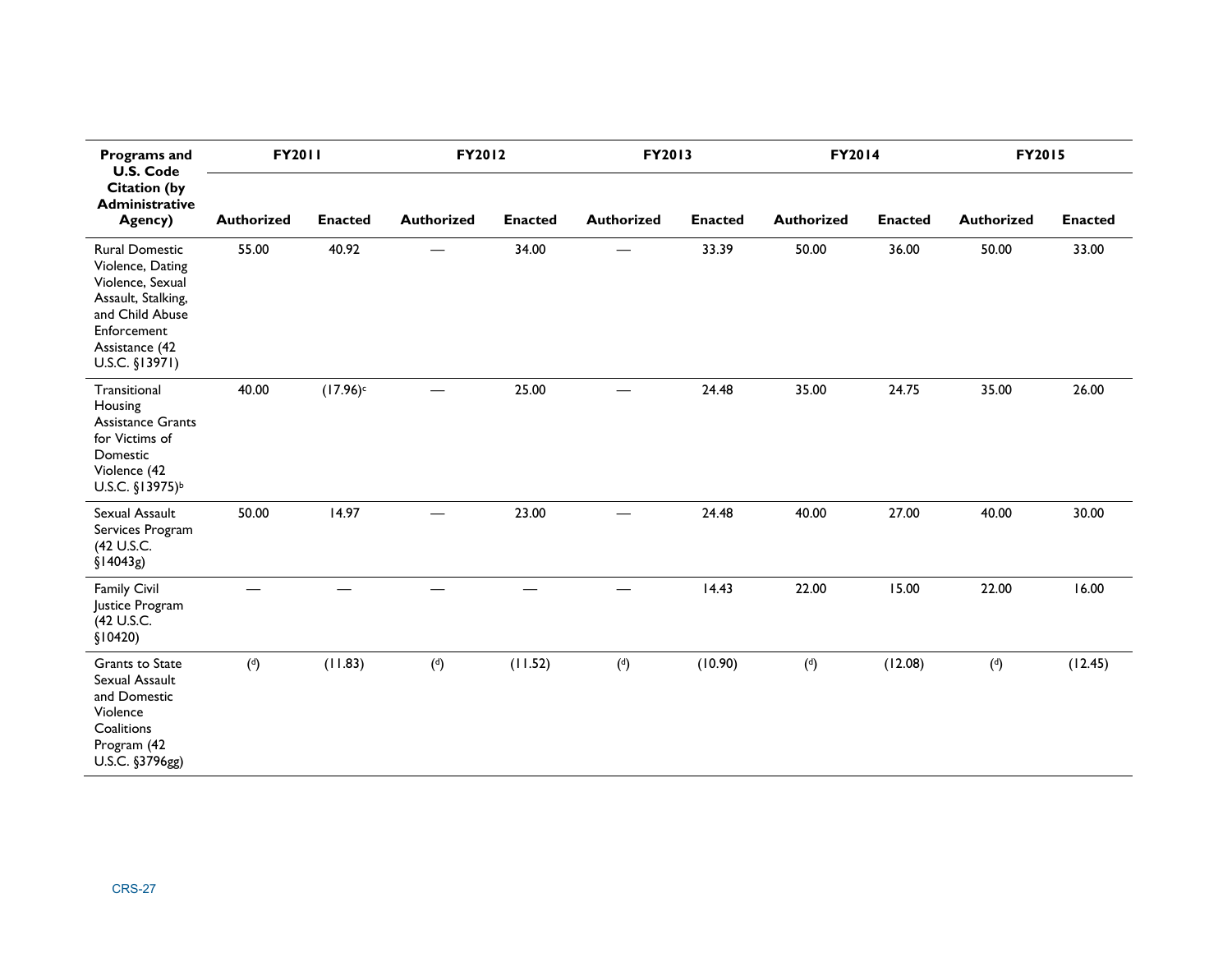| Programs and<br>U.S. Code                                                                                                                                                               | <b>FY2011</b>     |                | FY2012            |                | FY2013            |                | FY2014            |                | FY2015            |                |
|-----------------------------------------------------------------------------------------------------------------------------------------------------------------------------------------|-------------------|----------------|-------------------|----------------|-------------------|----------------|-------------------|----------------|-------------------|----------------|
| <b>Citation</b> (by<br><b>Administrative</b><br>Agency)                                                                                                                                 | <b>Authorized</b> | <b>Enacted</b> | <b>Authorized</b> | <b>Enacted</b> | <b>Authorized</b> | <b>Enacted</b> | <b>Authorized</b> | <b>Enacted</b> | <b>Authorized</b> | <b>Enacted</b> |
| Safe Havens:<br>Supervised<br>Visitation and<br>Support Program<br>(42 U.S.C.<br>$$10420$ ) <sup>e</sup>                                                                                | 20.00             | 13.97          |                   | 11.50          |                   | (e)            |                   | (e)            |                   | (e)            |
| Consolidated<br>Youth Oriented<br>Program(42<br>U.S.C. §14043c<br>and 42 U.S.C.<br>§14043d-2)f                                                                                          |                   |                |                   | 10.00          | (1)               | 9.31           | (1)               | 10.00          | (1)               | 10.00          |
| Grants to<br>Enhance<br><b>Culturally Specific</b><br>Services for<br>Victims of<br>Domestic<br>Violence, Dating<br>Violence, Sexual<br>Assault, and<br>Stalking (42<br>U.S.C. §14045a) | (8)               | (9.13)         | (8)               | (9.05)         | (8)               | (8.73)         | (8)               | (9.35)         | $(\xi)$           | (9.80)         |
| <b>Grants to Reduce</b><br>Domestic<br>Violence, Dating<br>Violence, Sexual<br>Assault, and<br>Stalking on<br>Campus Program<br>(42 U.S.C.<br>\$14045b)                                 | 15.00             | 9.48           |                   | 9.00           |                   | 8.38           | 12.00             | 9.00           | 12.00             | 12.00          |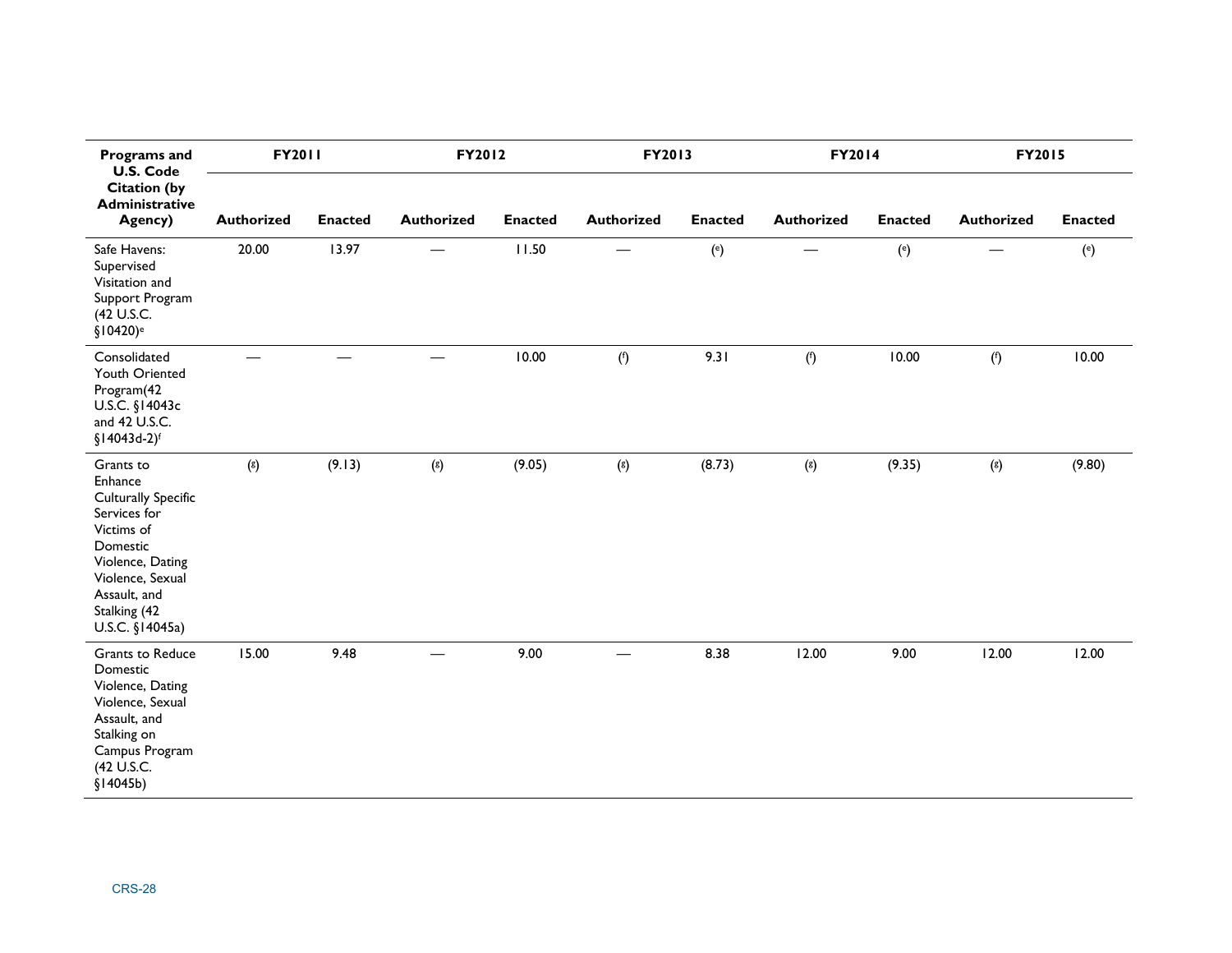| Programs and<br>U.S. Code                                                                                                                | <b>FY2011</b>     |                | FY2012            |                | FY2013            |                | <b>FY2014</b>     |                | FY2015            |                |
|------------------------------------------------------------------------------------------------------------------------------------------|-------------------|----------------|-------------------|----------------|-------------------|----------------|-------------------|----------------|-------------------|----------------|
| <b>Citation</b> (by<br><b>Administrative</b><br>Agency)                                                                                  | <b>Authorized</b> | <b>Enacted</b> | <b>Authorized</b> | <b>Enacted</b> | <b>Authorized</b> | <b>Enacted</b> | <b>Authorized</b> | <b>Enacted</b> | <b>Authorized</b> | <b>Enacted</b> |
| Education,<br>Training and<br>Services to End<br>Violence Against<br>and Abuse of<br>Women with<br>Disabilities (42<br>U.S.C. §3796gg-7) | 10.00             | 6.74           |                   | 5.75           |                   | 5.36           | 9.00              | 5.75           | 9.00              | 6.00           |
| <b>Court Training</b><br>and<br>Improvements<br>Program (42<br>U.S.C.<br>§14043a-3)h                                                     | 5.00              | 2.99           |                   | 4.50           |                   | (h)            |                   | (h)            |                   | (h)            |
| Enhanced<br>Training and<br>Service to End<br>Violence and<br>Abuse of Women<br>Later in Life<br>Program (42<br>U.S.C. §14041b)          | 10.00             | 4.24           |                   | 4.25           |                   | 3.96           | 9.00              | 4.25           | 9.00              | 4.50           |
| <b>Tribal Domestic</b><br>Violence and<br>Sexual Assault<br><b>Coalitions Grant</b><br>Program (42<br>U.S.C. §3796gg-1)                  | $\mathbf{i}$      | (3.92)         | -i.               | (3.93)         | j.                | (3.14)         | $\mathbf{i}$      | (6.22)         | i.                | (6.28)         |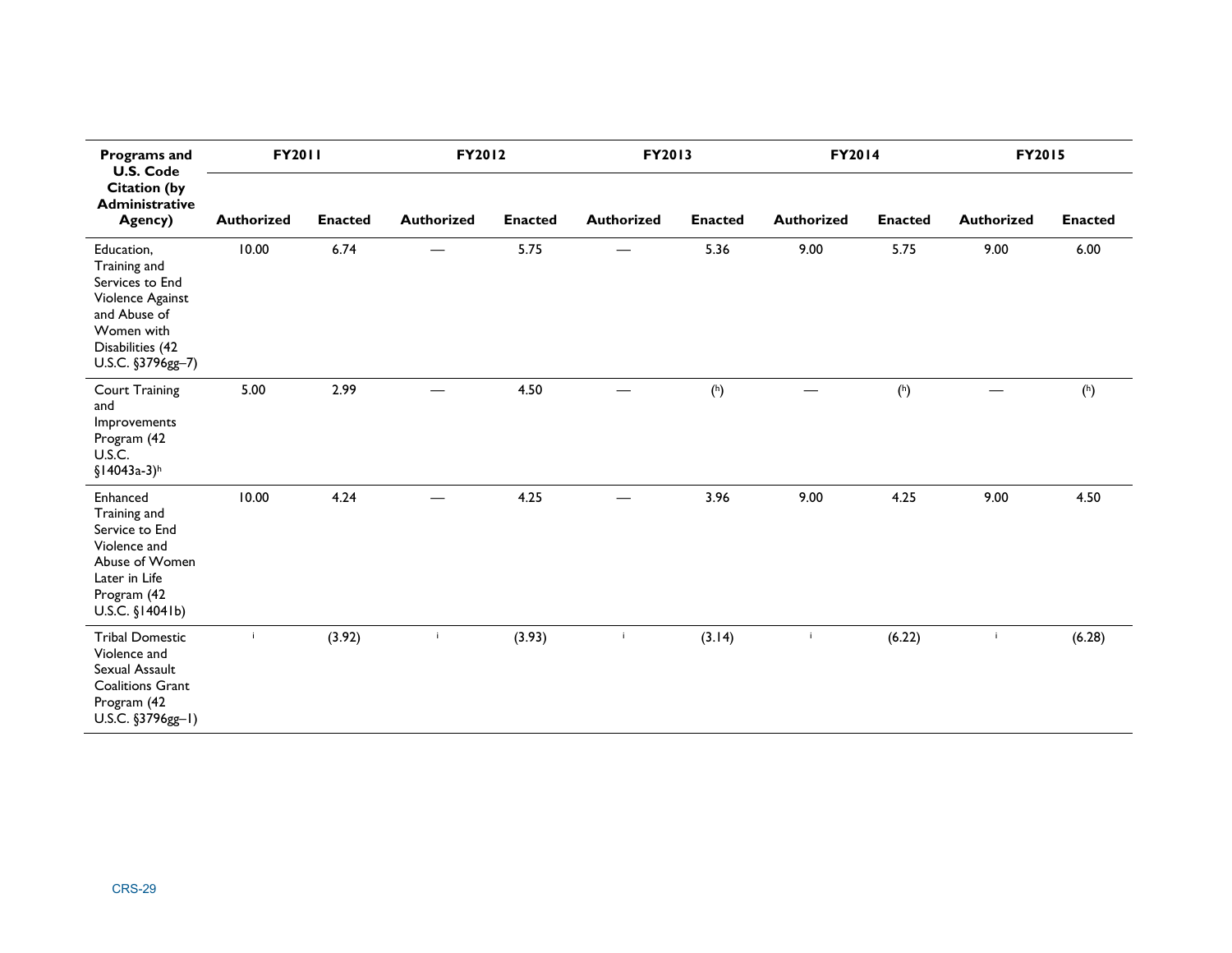| <b>Programs</b> and<br>U.S. Code<br><b>Citation</b> (by<br><b>Administrative</b><br>Agency)                                                                       | <b>FY2011</b>     |                | FY2012            |                | FY2013            |                | FY2014            |                                                                   | FY2015            |                |
|-------------------------------------------------------------------------------------------------------------------------------------------------------------------|-------------------|----------------|-------------------|----------------|-------------------|----------------|-------------------|-------------------------------------------------------------------|-------------------|----------------|
|                                                                                                                                                                   | <b>Authorized</b> | <b>Enacted</b> | <b>Authorized</b> | <b>Enacted</b> | <b>Authorized</b> | <b>Enacted</b> | <b>Authorized</b> | <b>Enacted</b>                                                    | <b>Authorized</b> | <b>Enacted</b> |
| Grant for<br>National<br><b>Resource Center</b><br>on Workplace<br>Responses to<br>Assist Victims of<br>Domestic and<br>Sexual Violence<br>(42 U.S.C.<br>\$14043f | 1.00              | 1.00           |                   | 1.00           |                   | 0.47           | 1.00              | 0.50                                                              | 1.00              | 0.50           |
| Indian Country<br>Sexual Assault<br>Clearinghousei                                                                                                                |                   |                |                   | 0.50           |                   | 0.47           |                   | 0.50                                                              |                   | 0.50           |
| Services to<br>Advocate and<br>Respond to<br>Youth (42 U.S.C.<br>§14043c)f                                                                                        | 15.00             | 3.49           |                   | (1)            |                   | (1)            |                   | $\left(\begin{smallmatrix} \mathfrak{f} \end{smallmatrix}\right)$ |                   | (1)            |
| Children and<br>Youth Exposed to<br>Violence (42<br>U.S.C.<br>§14043d-2)f                                                                                         | 20.00             | 3.00           |                   | (f)            |                   | (1)            |                   | (f)                                                               |                   | (1)            |
| Engaging Men and<br>Youth in<br>Preventing<br>Domestic<br>Violence, Dating<br>Violence, Sexual<br>Assault, and<br>Stalking (42<br>U.S.C.<br>§14043d-4)f           | 10.00             | 2.99           |                   | (1)            |                   | (1)            |                   | (f)                                                               |                   | (1)            |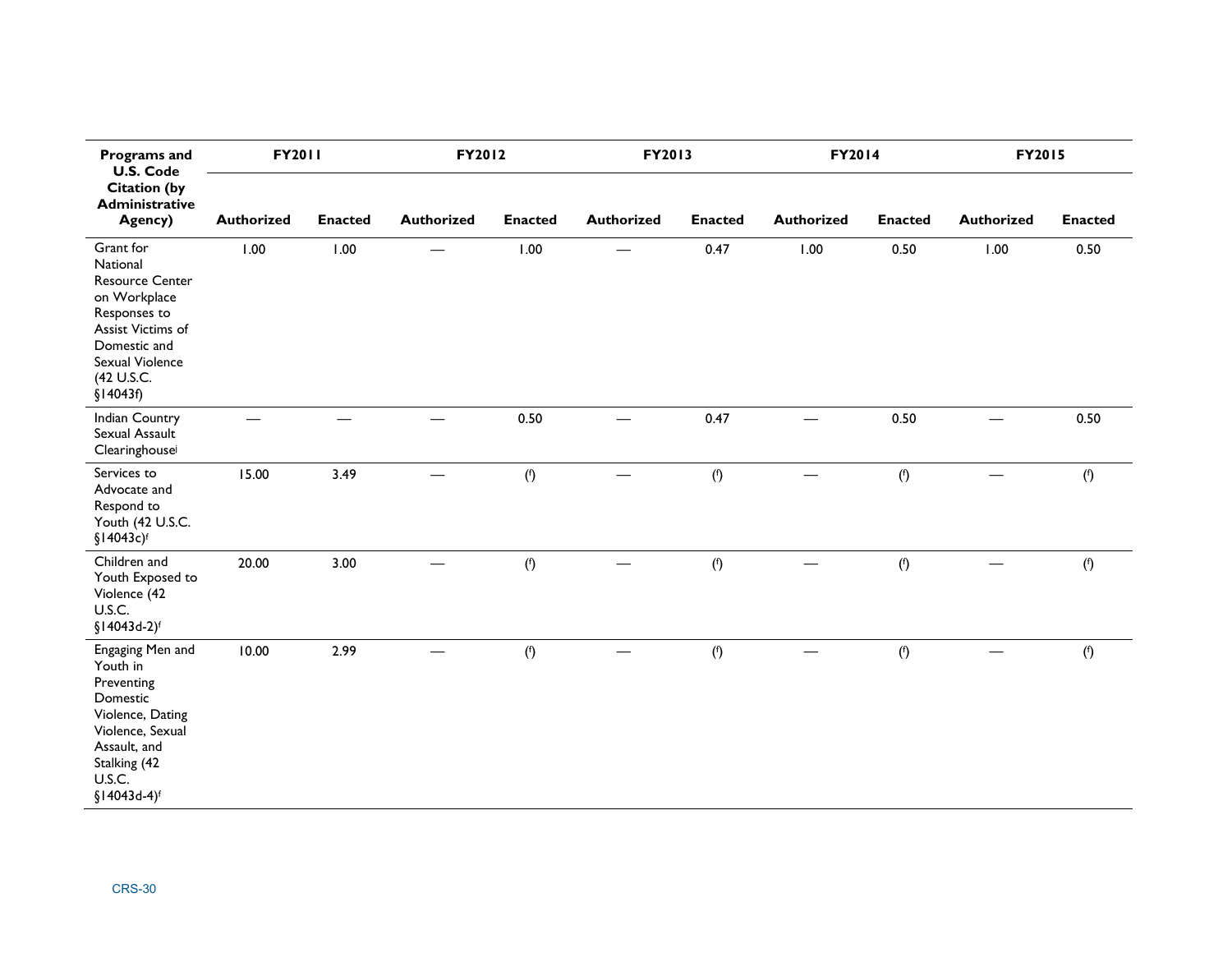| <b>Programs</b> and<br>U.S. Code                                                                                                 | <b>FY2011</b>     |                | FY2012            |                |                   | FY2013         |                   | FY2014         | FY2015            |                |
|----------------------------------------------------------------------------------------------------------------------------------|-------------------|----------------|-------------------|----------------|-------------------|----------------|-------------------|----------------|-------------------|----------------|
| <b>Citation</b> (by<br><b>Administrative</b><br>Agency)                                                                          | <b>Authorized</b> | <b>Enacted</b> | <b>Authorized</b> | <b>Enacted</b> | <b>Authorized</b> | <b>Enacted</b> | <b>Authorized</b> | <b>Enacted</b> | <b>Authorized</b> | <b>Enacted</b> |
| <b>Supporting Teens</b><br>through<br><b>Education</b> and<br>Protection (STEP)<br>(42 U.S.C.<br>§14043c-3)f                     | 5.00              | 2.50           |                   | $($ f $)$      |                   | $($ f $)$      |                   | $(f)$          |                   | $($ f $)$      |
| Grants to<br><b>Combat Violence</b><br>Against Women<br>in Public and<br><b>Assisted Housing</b><br>(42 U.S.C.<br>$$14043e-4)$   | 10.00             |                |                   |                |                   |                | 4.00              |                | 4.00              |                |
| Development of<br>Curricula and<br>Pilot Programs<br>for Home<br>Visitation Projects<br>(42 U.S.C.<br>$$14043d - 3$ <sup>k</sup> | 7.00              |                |                   |                |                   |                |                   |                |                   |                |
| Access to Justice<br>for Youth (42<br>U.S.C.<br>$$14043c-1$ <sup>k</sup>                                                         | 5.00              |                |                   |                |                   |                |                   |                |                   |                |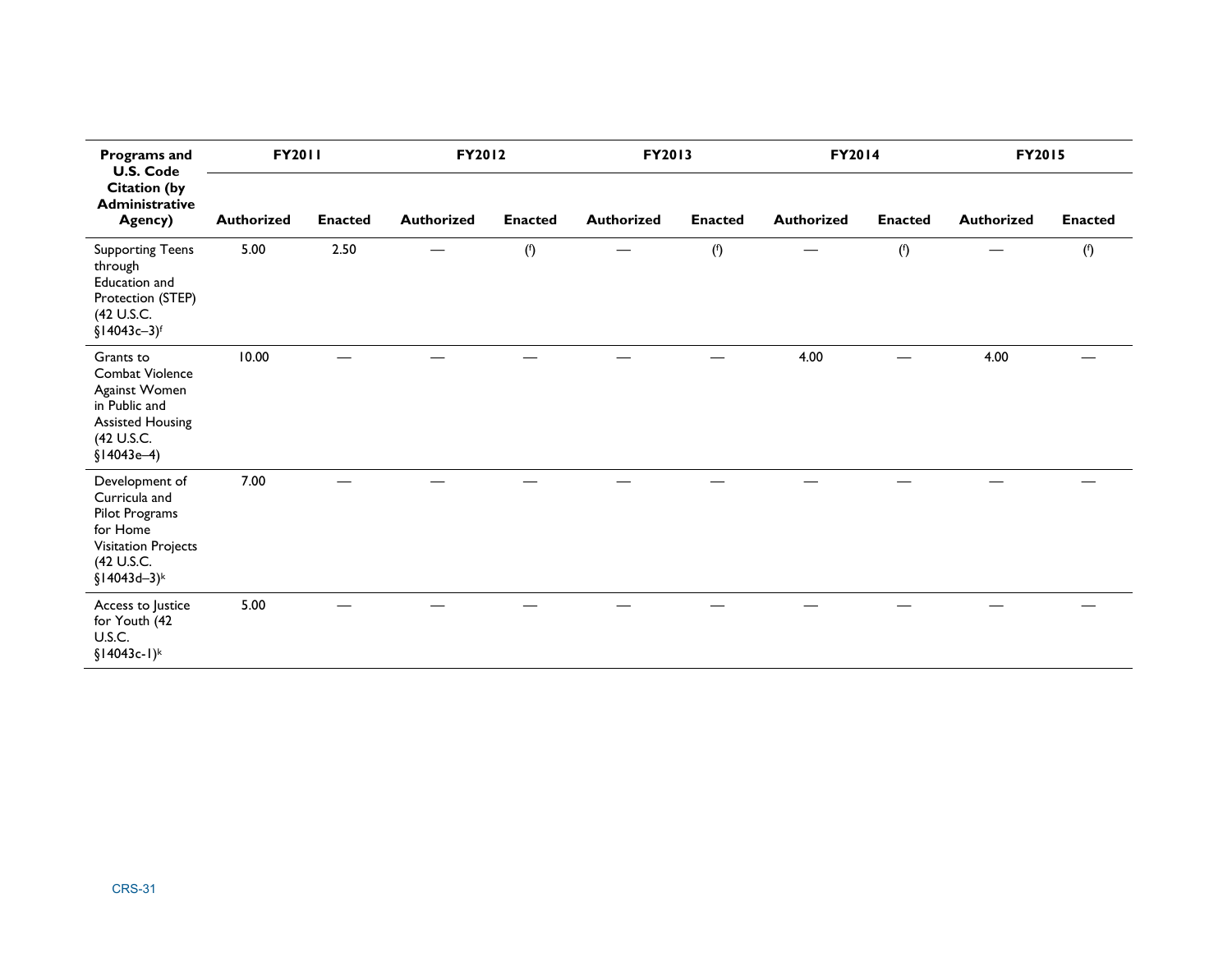| <b>Programs</b> and<br>U.S. Code                                                                                                                                                   | <b>FY2011</b>     |                | FY2012            |                | FY2013            |                | FY2014            |                | FY2015            |                |
|------------------------------------------------------------------------------------------------------------------------------------------------------------------------------------|-------------------|----------------|-------------------|----------------|-------------------|----------------|-------------------|----------------|-------------------|----------------|
| <b>Citation</b> (by<br><b>Administrative</b><br>Agency)                                                                                                                            | <b>Authorized</b> | <b>Enacted</b> | <b>Authorized</b> | <b>Enacted</b> | <b>Authorized</b> | <b>Enacted</b> | <b>Authorized</b> | <b>Enacted</b> | <b>Authorized</b> | <b>Enacted</b> |
| <b>Grants to Protect</b><br>the Privacy and<br>Confidentiality of<br>Victims of<br>Domestic and<br>Dating Violence,<br>Sexual Assault,<br>and Stalking (42<br>U.S.C.<br>§14043b-4) | 5.00              |                |                   |                |                   |                |                   |                |                   |                |
| Grants for<br>Outreach to<br>Underserved<br>Populations (42<br>U.S.C. $§$ 14045)                                                                                                   | 2.00              |                |                   |                |                   |                | 2.00 <sup>1</sup> | (4.86)         | 2.00 <sup>1</sup> | (4.90)         |
| Office of Justice Programs (DOJ)                                                                                                                                                   |                   |                |                   |                |                   |                |                   |                |                   |                |
| Court Appointed<br>Special Advocates<br>for Victims of<br>Child Abuse (42<br>$U.S.C.$ §13014)                                                                                      | 12.00             | 12.43          |                   | 4.50           |                   | 5.58           | 12.00             | 6.00           | 12.00             | 6.00           |
| Violence Against<br>Women and<br>Family Research<br>and Evaluation<br>Program (NIJ) <sup>m</sup>                                                                                   | m                 | (3.00)         | ${\sf m}$         | 3.00           | m                 | 3.26           | ${\sf m}$         | 3.25           | ${\sf m}$         | 3.00           |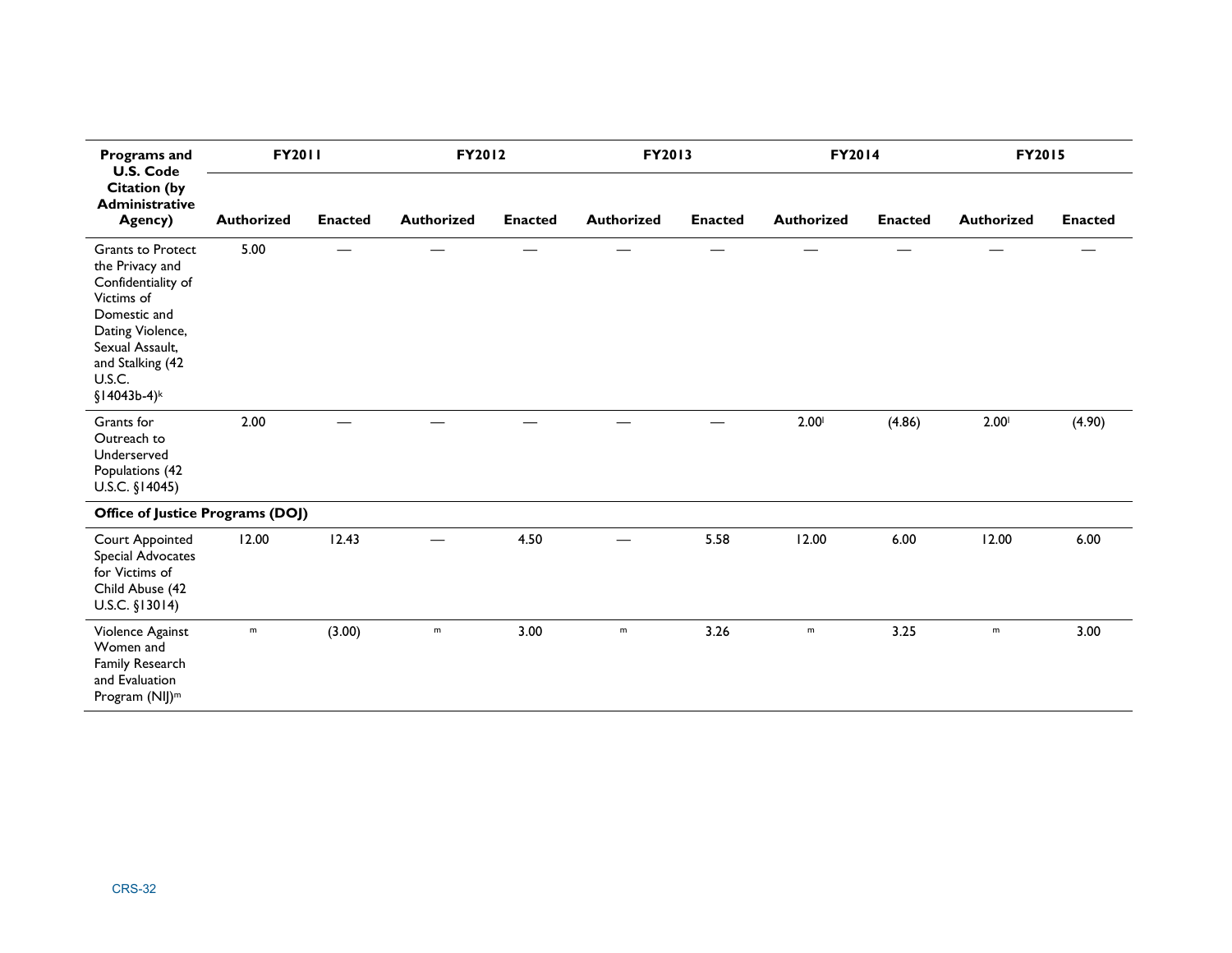| Programs and<br><b>U.S. Code</b>                                                                                                | <b>FY2011</b>     |                | FY2012            |                | FY2013            |                | <b>FY2014</b>     |                | <b>FY2015</b>     |                |
|---------------------------------------------------------------------------------------------------------------------------------|-------------------|----------------|-------------------|----------------|-------------------|----------------|-------------------|----------------|-------------------|----------------|
| <b>Citation</b> (by<br><b>Administrative</b><br>Agency)                                                                         | <b>Authorized</b> | <b>Enacted</b> | <b>Authorized</b> | <b>Enacted</b> | <b>Authorized</b> | <b>Enacted</b> | <b>Authorized</b> | <b>Enacted</b> | <b>Authorized</b> | <b>Enacted</b> |
| Research on<br>Violence Against<br>Indian Women,<br><b>National Baseline</b><br>Study (NIJ) (42<br>U.S.C. §3796gg-<br>10 Note)  |                   | 0.80           |                   | 1.00           |                   | 0.93           | 1.00              | 1.00           | 1.00              | 1.00           |
| Training<br>Programs to<br><b>Assist Probation</b><br>and Parole<br>Officers (42<br>U.S.C. §13941)                              | 5.00              | 2.90           |                   |                |                   |                | 5.00              |                | 5.00              |                |
| <b>National Stalker</b><br>and Domestic<br>Violence<br>Reduction (42<br>U.S.C. §14032)                                          | 3.00              | 2.49           |                   |                |                   |                | 3.00              |                | 3.00              |                |
| Tracking of<br>Violence Against<br><b>Women: National</b><br><b>Tribal Sex</b><br>Offender Registry<br>(28 U.S.C. §534<br>Note) | 1.00              | 1.00           |                   |                |                   |                | 1.00              |                | 1.00              |                |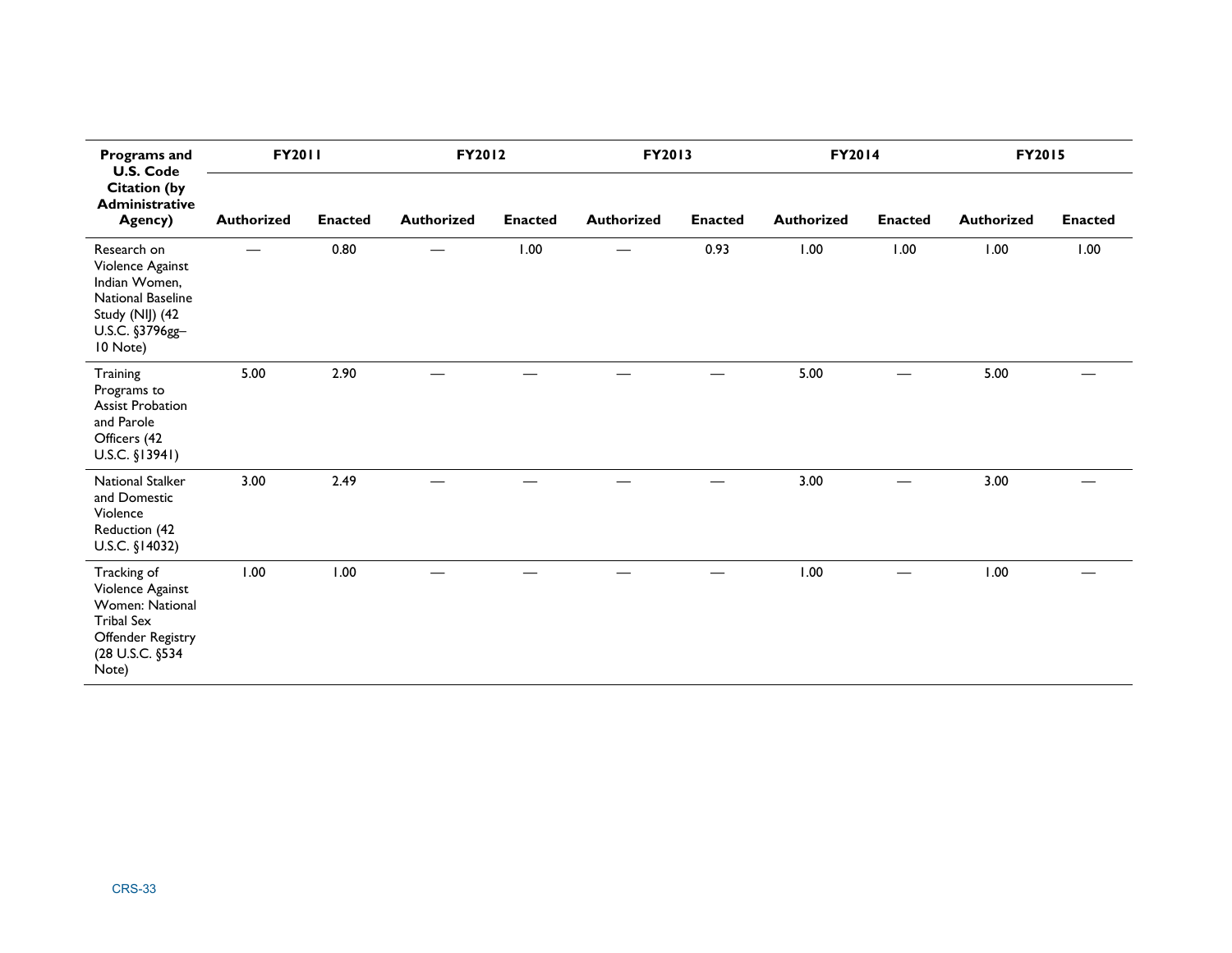| <b>Programs</b> and<br>U.S. Code                                                                                                                                            | <b>FY2011</b>     |                | FY2012            |                | FY2013            |                | FY2014            |                | FY2015            |                |
|-----------------------------------------------------------------------------------------------------------------------------------------------------------------------------|-------------------|----------------|-------------------|----------------|-------------------|----------------|-------------------|----------------|-------------------|----------------|
| <b>Citation</b> (by<br><b>Administrative</b><br>Agency)                                                                                                                     | <b>Authorized</b> | <b>Enacted</b> | <b>Authorized</b> | <b>Enacted</b> | <b>Authorized</b> | <b>Enacted</b> | <b>Authorized</b> | <b>Enacted</b> | <b>Authorized</b> | <b>Enacted</b> |
| <b>Executive Office of U.S. Attorneys (DOJ)</b>                                                                                                                             |                   |                |                   |                |                   |                |                   |                |                   |                |
| <b>Federal Victim</b><br><b>Assistants</b> <sup>n</sup>                                                                                                                     | 1.00              | —              |                   |                |                   |                | 1.00              |                | 1.00              |                |
| <b>Undetermined Agency (DOJ)</b> <sup>o</sup>                                                                                                                               |                   |                |                   |                |                   |                |                   |                |                   |                |
| Grants for Law<br>Enforcement<br>Training (42<br>U.S.C. §14044f)                                                                                                            | 10.00             |                |                   |                |                   |                |                   |                |                   |                |
| Grants to Tribal<br>Governments (25<br>U.S.C. §1304)                                                                                                                        |                   |                |                   |                |                   |                | 5.00              |                | 5.00              |                |
| <b>Centers for Disease Control and Prevention (HHS)</b>                                                                                                                     |                   |                |                   |                |                   |                |                   |                |                   |                |
| Rape Prevention<br>and Education<br>Grants (42 U.S.C.<br>$$280b-1b)$                                                                                                        | 80.00             | 39.47          |                   | 39.39          |                   | 37.34          | 50.00             | 38.00          | 50.00             | 38.83          |
| Grants to<br>Strengthen the<br>Healthcare<br>System's<br>Response to<br>Domestic<br>Violence, Dating<br>Violence, Sexual<br>Assault, and<br>Stalking (42<br>U.S.C. §280g-4) |                   |                |                   |                |                   |                | 10.00             |                | 10.00             | (P)            |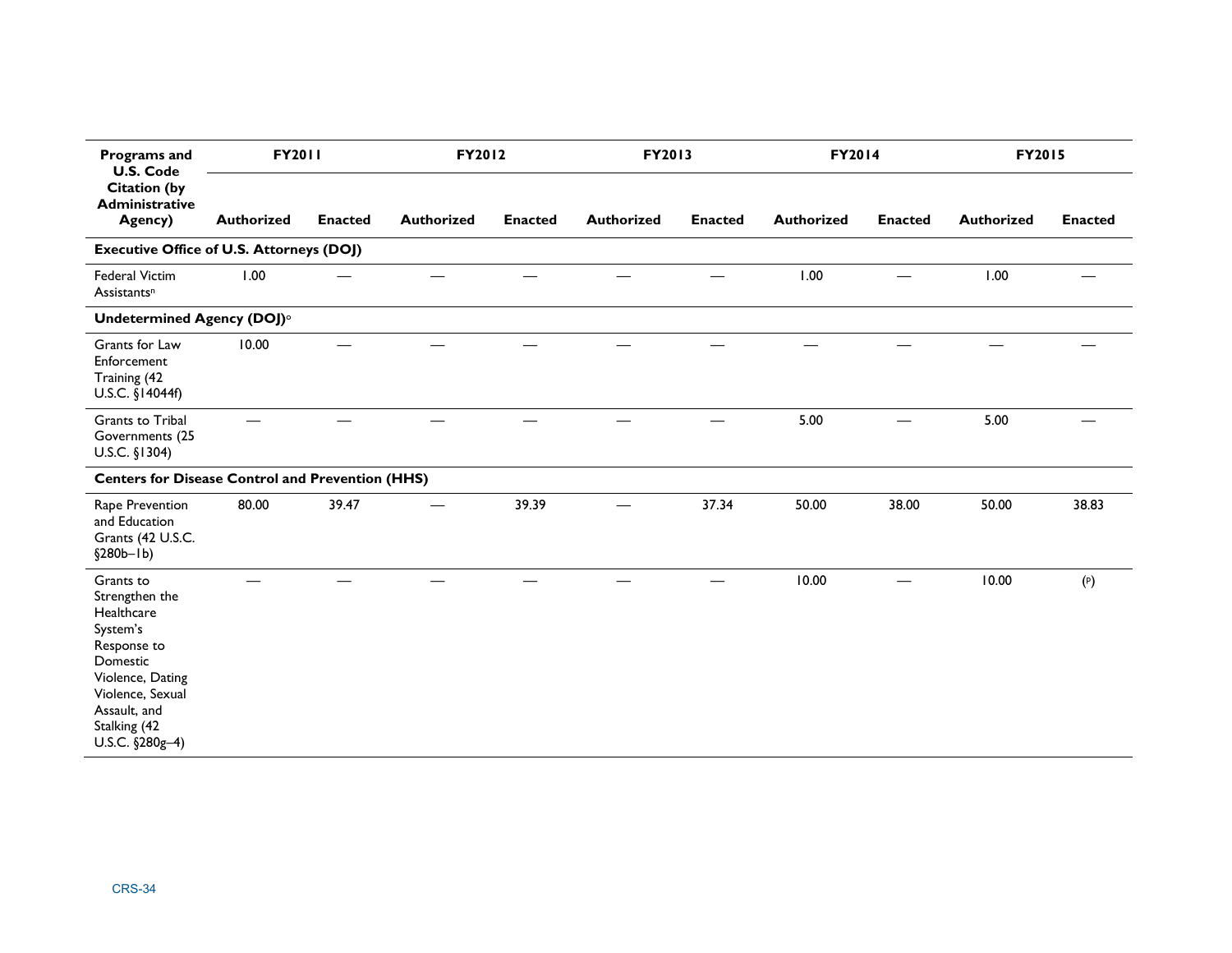| <b>Programs</b> and<br>U.S. Code<br><b>Citation</b> (by<br><b>Administrative</b><br>Agency)                                                                       | FY2011            |                | FY2012            |                | FY2013            |                | FY2014            |                | FY2015            |                |
|-------------------------------------------------------------------------------------------------------------------------------------------------------------------|-------------------|----------------|-------------------|----------------|-------------------|----------------|-------------------|----------------|-------------------|----------------|
|                                                                                                                                                                   | <b>Authorized</b> | <b>Enacted</b> | <b>Authorized</b> | <b>Enacted</b> | <b>Authorized</b> | <b>Enacted</b> | <b>Authorized</b> | <b>Enacted</b> | <b>Authorized</b> | <b>Enacted</b> |
| Grants to Foster<br><b>Public Health</b><br>Responses to<br>Domestic<br>Violence, Dating<br>Violence, Sexual<br>Assault, and<br>Stalking (42<br>U.S.C. §280g-4)qr | 5.00              |                |                   |                |                   |                | (r)               |                | (r)               |                |
| Research on<br>Effective<br>Interventions in<br>the Healthcare<br>Setting (42 U.S.C.<br>§13973)qr                                                                 | 5.00              |                |                   |                |                   |                | (r)               |                | (r)               |                |
| <b>Study Conducted</b><br>by the Centers<br>for Disease<br>Control and<br>Prevention (42<br>U.S.C. §280b-4)                                                       | 2.00              |                |                   |                |                   |                | 1.00              |                | 1.00              |                |
| <b>Administration for Children and Families (HHS)</b>                                                                                                             |                   |                |                   |                |                   |                |                   |                |                   |                |
| Collaborative<br>Grants to<br>Increase the<br>Long-Term<br>Stability of<br>Victims (42 U.S.C.<br>$$14043e-3)$                                                     |                   |                |                   |                |                   |                | 4.00              |                | 4.00              |                |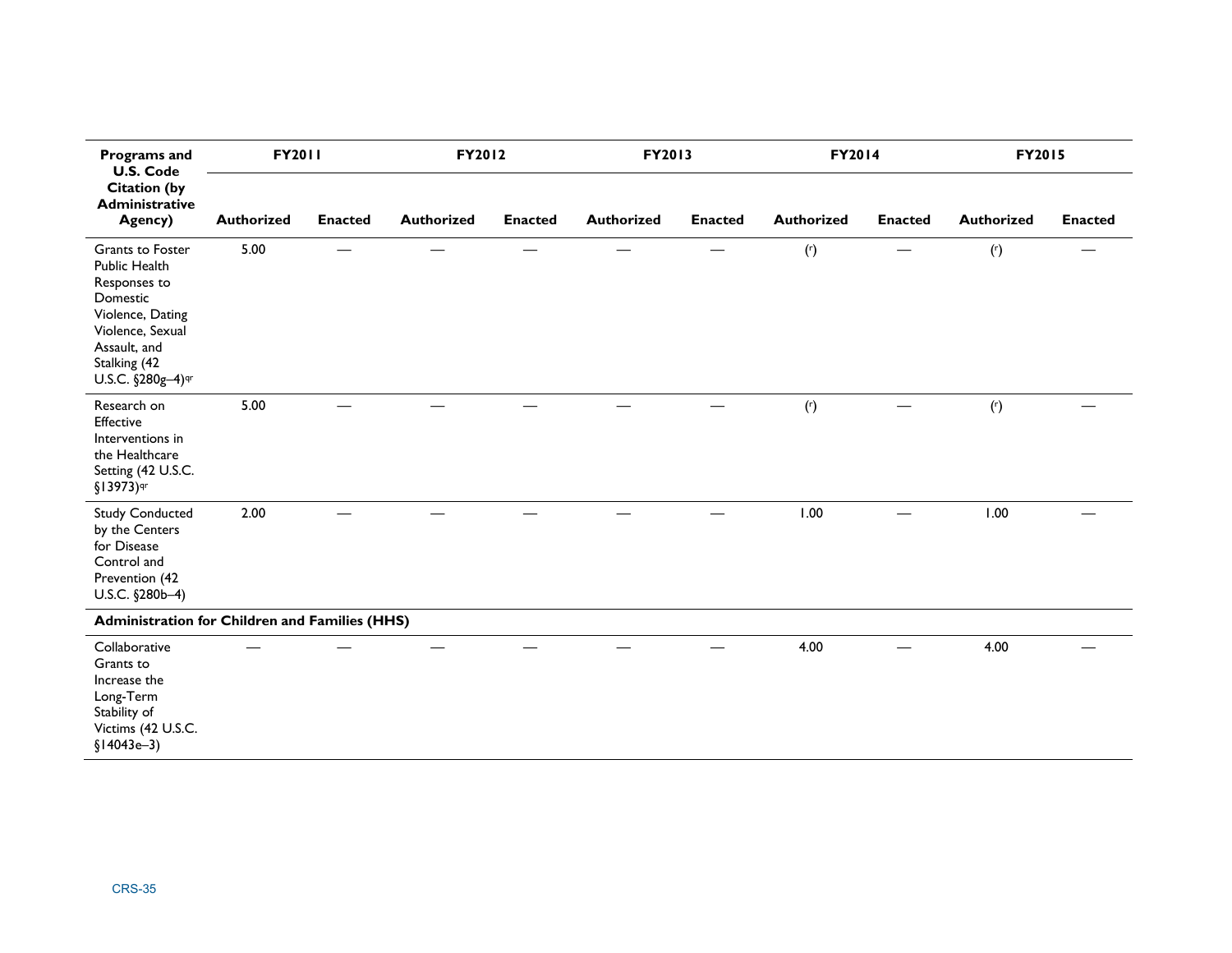| <b>Programs</b> and<br>U.S. Code                                                                                                                                                                                      | <b>FY2011</b>     |                | FY2012            |                | FY2013            |                | <b>FY2014</b>     |                | <b>FY2015</b>     |                |
|-----------------------------------------------------------------------------------------------------------------------------------------------------------------------------------------------------------------------|-------------------|----------------|-------------------|----------------|-------------------|----------------|-------------------|----------------|-------------------|----------------|
| <b>Citation</b> (by<br><b>Administrative</b><br>Agency)                                                                                                                                                               | <b>Authorized</b> | <b>Enacted</b> | <b>Authorized</b> | <b>Enacted</b> | <b>Authorized</b> | <b>Enacted</b> | <b>Authorized</b> | <b>Enacted</b> | <b>Authorized</b> | <b>Enacted</b> |
| Grants for<br>Training and<br>Collaboration on<br>the Intersection<br>Between<br>Domestic<br>Violence and<br>Child<br>Maltreatment<br>(Family and Youth<br>Services Bureau)<br>(42 U.S.C.<br>$$14043c-2$ <sup>k</sup> | 5.00              |                |                   |                |                   |                |                   |                |                   |                |
| Health Resources and Services Administration (HHS)                                                                                                                                                                    |                   |                |                   |                |                   |                |                   |                |                   |                |
| Interdisciplinary<br>Training and<br>Education on<br>Domestic<br>Violence and<br>Other Types of<br>Violence and<br>Abuse (42 U.S.C.<br>§294h) <sup>r</sup>                                                            |                   |                |                   |                |                   |                | (r)               |                | (r)               |                |

**Source:** FY2010-FY2012 appropriations for OVW and OJP were taken from the congressional budget submissions for OVW and OJP. FY2013 appropriations for OVW and OJP were provided by the Department of Justice. FY2010-FY2013 appropriations for CDC were provided by CDC. FY2013 appropriations reflect deductions for both rescissions and sequestration. FY2014 appropriations were taken from the Consolidated Appropriations Act, 2014 (P.L. 113-76). FY2015 appropriations were taken from the Consolidated and Further Continuing Appropriations Act (P.L. 113-235) and its accompanying statement. Set-aside amounts were provided by OVW.

**Notes:** This table includes programs authorized in the 2005 reauthorization of VAWA (VAWA 2005; P.L. 109-162), the subsequent amendment to VAWA (P.L. 109- 271), and the most recent reauthorization of VAWA in 2013 (VAWA 2013; P.L. 113-4). This table includes VAWA-authorized programs that did not receive appropriations. Programs that are funded by set-asides from VAWA authorized programs are reflected in this table and marked with parentheses.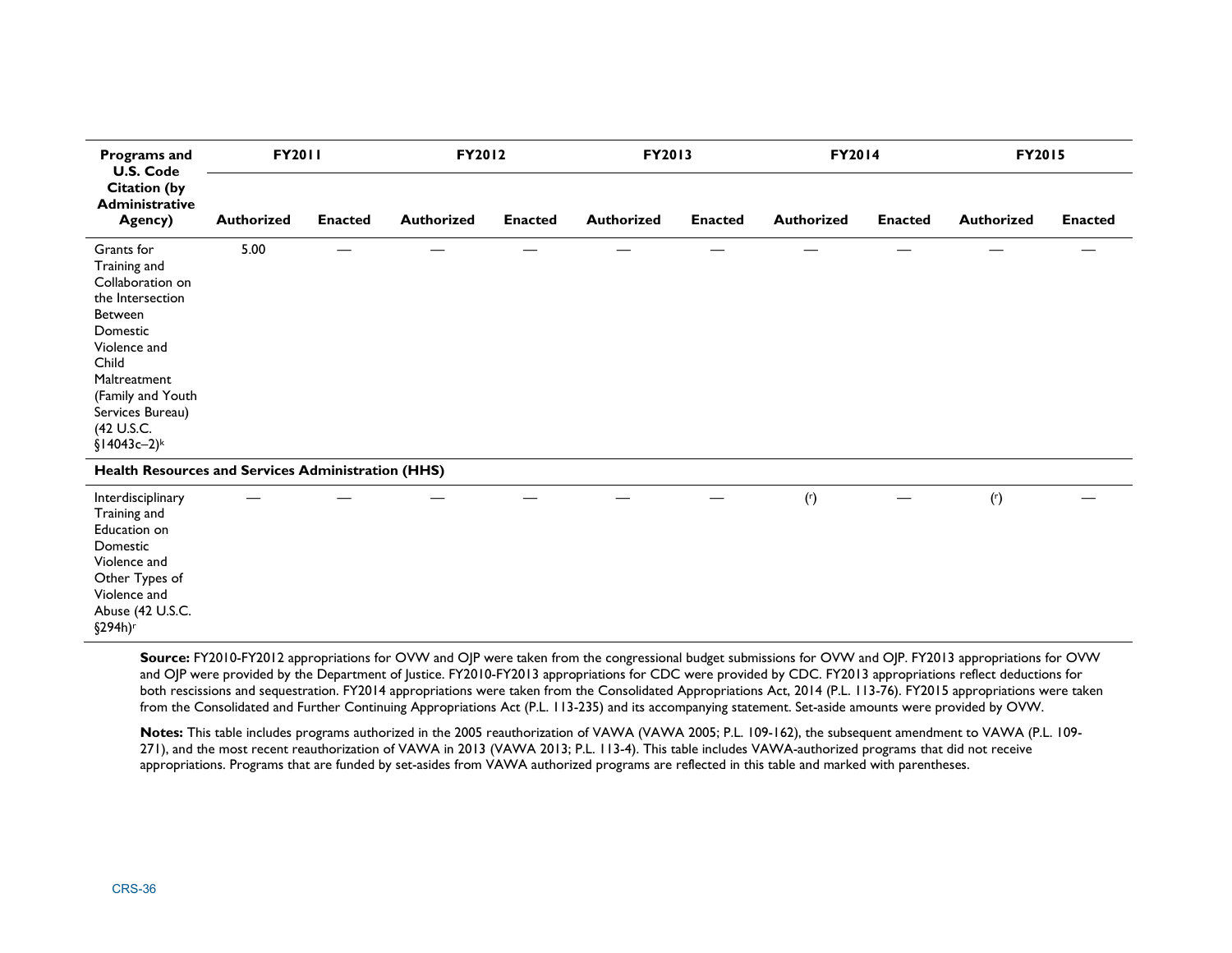- a. The Tribal Governments Program is currently funded by set-asides from seven other OVW grant programs: STOP; Grants to Encourage Arrest Policies and Enforcement of Protection Orders; Rural Domestic Violence, Dating Violence, Sexual Assault, Stalking, and Child Abuse Enforcement Assistance; Civil Legal Assistance for Victims; Grants to Support Families in the Justice System; and Transitional Housing. Prior to consolidation in FY2013, the Tribal Governments Program was also funded by set-asides from Safe Havens and Court Training and Improvements; these programs were consolidated to create Grants to Support Families in the Justice System.
- b. This program was originally authorized by the Prosecutorial Remedies and Other Tools to End the Exploitation of Children Today (PROTECT) Act of 2003 (P.L. 108-21), and was reauthorized by VAWA 2005 and VAWA 2013.
- c. In FY2010 and FY2011, the Transitional Housing Program was funded by set-asides from the STOP Program.
- d. The State Coalitions Program is funded by statutory set-asides from the STOP and SASP programs.
- e. The Safe Havens Program was originally authorized by the Victims of Trafficking and Violence Protection Act of 2000 (P.L. 106-386). It was modified and reauthorized by VAWA 2005. VAWA 2013 consolidated this program along with the Court Training and Improvements Program to create Grants to Support Families in the Justice System. In appropriations documents, this program is referred to as the Family Civil Justice Program. For more information, see "Consolidation of Grant Programs."
- f. Through FY2013-FY2015 appropriations, Congress consolidated the (1) Engaging Men and Youth in Prevention, (2) Grants to Assist Children and Youth Exposed to Violence, (3)STEP, and (4) Services to Advocate and Respond to Youth programs to create the Consolidated Youth Oriented Program. VAWA 2013 consolidated these programs differently. In VAWA 2013, Services to Advocate for and Respond to Youth and STEP were consolidated to create Creating Hope Through Outreach, Options, Services, and Education for Children and Youth (CHOOSE Children & Youth). Also in VAWA 2013, Engaging Men and Youth in Prevention and Grants to Assist Children and Youth Exposed to Violence were consolidated to create Saving Money and Reducing Tragedies Through Prevention (SMART Prevention). Congress authorized \$15 million annually FY2014-FY2018 for CHOOSE Children and Youth and \$15 million annually FY2014-FY2018 for SMART Prevention. For more information, see "Consolidation of Grant Programs."
- g. The Culturally Specific Services Program is funded by statutory set-asides from Grants to Encourage Arrest Policies and Enforcement of Protection Orders; Rural Domestic Violence, Dating Violence, Sexual Assault, Stalking Assistance Program; Civil Legal Assistance for Victims; Enhanced Training and Service to End Violence and Abuse of Women Later in Life Program; SASP; and Education, Training and Services to End Violence Against and Abuse of Women with Disabilities.
- h. VAWA 2013 consolidated this program along with the Safe Havens Program to create Grants to Support Families in the Justice System. In appropriations documents, this program is referred to as the Family Civil Justice Program. For more information, see "Consolidation of Grant Programs."
- i. The Tribal Domestic Violence and Sexual Assault Coalitions Program is funded by authorized set-asides from the STOP and SASP programs.
- j. This program does not have a U.S. Code citation and is not specifically authorized by VAWA. Congress established this program under the Consolidated and Further Continuing Appropriations Act, 2012 (P.L. 112-55) for the purpose of providing training and technical assistance on issues relating to sexual assault of American Indian and Alaska Native women. It is included in this table because it fulfills a stated purpose of VAWA grant funds directed to Indian country and Alaska native villages
- k. VAWA 2013 eliminated this program. For more information, see "Consolidation of Grant Programs."
- l. VAWA 2013 authorized new set-asides from STOP and Grants to Encourage Arrest Policies and Enforcement of Protection Orders to fund this program.
- m. This program is not authorized by VAWA. It is included in this table because it was funded by a set-aside from the STOP Program in FY2010 and FY2011. From FY2012-FY2015, it received a direct appropriation.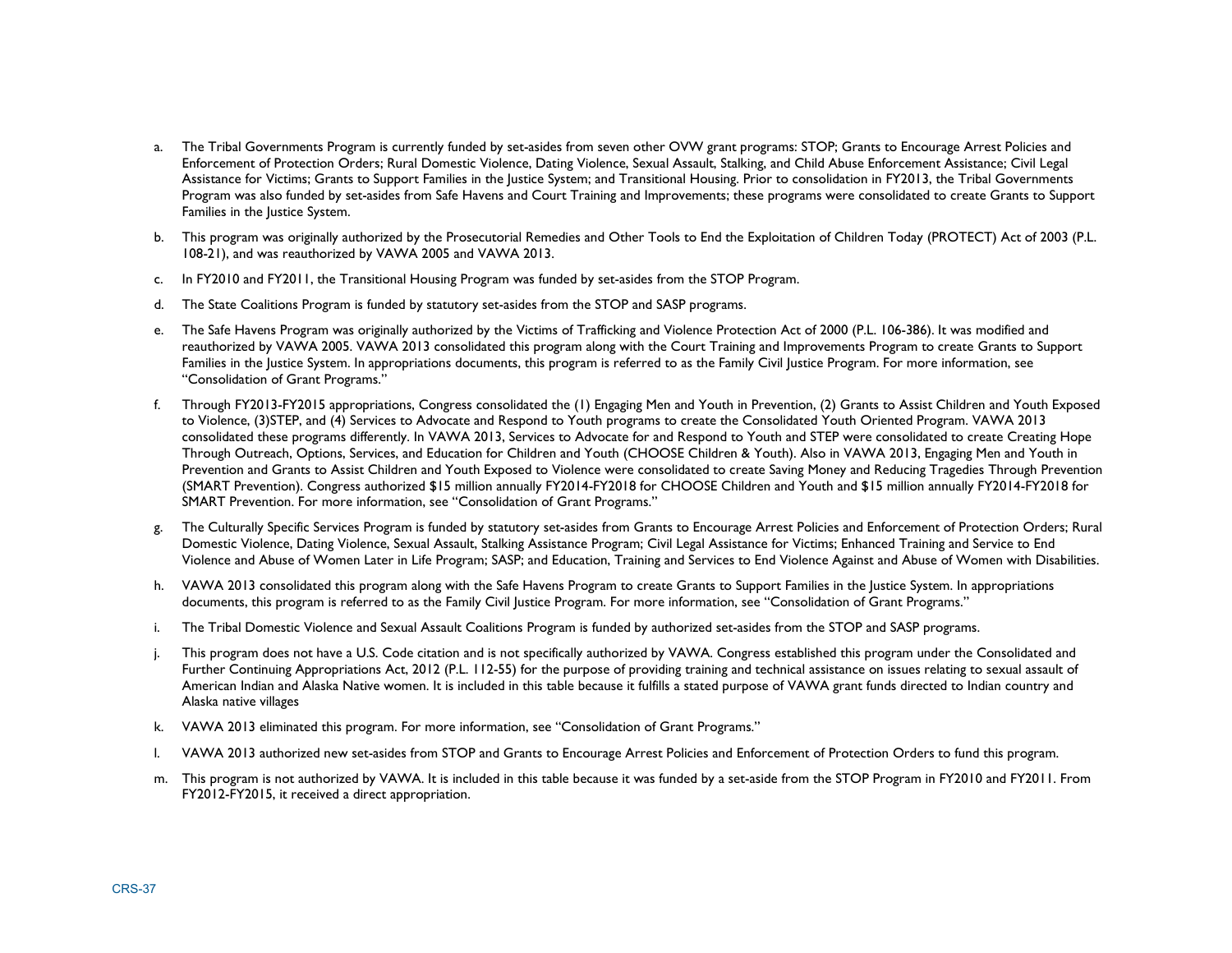- n. This program does not have a U.S. Code citation, but funding was authorized under Sec. 110 of VAWA 2005 and Sec. 1110 of VAWA 2013.
- o.The Attorney General has not yet determined the administrative office for these programs.
- p. Through FY2015 appropriations, Congress provided \$3.10 million "to continue the State partnership initiative to reduce violence against women, which provides funding to state-level public and private health programs to improve healthcare providers' abilities to help victims of violence and improve prevention programs." These funds will be administered by the HHS Office on Women's Health (OWH). See *Explanatory Statement Submitted by Mr. Rogers of Kentucky, Chairman of the House Committee on Appropriations Regarding the House Amendment to the Senate Amendment on H.R. 83*, Congressional Record, December 11, 2014, p. H9838.
- q. These programs were never funded, however, several of the basic purpose areas were funded through an appropriations provision with funds administered by the OWH. For additional information, see http://www.womenshealth.gov/violence-against-women/.
- r. VAWA 2013 consolidated three unfunded programs, (1) Interdisciplinary Training and Education on Domestic Violence and Other Types of Violence and Abuse, (2) Research on Effective Interventions in the Health Care Setting, and (3) Grants to Foster Public Health Responses to Domestic Violence, Dating Violence, Sexual Assault, and Stalking, to create a new program called Grants to Strengthen the Healthcare System's Response to Domestic Violence, Dating Violence, Sexual Assault, and Stalking. For more information, see "Consolidation of Grant Programs."